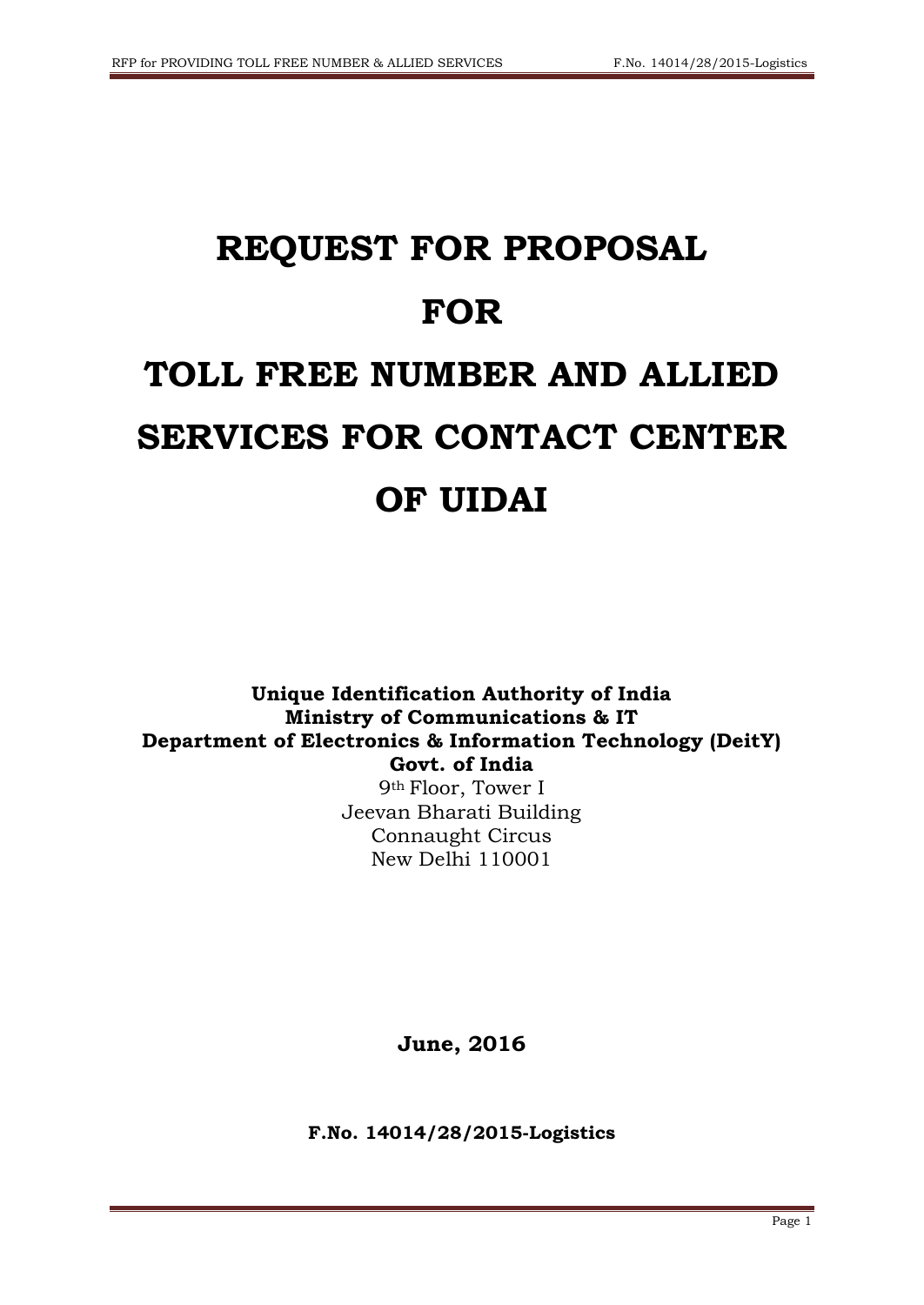#### **Contents**

| SECTION-I: INVITATION TO BID AND INTRODUCTION 3          |  |
|----------------------------------------------------------|--|
|                                                          |  |
|                                                          |  |
|                                                          |  |
|                                                          |  |
|                                                          |  |
|                                                          |  |
|                                                          |  |
|                                                          |  |
| PART-V: BID PREPARATION AND DOCUMENTS CHECKLIST:  18     |  |
|                                                          |  |
|                                                          |  |
|                                                          |  |
| SECTION-IV: GENERAL AND SPECIAL CONDITIONS OF CONTRACT27 |  |
|                                                          |  |
|                                                          |  |
|                                                          |  |
| ANNEXURE I: FINANCIAL BID COVERING LETTER 56             |  |
|                                                          |  |
|                                                          |  |
|                                                          |  |
| ANNEXURE-V: PERFORMANCE BANK GUARANTEE 64                |  |
| ANNEXURE-IV: PROFORMA FOR SUBMITTING WRITTEN OUERIES67   |  |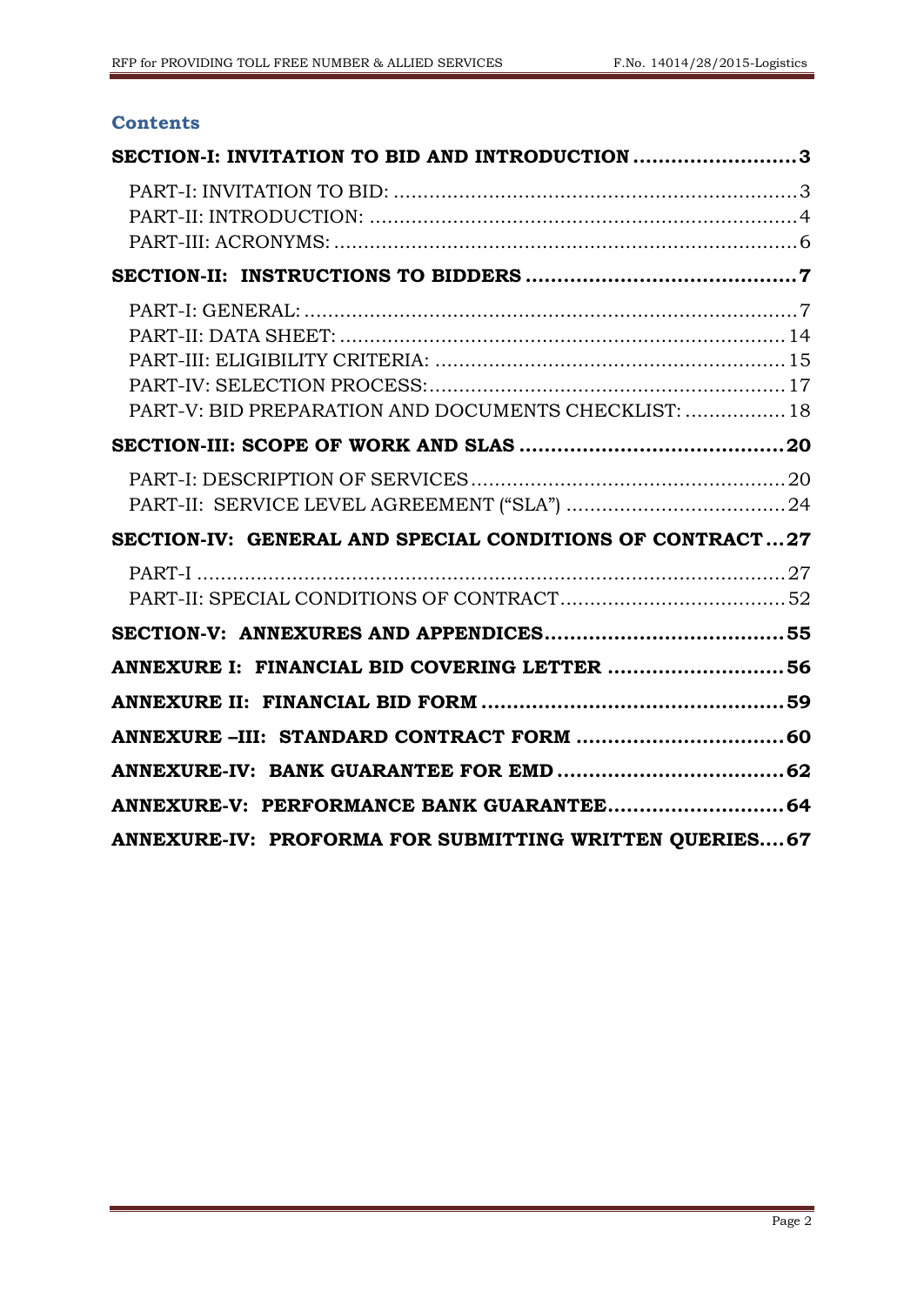## <span id="page-2-0"></span>**SECTION-I: INVITATION TO BID AND INTRODUCTION**

#### <span id="page-2-1"></span>**PART-I: INVITATION TO BID:**

- 1. The Director General, UIDAI on behalf of the President of India invites proposals from reputed and reliable telecommunication operators for providing 11 digit Toll Free Number and allied services to toll free number and service short code 1947 for "Contact Center" of UIDAI.
- 2. The Request for Proposal consists of 5 Sections as mentioned below:
	- Section I. Invitation to Bid and Introduction Section II. Instructions to Bidders Section III. Scope of Work and SLAs Section IV. Conditions of Contract

Section V. Annexures

- 3. The response to the RFP should to be submitted on or before the date specified in the schedule for RFP below at the address for communication given in this section.
- 4. The UIDAI reserves the right to reject any or all the Bids in whole or part, prior to signing of the Contract, without assigning any reasons.
- 5. This "Invitation to Bid" is non-transferable under any circumstances.
- 6. Schedule for RFP:

| S.No.          | <b>Activity</b>                                  | <b>Date</b> |
|----------------|--------------------------------------------------|-------------|
| 1.             | Date of issue of the RFP                         | 11.06.2016  |
| 2.             | Pre-Bid conference (11.30 hrs)                   | 16.06.2016  |
| 3.             | Last date for submission of written Queries      | 21.06.2016  |
| 4.             | Date for issue of clarifications                 | 28.06.2016  |
| 5.             | Last date for submission of bids (15.00 hrs.)    | 15.07.2016  |
| 6.             | Opening of pre-qualification sheets (15.30 hrs.) | 15.07.2016  |
| $\overline{7}$ | Opening of Financial offers (15.30 hrs.)         | Will be     |
|                |                                                  | intimated   |
|                |                                                  | via e-mail  |

7. Address for Communication:

Assistant Director General (Logistics) Unique Identification Authority of India 9th Floor, Tower – I, Jeevan Bharati Building, Connaught Circus, New Delhi – 110 001

8. Financial Bid and supporting documents in sealed envelopes, EMD and Tender Fee, as per the procedure defined in Part-V of Section-II must be submitted not later than the date and time specified in Schedule for RFP.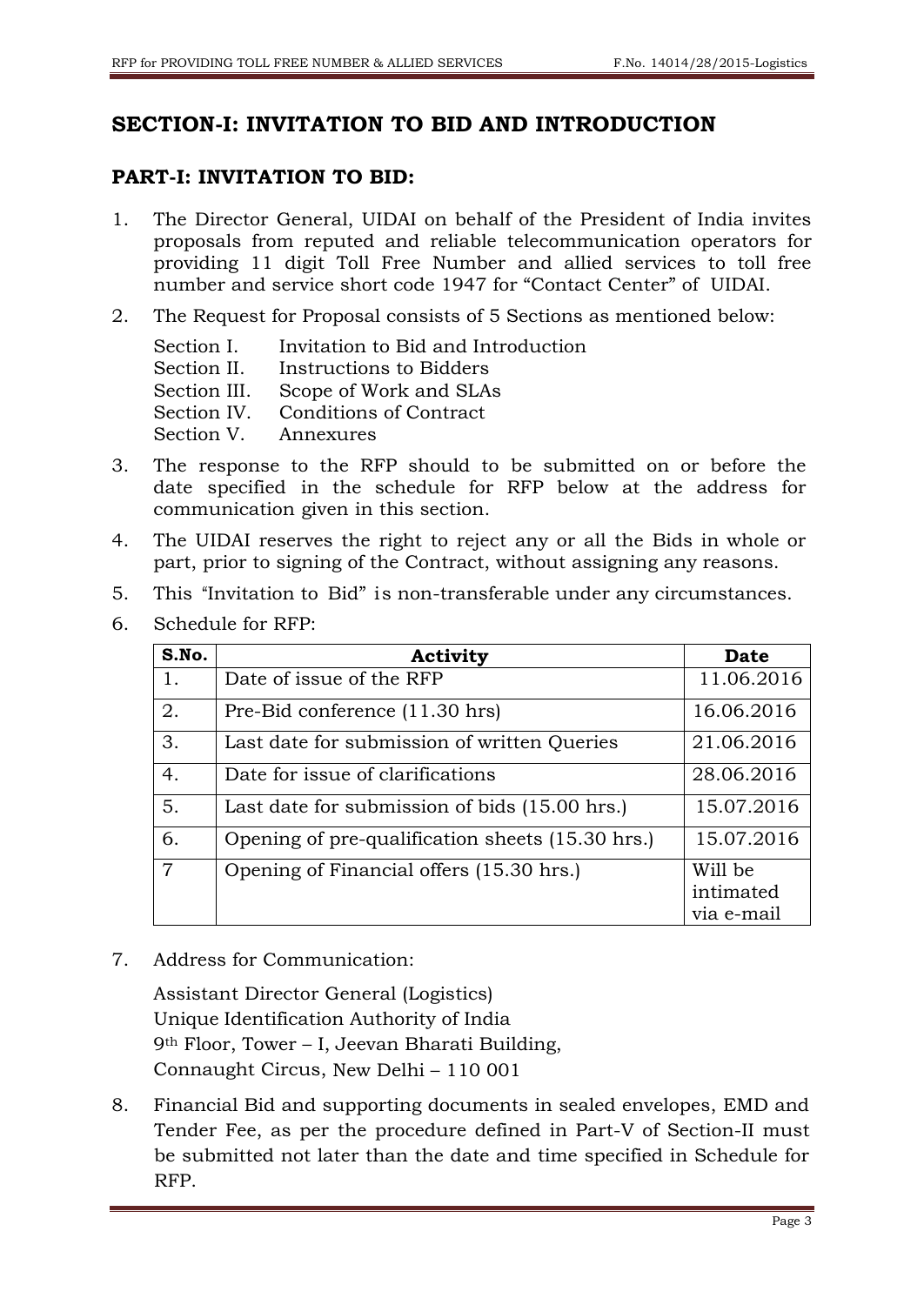## <span id="page-3-0"></span>**PART-II: INTRODUCTION:**

1. The Unique Identification Authority of India (UIDAI) has been established by the Government of India in January 2009, as an attached office to the erstwhile Planning Commission now National Institution for Transforming India (NITI) Aayog w.e.f. (01.01.2015) as per Cabinet Secretariat's Notification S.O. 2492(E) (F. No. 1/21/24/2015-Cab), dated 12th September 2015, Unique identification Authority of India (UIDAI) has been put under Ministry of Communications and Information Technology (Sanchar Aur Soochna Praudyogiki Mantralaya), Department of Electronics and Information technology (Electroniki Aur Soochana Praudyogiki Vibhag). The mandate of the Authority is to issue a unique identification number (called Aadhaar or UID) to all Indian residents that is: (a) robust enough to eliminate duplicate and fake identities, and (b) can be verified and authenticated in an easy, cost-effective manner.

2. The timing of this ambitious initiative coincides with the increased focus of the Govt. of India on social inclusion and development through massive investments in various social sector programs, and transformation in public services delivery through e-Governance programs. The UID has been envisioned as a means for residents to easily and effectively establish their identity, to any agency, anywhere in the country, without having to repeatedly produce identity documentation to agencies. More details on the UIDAI and the strategy overview can be found on the website: [http://www.uidai.gov.in](http://www.uidai.gov.in/) 

3. In this context, the UIDAI is collecting the demographic and Biometric data of residents of India. After de-duplication, it issues a Unique Identification Number to the resident, which is a 12 digit random number. Various Central Government Departments, State Governments and Financial Institutions like Banks and LIC have been partnered as 'Registrars' and are collecting the data with the help of Enrollment Agencies across the country.

4. Department of Telecommunications, Ministry of Communications & IT vide its letter No. 16-3/09-AS.III/Vol.III/1186 dated 02.11.2010 had allotted the short code "1947" to UIDAI (Unique Identification Authority of India), Planning Commission. This is a metered (Called Party Pays) service and toll free for calling subscribers. Further "1947" is **Category-I service** and of unrestricted accessibility (i.e. available on STD also). The number is being utilised by UIDAI for its "Contact Center" which is being operated by the service provider engaged for the purpose. This Request for Proposal document is intended to invite bids from reputed and reliable telecommunication operators for providing Toll Free Number with "1800" as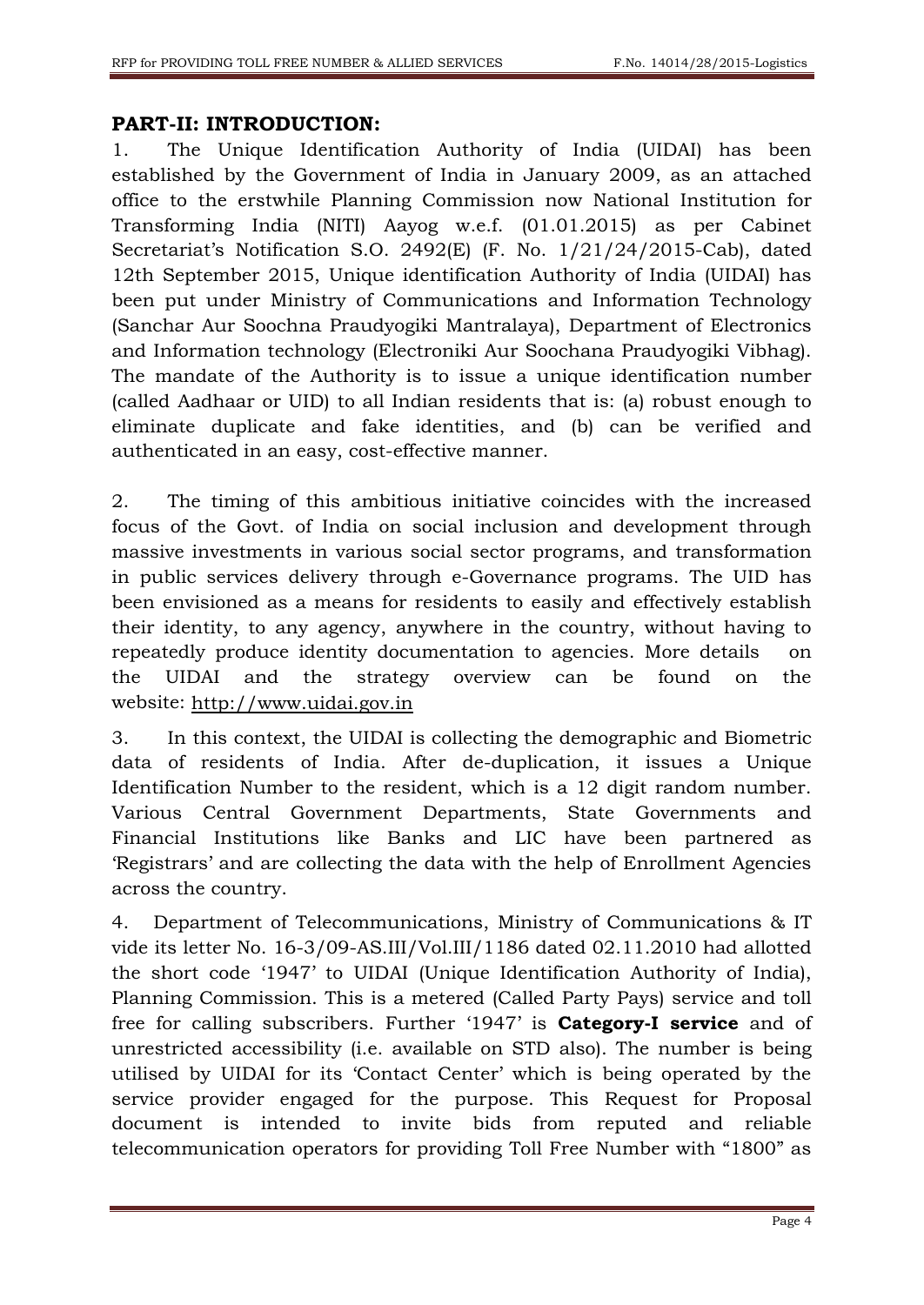prefix and "1947" as suffix i.e., 1800XYZ1947, services to short code 1947 and other services like PRI Lines for the use of "Contact Center" of UIDAI.

5. The IVRS/ACD will be provided and managed by UIDAI via its Data Centre/s. The bidders are required to quote the prices for providing toll free number, services to short code and all allied services only. For details refer to Section-III of RFP.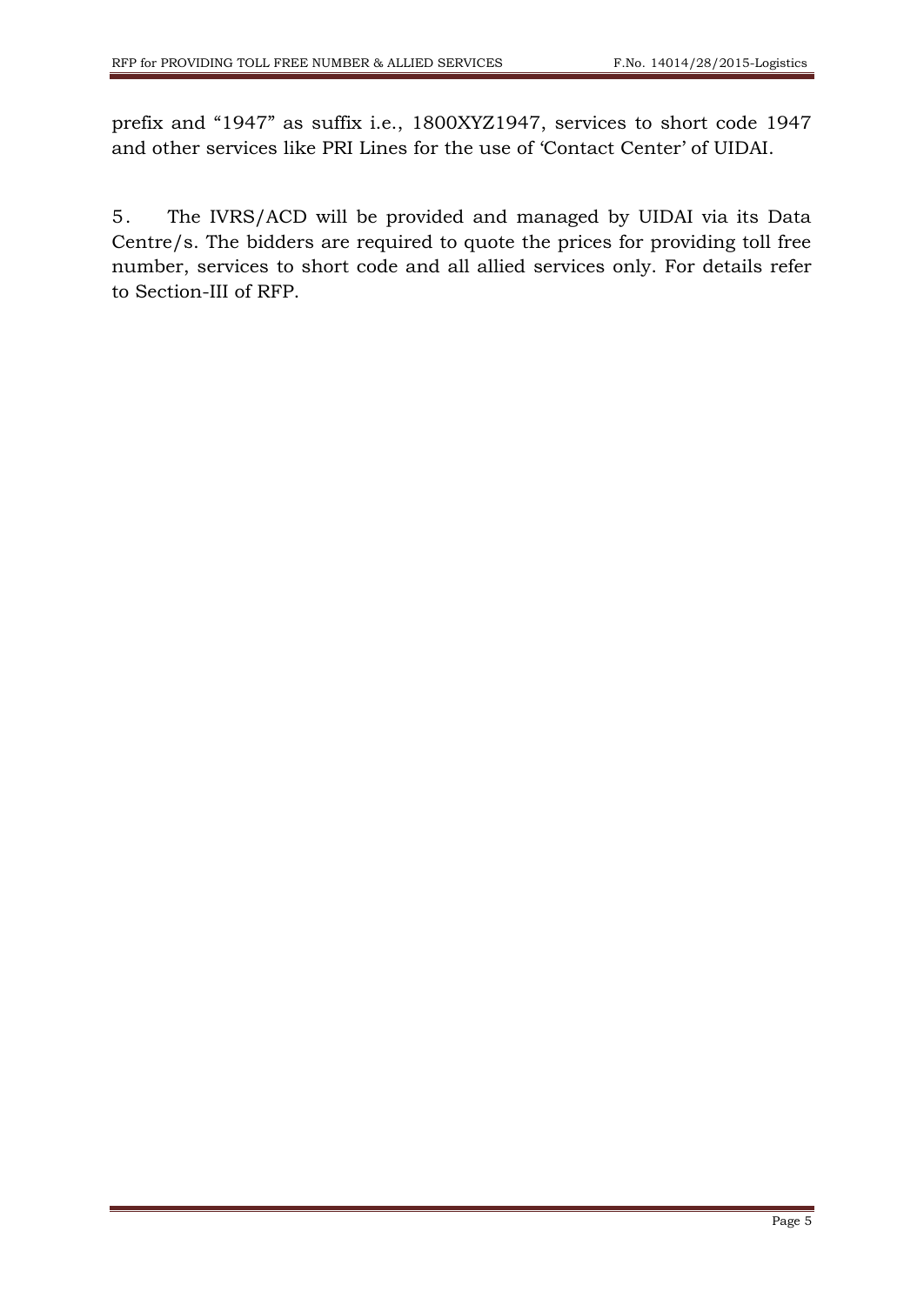## <span id="page-5-0"></span>**PART-III: ACRONYMS:**

#### **Acronyms**

- 1. **UIDAI -** Unique Identification Authority of India.
- 2. **DC -** Data Centre, UIDAI
- 3. **DR -** Disaster Recovery
- 4. **GoI -** Government of India
- 5. **SoW -** Scope of Work
- 6. **SLA -** Service Level Agreement
- 7. **PRI -** Primary Rate Interface
- 8. **IVRS -** Interactive Voice Response System
- 9. **ACD -** Automatic Call Distributor
- 10. **RGI -** Registrar General of India
- 11. **MSDG -** Mobile Service Delivery Gateway
- 12. **PSTN -** Public Switched Telephone Network
- **13. NITI Aayog-** National Institution for Transforming India
- **14. DeitY** Department of Electronics & Information Technology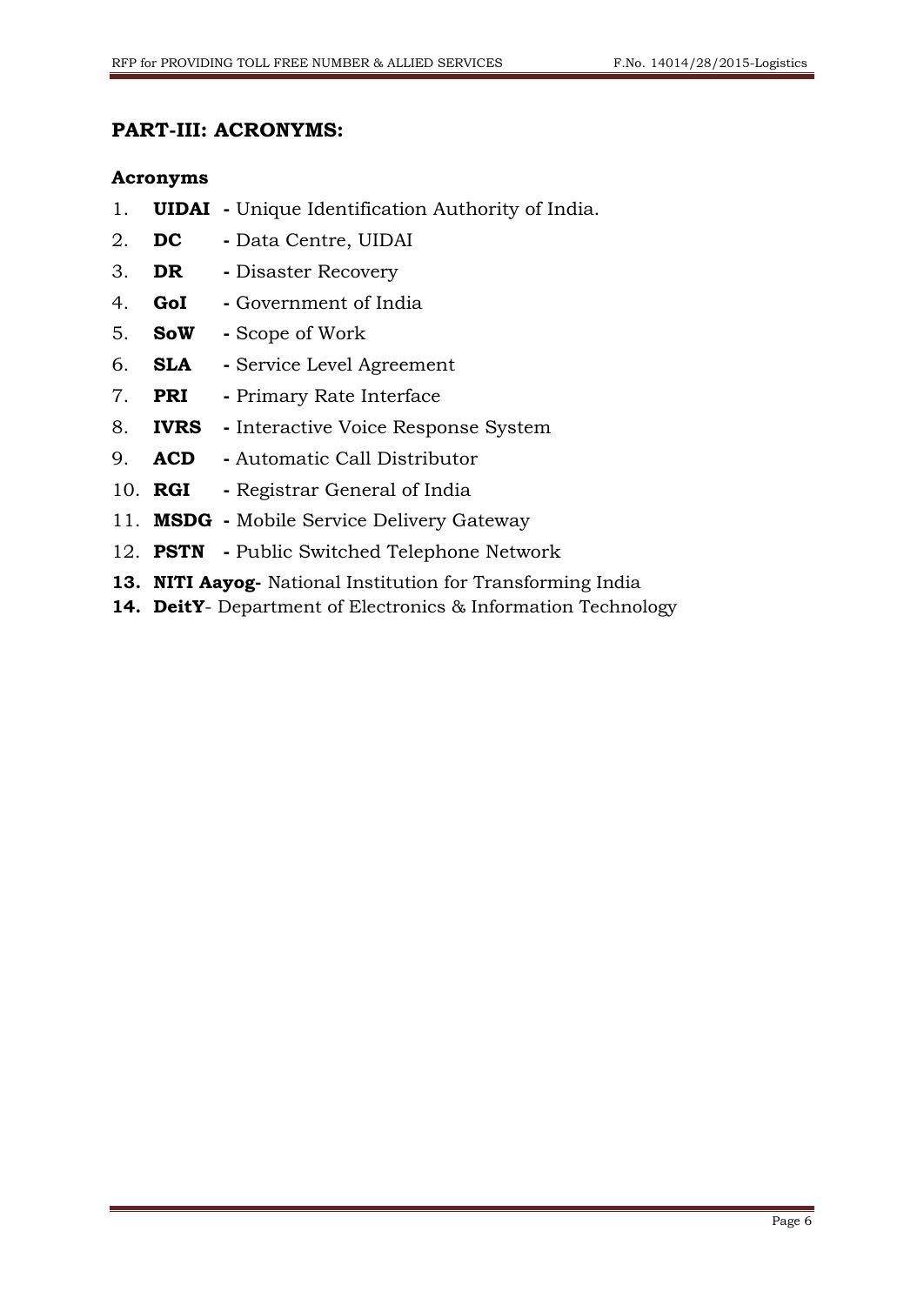## <span id="page-6-0"></span>**SECTION-II: INSTRUCTIONS TO BIDDERS**

## <span id="page-6-1"></span>**PART-I: GENERAL:**

| <b>Definitions</b> | (a) | "Purchaser" means the Unique Identification<br>Authority of India (UIDAI) with which the<br>selected Bidder signs the Contract for the<br>Services.                                                                                                                                                                                 |
|--------------------|-----|-------------------------------------------------------------------------------------------------------------------------------------------------------------------------------------------------------------------------------------------------------------------------------------------------------------------------------------|
|                    | (b) | "Bidder" means any entity that may provide or<br>provides the Services to the Purchaser under<br>the Contract.                                                                                                                                                                                                                      |
|                    | (C) | "Service Provider" means the Bidder that has<br>been selected by the Purchaser for execution of<br>the service.                                                                                                                                                                                                                     |
|                    | (d) | "Bid" means the Financial Proposal consisting<br>of documents as stipulated in this RFP.                                                                                                                                                                                                                                            |
|                    | (e) | "Instructions to Bidders" (Section II of the RFP)<br>the<br>document<br>which<br>provides<br>means<br>interested Bidders with all information needed<br>to prepare their bids. This documental so<br>details out the eligibility criteria and process for<br>the selection of the Service Provider.                                 |
|                    | (f) | "Scope of Work" (SoW) means the Section-III of<br>the RFP which explains the objectives, scope of<br>work, activities, tasks to be performed,<br>respective responsibilities of the Purchaser and<br>the Service Provider. It also includes the Service<br>Level Agreement (SLA).                                                   |
|                    | (g) | "Standard Contract" means the Annexure-III of<br>the RFP which provides the standard contract<br>agreement to be signed between the Purchaser<br>and the selected Service Provider.                                                                                                                                                 |
|                    | (h) | Information"<br>"Confidential<br>means<br>any<br>information disclosed to or by any Party to this<br>Contract and includes any information in<br>relation to the Parties, a third party including<br>any such information that may come to the<br>knowledge of the Parties hereto/Bidder's team by<br>virtue of this Contract that: |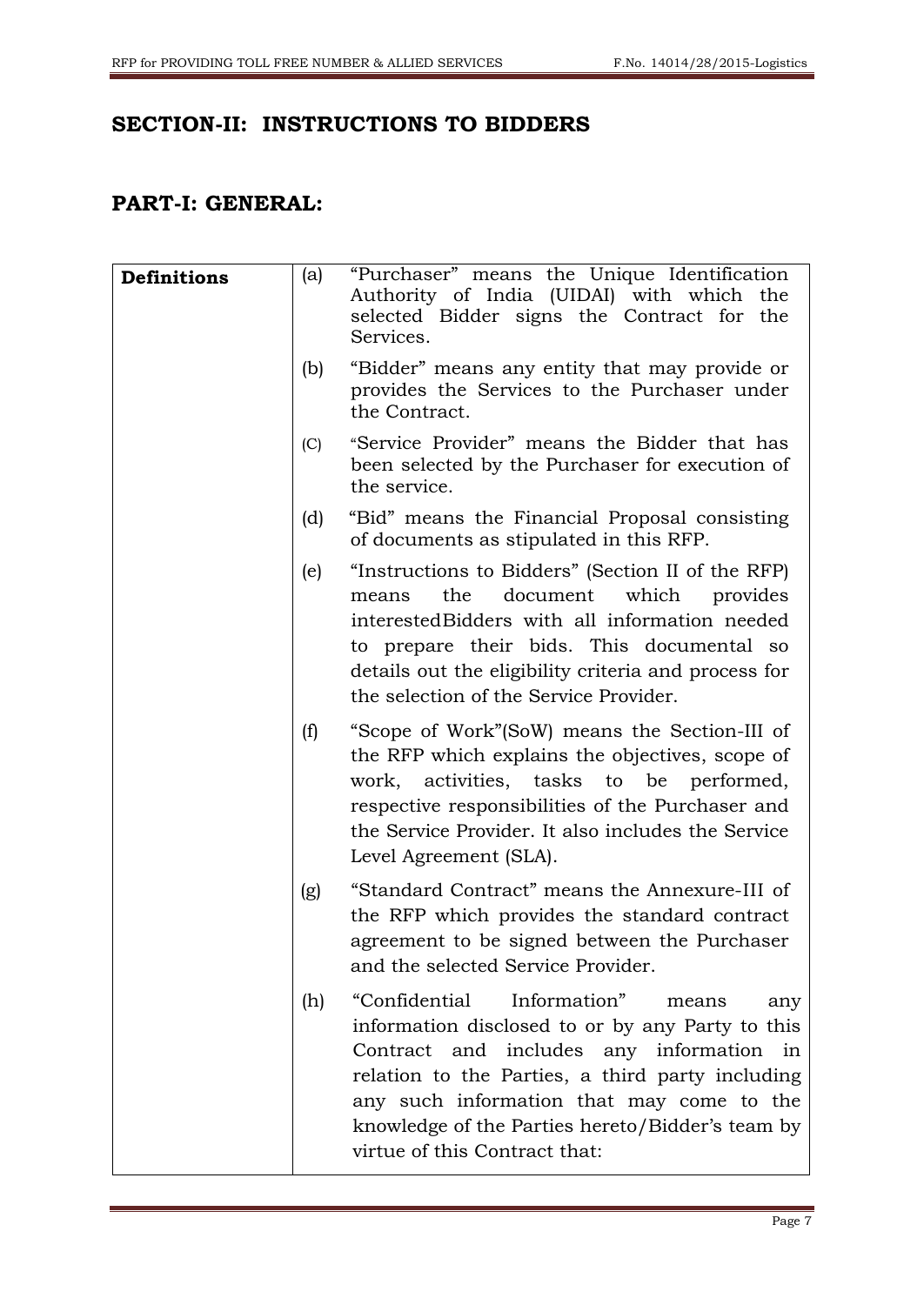|              |     | is by its nature confidential or by the<br>(i)<br>circumstances in which it is disclosed<br>confidential and/or                                                                                                                                   |
|--------------|-----|---------------------------------------------------------------------------------------------------------------------------------------------------------------------------------------------------------------------------------------------------|
|              |     | (ii) is designated by the disclosing Party as<br>confidential or identified in terms connoting<br>confidentiality; but does not include<br>its<br>information which is or becomes public<br>knowledge other than by a breach of this<br>Contract. |
|              | (i) | "Toll Free Number and allied services" means the<br>11 digit number provided by the Telecom Service<br>Provider and other services related to TFN and<br>short code 1947.                                                                         |
|              | (j) | "Connect Minutes" is defined as aggregated<br>connect minutes obtained after aggregating<br>duration of individual calls (inbound/outbound)<br>in seconds divided by 60.                                                                          |
| 1. General   | 1.1 | All the provisions listed out in the Request for<br>Proposal (RFP) issued by the UIDAI shall be<br>binding upon the participating bidders of this<br>RFP.                                                                                         |
|              | 1.2 | The UIDAI will select Service providers, in<br>accordance with the method of selection as<br>detailed in Part-IV of Section-II "Selection<br>Process".                                                                                            |
|              |     | 1.3 The detailed scope of the assignment/job has<br>been described in the Scope of Work in Section<br>III of RFP.                                                                                                                                 |
|              | 1.4 | The date, time and address for submission of<br>the bid have been given in the Schedule for RFP<br>at Part-1 of Section -I of RFP.                                                                                                                |
|              | 1.5 | Interested Bidders are invited to submit the<br>for<br>Pre-Qualification<br>documents<br>and<br>Financial Bid, strictly as per Part V of Section II<br>-"Bid Preparation and document Checklist".                                                 |
|              |     | 1.6 The Purchaser is not bound to accept any or<br>all the bids, and reserves the right to annul<br>the selection process at any time prior to award<br>of Contract, without thereby incurring any<br>liability to the Bidders.                   |
| Only one Bid | 1.7 | A Bidder shall submit only one Financial Bid. If<br>a Bidder submits or participates in more than<br>one bid, such bids shall be disqualified.                                                                                                    |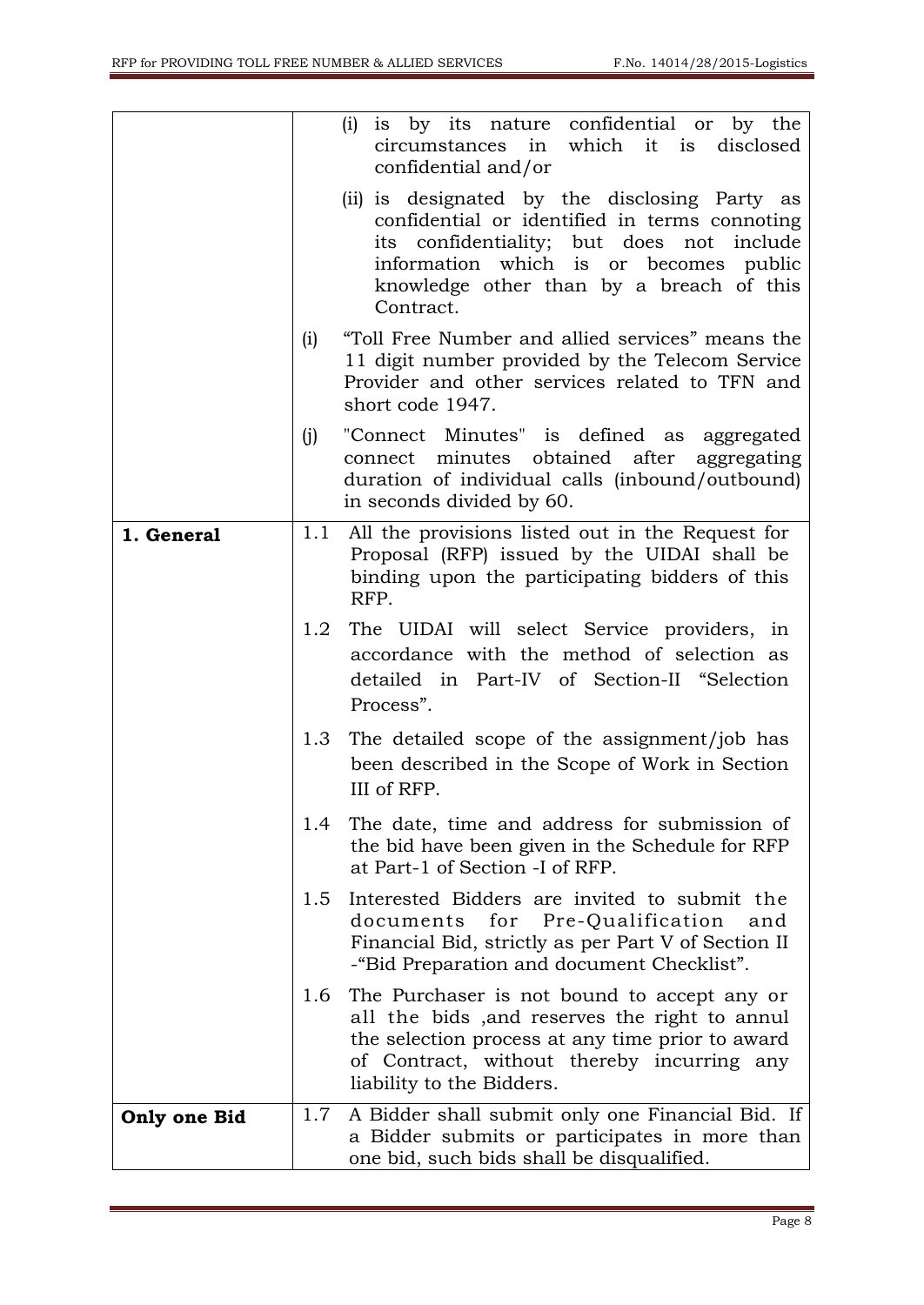| <b>Bid Validity</b>                                        | 1.8 The Part II of Section-II 'Data Sheet' indicates<br>how long Bidders' Bid must remain valid after<br>the submission date.                                                                                                                                                                                                      |
|------------------------------------------------------------|------------------------------------------------------------------------------------------------------------------------------------------------------------------------------------------------------------------------------------------------------------------------------------------------------------------------------------|
| Consortium                                                 | Bids received from Consortiums will not be<br>1.9<br>considered. Such bids shall be termed as 'invalid'                                                                                                                                                                                                                            |
| <b>Tenure of</b><br>Contract                               | 1.10 The tenure of the Contract shall be as specified<br>in 'Data Sheet' at Part-II of Section-II and in<br>SCC.                                                                                                                                                                                                                   |
|                                                            | 1.11 Extension of the contract: The contract may be<br>extended as specified in 'Data Sheet' at Part -II<br>of Section-II.                                                                                                                                                                                                         |
|                                                            | 1.12 Termination of the contract: During the Contract<br>period and/or tenure of Contract, the UIDAI,<br>without prejudice or liability, reserves the right<br>to terminate the contract.                                                                                                                                          |
| 2. Clarification<br>and<br>Amendment<br>of RFP<br>Document | 2.1 Bidders may request a clarification in the RFP<br>document upto the number of days indicated in<br>Schedule for RFP', before the bid submission<br>date. Any request for clarification must be sent<br>in writing, or by standard electronic means<br>to the Purchaser's address indicated in Part I of<br>Section-I.          |
|                                                            | $2.2\,$<br>At anytime, before the submission of Bids, the<br>Purchaser may amend the RFP by issuing an<br>addendum/corrigendum in writing<br>or<br>by<br>standard electronic means. The addendum/<br>corrigendum shall be sent to all Bidders and<br>will be binding on them.                                                      |
| 3. Preparation of<br>Financial<br>bid                      | The preparation of the Financial Bid as well as all<br>3.1<br>related correspondence exchanged by the Bidders<br>and the Purchaser, shall be in English                                                                                                                                                                            |
|                                                            | 3.2 The Financial Bid shall be prepared using the<br>attached Standard Forms (Annexure-I and<br>Annexure-II). It shall include all costs associated<br>with the Service/Assignment. The financial bid<br>shall not include any conditions attached to it<br>and any such conditional financial bid shall be<br>summarily rejected. |
| <b>Taxes</b>                                               | 3.3 The Bidder may be subject to taxes, such as, but<br>not limited to VAT, Service tax, duties, fees, levies<br>etc. on amounts payable by the Purchaser under<br>the Contract. Bidders shall exclude all such taxes<br>in quoted cost in the financial bid.                                                                      |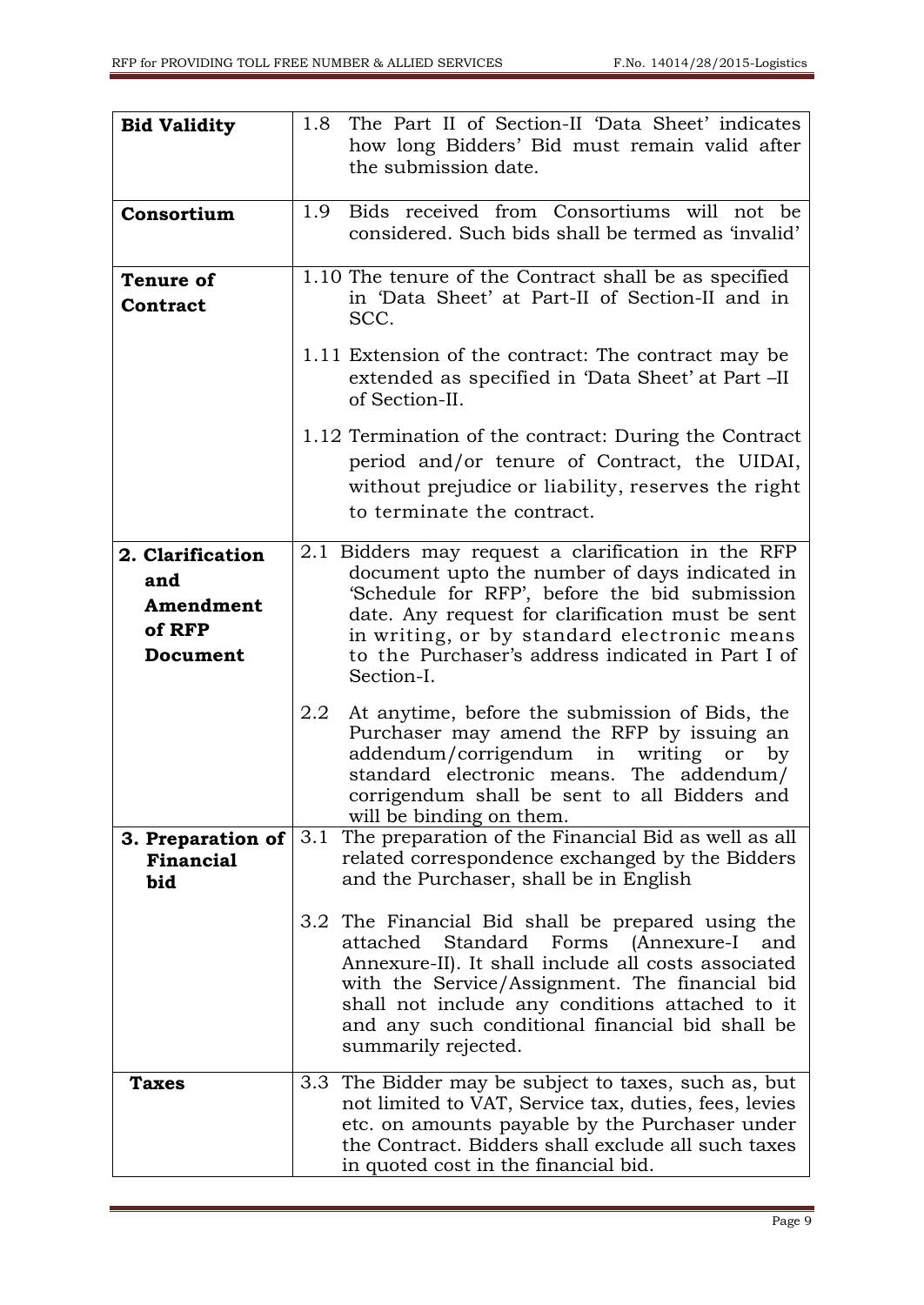|                                                    | 3.4 Bidders shall provide the price of their services in<br>Indian Rupees and upto two decimal places only<br>(for example: $Rs.00.00$ )                                                                                                                                                                          |           |
|----------------------------------------------------|-------------------------------------------------------------------------------------------------------------------------------------------------------------------------------------------------------------------------------------------------------------------------------------------------------------------|-----------|
| 4. Earnest<br><b>Money</b><br><b>Deposit (EMD)</b> | 4.1 Earnest Money Deposit:<br>An EMD of the value as specified in the 'Data<br>Ι.<br>Sheet' may be deposited in the form of Demand<br>Draft drawn in favour of "PAO, UIDAI, New Delhi"<br>payable at New Delhi.                                                                                                   |           |
|                                                    | EMD in the form of Bank Guarantee will also be<br>Π.<br>accepted. The Bank Guarantee may be addressed<br>to the 'Assistant Director General' Unique<br>Identification Authority of India, 9th Floor, Tower-<br>1, Jeevan Bharati Building, New Delhi-110001.<br>The Bank Guarantee should be<br>minimum 165 days. | valid for |
|                                                    | Bid not accompanied by EMD shall be rejected as<br>III.<br>non-responsive.                                                                                                                                                                                                                                        |           |
|                                                    | No interest shall be payable by the Purchaser<br>IV.<br>for the sum deposited<br>as Earnest Money<br>Deposit.                                                                                                                                                                                                     |           |
|                                                    | The EMD of the unsuccessful bidders would be<br>V.<br>returned back within 45 days of signing of the<br>contract.                                                                                                                                                                                                 |           |
| 4.2 Forfeiture of<br><b>EMD</b>                    | The EMD shall be forfeited by the Purchaser in the<br>following events:                                                                                                                                                                                                                                           |           |
|                                                    | I.<br>If Bid is withdrawn during the validity<br>period or any extension agreed by the Bidder<br>thereof.                                                                                                                                                                                                         |           |
|                                                    | If the<br>Ш.<br>Bid is varied or modified<br>not acceptable to the Purchaser after<br>manner<br>opening of Bid during the validity period or any<br>extension thereof.                                                                                                                                            | in a      |
|                                                    | If the Bidder tries to influence the evaluation<br>III.<br>process.                                                                                                                                                                                                                                               |           |
|                                                    | If the Bidder/s selected as 'Service Provider<br>IV.<br>chose to withdraw the Bid before the finalization<br>process.                                                                                                                                                                                             |           |
| 5. Tender Fees                                     | The RFP is available to be downloaded online, free of<br>cost. However at the time of submission of RFP,<br>bidders are required to pay the amount as specified<br>in the 'Data Sheet' towards Bid Fees in the form of<br>Demand Draft drawn in favour of "PAO, UIDAI, New                                        |           |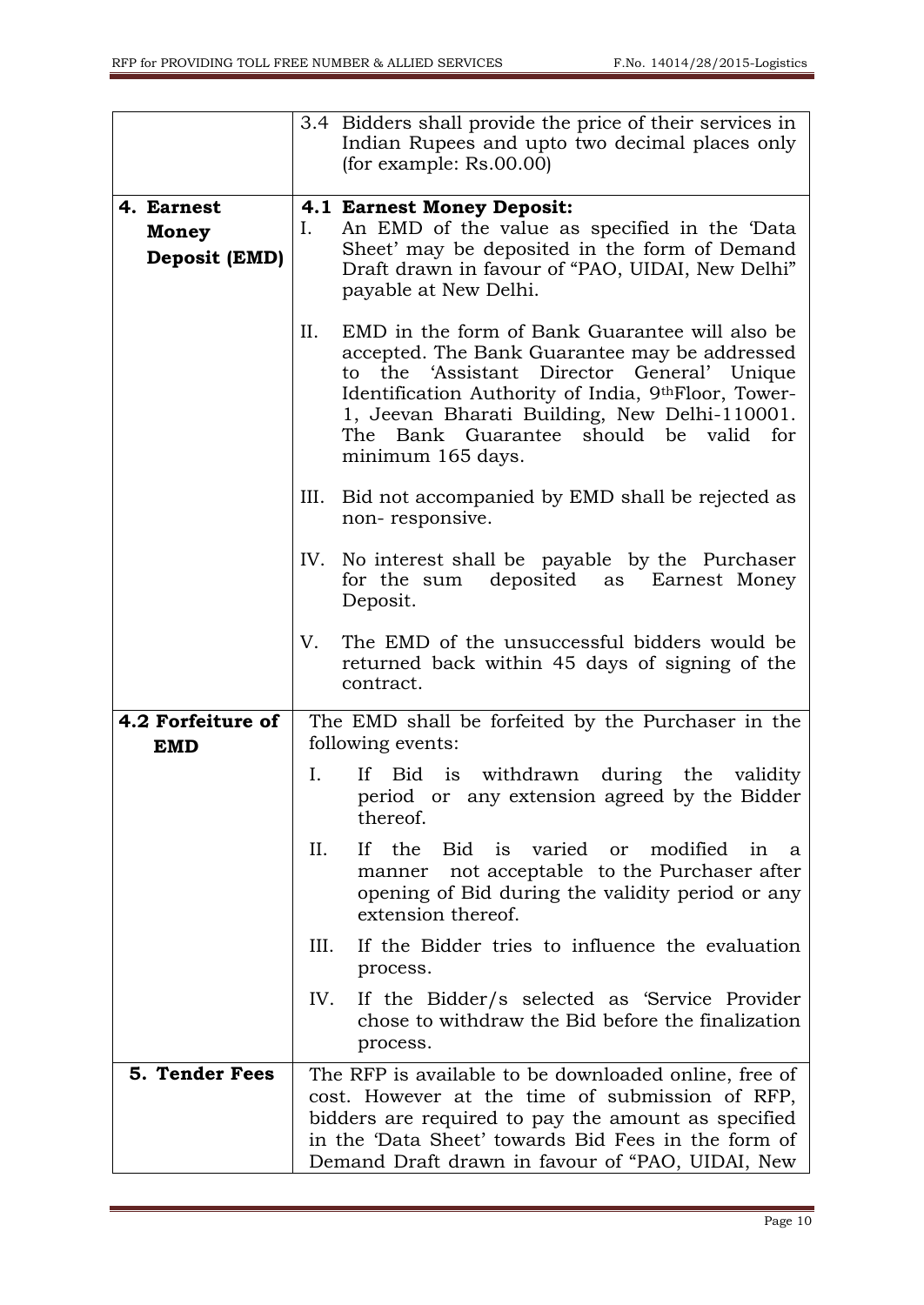|                                                                   | Delhi" payable at New Delhi. This RFP Fees should<br>be clearly marked "Bid Fee" and included along with<br>the Application in a separate cover. The fee thus<br>submitted is Non-Refundable.                                                                                                                                                                                                                                                                                                                                                                                                                                                                                                                                                                                                                                                                                                                                                                                                                                                                                                                                                 |
|-------------------------------------------------------------------|-----------------------------------------------------------------------------------------------------------------------------------------------------------------------------------------------------------------------------------------------------------------------------------------------------------------------------------------------------------------------------------------------------------------------------------------------------------------------------------------------------------------------------------------------------------------------------------------------------------------------------------------------------------------------------------------------------------------------------------------------------------------------------------------------------------------------------------------------------------------------------------------------------------------------------------------------------------------------------------------------------------------------------------------------------------------------------------------------------------------------------------------------|
| 6. Performance<br><b>Bank</b><br>Guarantee                        | The selected Bidder shall be required to furnish a<br>Performance Bank Guarantee equivalent to 10 % of<br>the assessed project value of the contract, in the<br>form of an unconditional<br>and irrevocable Bank<br>Guarantee from a scheduled commercial bank in<br>India in favour of Unique Identification Authority of<br>India' for the entire period of contract with additional<br>90 days claim period. The Bank Guarantee must be<br>submitted after award of contract but before signing<br>of contract. The successful bidder has to renew the<br>Bank Guarantee on same terms and conditions for<br>the period up to contract including extension period,<br>if any. Performance Bank Guarantee would be<br>only after successful completion<br>returned<br>- of<br>tasks assigned<br>them<br>only<br>after<br>to<br>and<br>adjusting/recovering any dues recoverable/payable<br>from/by the Bidder on any account under<br>the<br>contract.<br>On submission of this Performance Bank Guarantee<br>and after signing of the contract, the demand<br>draft/bank guarantee submitted towards EMD would<br>be returned in original. |
| 7. Submission,<br><b>Receipt and</b><br>Opening of<br><b>Bids</b> | 7.1 The original Financial Bid shall<br>contain<br>no<br>interlineations<br>overwriting,<br>or<br>except<br>as<br>necessary to correct errors made by the Bidders<br>themselves. The person who signed the Bid must<br>initial such corrections.                                                                                                                                                                                                                                                                                                                                                                                                                                                                                                                                                                                                                                                                                                                                                                                                                                                                                              |
|                                                                   | 7.2<br>An authorized representative of the Bidders shall<br>initial/sign all pages of the original Financial<br>Bid. The authorization shall be in the form of a<br>written power of attorney accompanying the<br>Financial Bid or in any other form<br>demonstrating that the representative has been<br>duly authorized to sign. The envelope<br>containing the signed Financial Bid shall be<br>marked "ORIGINAL FINANCIAL BID".                                                                                                                                                                                                                                                                                                                                                                                                                                                                                                                                                                                                                                                                                                           |
|                                                                   | 7.3<br>For instructions on bid preparation<br>and<br>checklist of documents required for<br>bid<br>submission please refer Part-V of Section-II.                                                                                                                                                                                                                                                                                                                                                                                                                                                                                                                                                                                                                                                                                                                                                                                                                                                                                                                                                                                              |
|                                                                   | The Purchaser shall not be responsible for<br>7.4                                                                                                                                                                                                                                                                                                                                                                                                                                                                                                                                                                                                                                                                                                                                                                                                                                                                                                                                                                                                                                                                                             |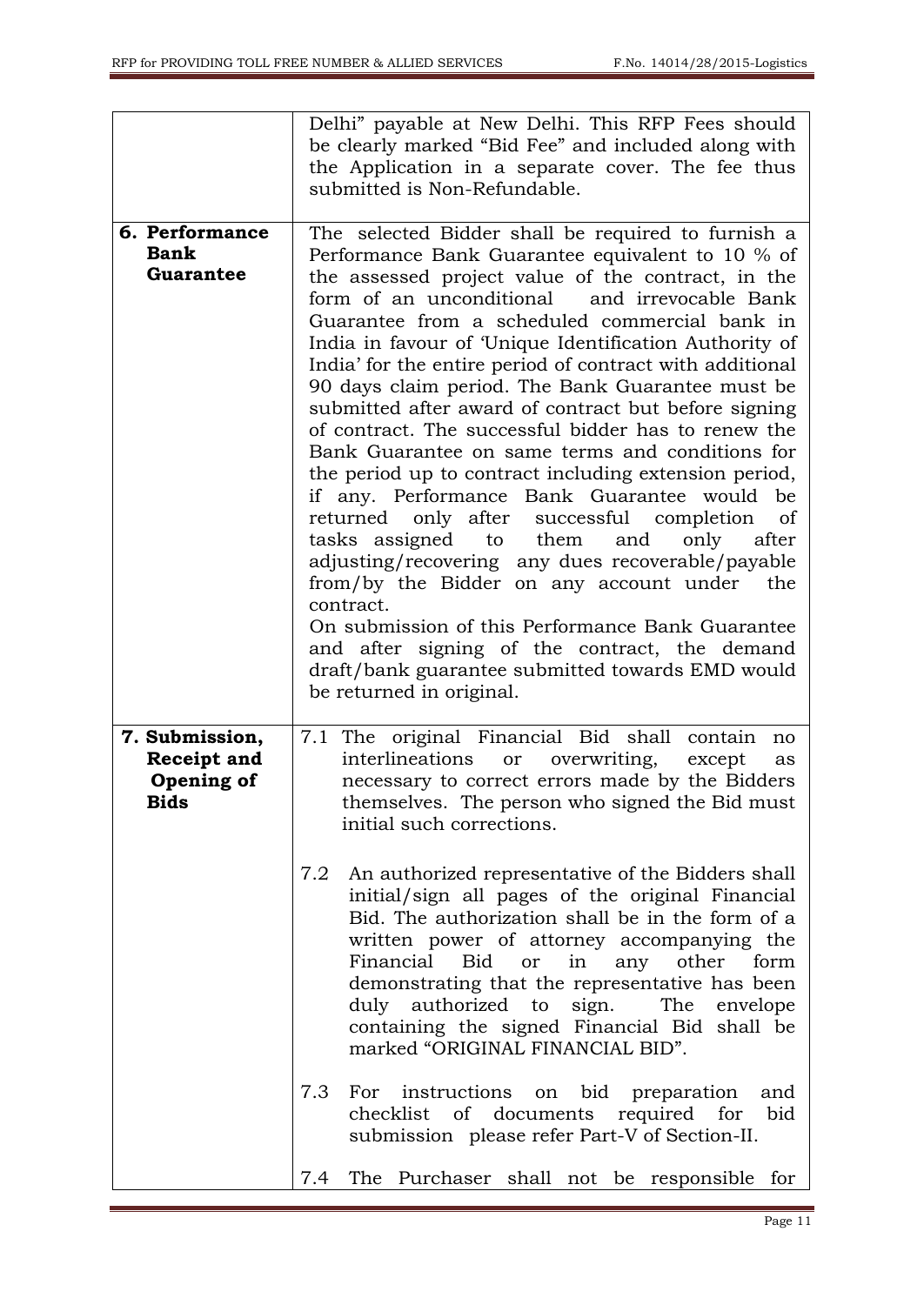|                           | 7.5   | misplacement, losing or premature opening, if<br>the outer envelope is not sealed and/or marked<br>as stipulated. This circumstance may be case for<br>Bid rejection. If the Financial Bid is not<br>submitted in a separate sealed envelope duly<br>marked as indicated above, this will constitute<br>grounds for declaring the Bid non-responsive.<br>The Bids must be sent to the address as |
|---------------------------|-------|--------------------------------------------------------------------------------------------------------------------------------------------------------------------------------------------------------------------------------------------------------------------------------------------------------------------------------------------------------------------------------------------------|
|                           |       | indicated in Section-I and received by the<br>Purchaser not later than the time and the date<br>indicated in the Schedule for RFP in Section-I, or<br>any extension to this date in accordance with<br>para. 2.2 of this Part. Any bid received by the<br>Purchaser after the deadline for submission<br>shall be returned unopened.                                                             |
| 8. Right to               |       | Purchaser reserves the right to accept or reject                                                                                                                                                                                                                                                                                                                                                 |
| Accept/Reject             |       | any Bid and to annul the RFP process and reject                                                                                                                                                                                                                                                                                                                                                  |
| the Bid                   |       | all such bids at any time prior to award of<br>contract, without thereby incurring any liability                                                                                                                                                                                                                                                                                                 |
|                           |       | to the affected applicant(s) or any obligation                                                                                                                                                                                                                                                                                                                                                   |
|                           |       | to inform the affected applicant(s) of the                                                                                                                                                                                                                                                                                                                                                       |
|                           |       | grounds for such decision.                                                                                                                                                                                                                                                                                                                                                                       |
| 9. Public                 | 9.1   | Financial bids shall be opened publicly on the                                                                                                                                                                                                                                                                                                                                                   |
| Opening and               |       | date & time specified in the Schedule, in the                                                                                                                                                                                                                                                                                                                                                    |
| <b>Evaluation of</b>      |       | presence of the Bidders' representatives who                                                                                                                                                                                                                                                                                                                                                     |
| Financial                 |       | choose to attend.                                                                                                                                                                                                                                                                                                                                                                                |
| <b>Bids</b>               | 9.2   | The Purchaser reserves the right to correct any<br>computational errors.                                                                                                                                                                                                                                                                                                                         |
|                           | 9.3   | Award of contract to the qualified bidder will be<br>done as per the process defined in Part-IV of                                                                                                                                                                                                                                                                                               |
|                           |       | Section-II.                                                                                                                                                                                                                                                                                                                                                                                      |
| 10. Dis-<br>qualification |       | Purchaser may at its sole discretion and at any time<br>during the evaluation of application, disqualify any<br>applicant, if the applicant:                                                                                                                                                                                                                                                     |
|                           | (i)   | Submitted the application after the response<br>deadline;                                                                                                                                                                                                                                                                                                                                        |
|                           | (iii) | Made misleading or false representations in the<br>forms, statements and attachments submitted<br>as proof of the eligibility requirements;                                                                                                                                                                                                                                                      |
|                           | (iii) | Exhibited a record of poor performance such<br>as abandoning works, not properly completing<br>the contractual obligations, inordinately delaying<br>completion or financial failures, etc. in any<br>project in the preceding three years;                                                                                                                                                      |
|                           | (iv)  | Submitted<br>application that is<br>an<br>not<br>accompanied by required documentation or is                                                                                                                                                                                                                                                                                                     |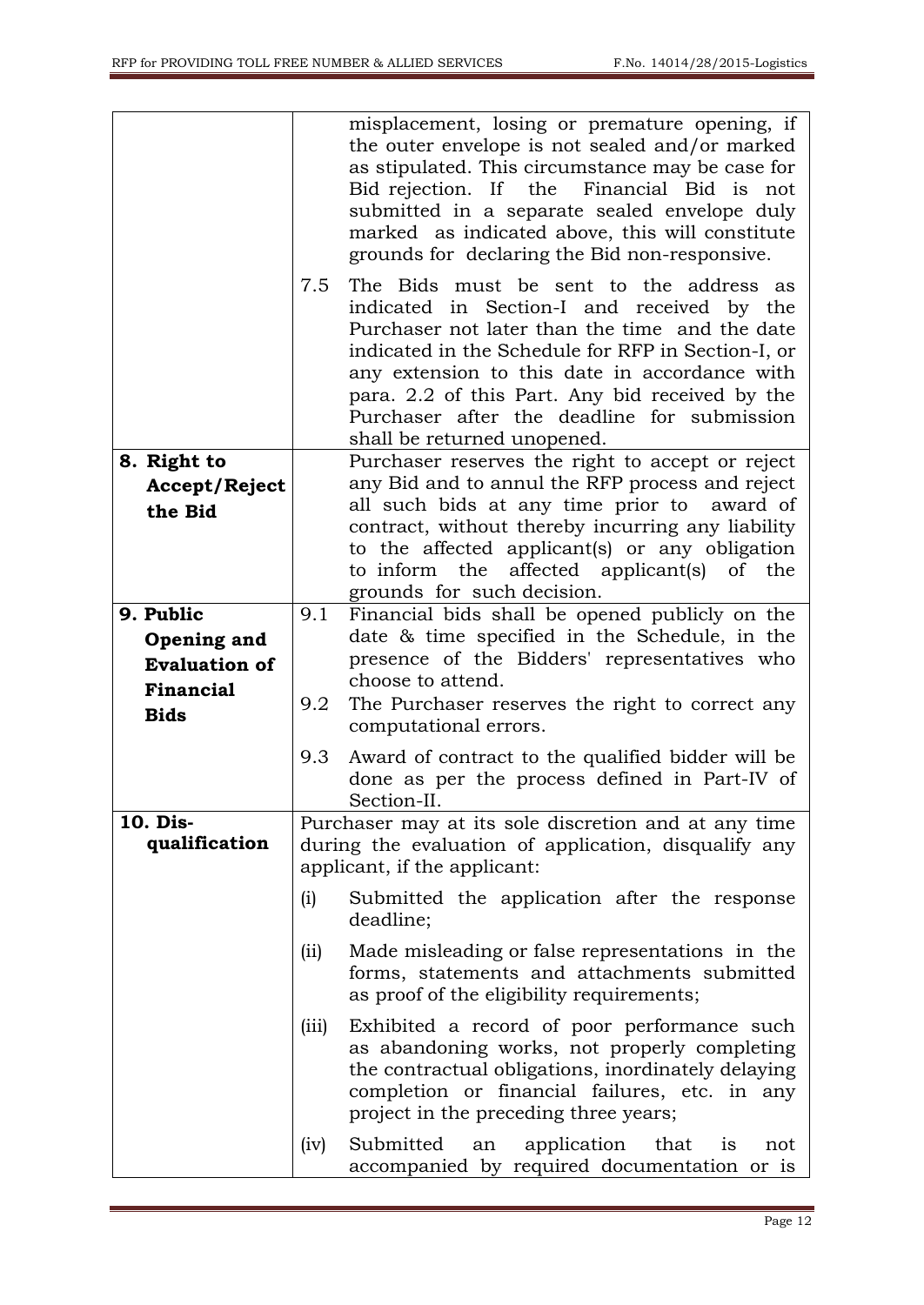|                                |      | non-responsive;                                                                                                                                                                                                                                                                                                                                                                                                                                                                         |
|--------------------------------|------|-----------------------------------------------------------------------------------------------------------------------------------------------------------------------------------------------------------------------------------------------------------------------------------------------------------------------------------------------------------------------------------------------------------------------------------------------------------------------------------------|
|                                |      |                                                                                                                                                                                                                                                                                                                                                                                                                                                                                         |
|                                | (v)  | Failed to provide clarifications related thereto,<br>when sought;                                                                                                                                                                                                                                                                                                                                                                                                                       |
|                                | (vi) | Submitted more than one application either<br>as a Single Agency/ Prime Agency/ consortium<br>member;                                                                                                                                                                                                                                                                                                                                                                                   |
|                                |      | (vii) Was declared ineligible/blacklisted by<br>the<br>Government of India/State/UT Government;                                                                                                                                                                                                                                                                                                                                                                                         |
|                                |      | (viii) Is in litigation with any Government in India;                                                                                                                                                                                                                                                                                                                                                                                                                                   |
| 11. Award of<br>Contract       |      | 11.1 The Purchaser shall issue a 'Letter of Intent' to<br>the selected Bidder after mutual acceptance of<br>the Work Plan.                                                                                                                                                                                                                                                                                                                                                              |
|                                |      | 11.2 The Bidder will sign the contract as per the<br>standard form of Contract in Annexure III within<br>10 days of issuance of the letter of intent.                                                                                                                                                                                                                                                                                                                                   |
|                                |      | 11.3 The Bidders are expected to commence (in-<br>bound services) within 28 days and out-bound<br>services is to be start within 56 days of signing<br>the Contract. In case the winning Bidder fails to<br>start the assigned work within 28/56 days of<br>signing of Contract, the purchaser shall impose<br>penalty. The Purchaser may also cancel the<br>award of work to the lowest bidder and negotiate<br>with the next lowest bidder, as the case may be,<br>for award of work. |
| 12. Termination<br>of Contract |      | Notwithstanding the duration of the contract the<br>termination of the Contract is subject to the<br>conditions as stipulated in clause 2 of General<br>Conditions of Contract.                                                                                                                                                                                                                                                                                                         |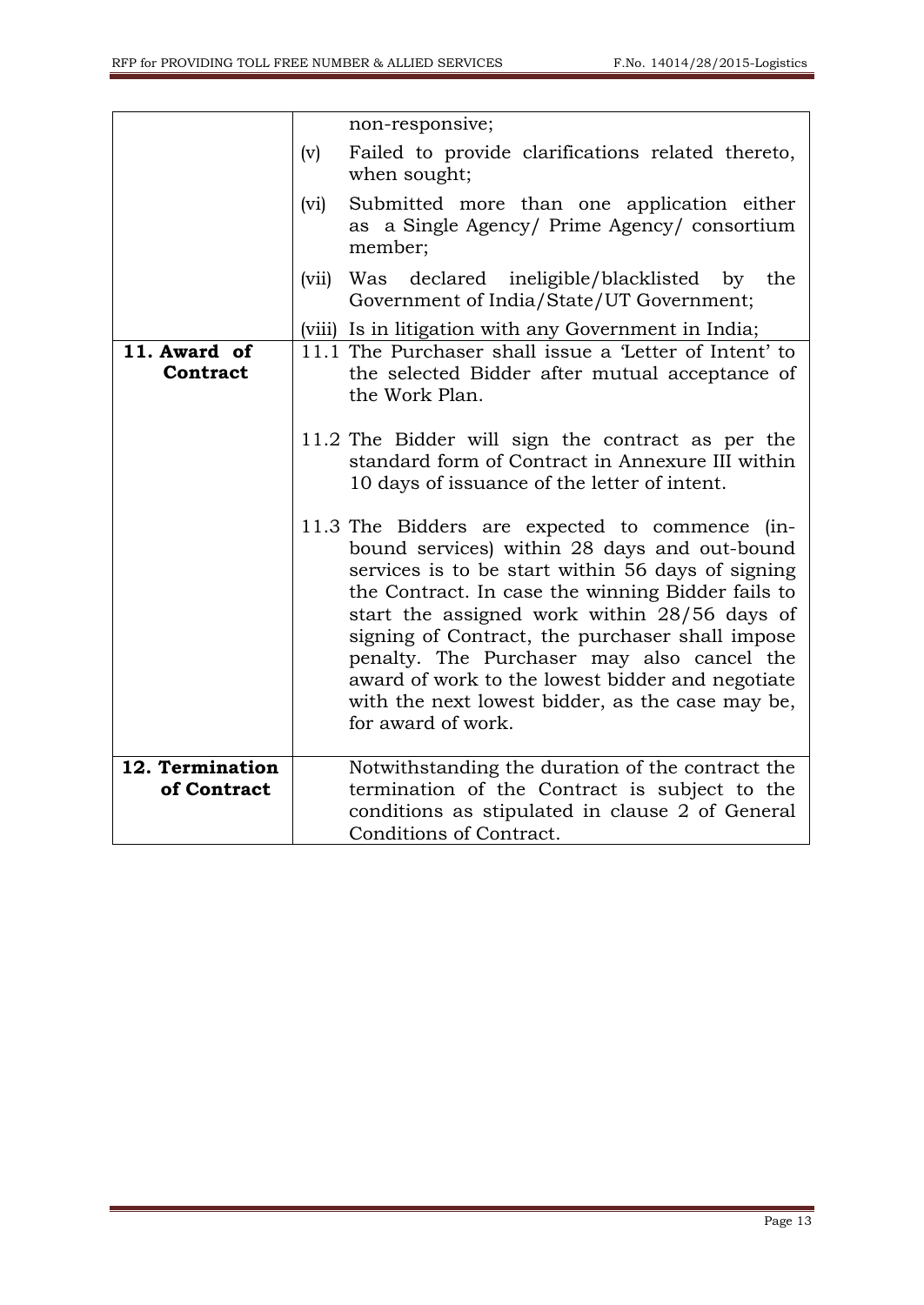## <span id="page-13-0"></span>**PART-II: DATA SHEET:**

| Paragraph<br><b>Reference</b> | <b>Details</b>                                                                                                                                                              |
|-------------------------------|-----------------------------------------------------------------------------------------------------------------------------------------------------------------------------|
| 1.8                           | Bids must remain valid for 120 days after the submission<br>date.                                                                                                           |
| 1.10                          | <b>Tenure of Contract:</b>                                                                                                                                                  |
|                               | The contract shall be in force for two years subject to<br>adherence to time lines/time frame and as per the terms<br>and conditions of RFP.                                |
| 1.11                          | <b>Extension of Contract:</b>                                                                                                                                               |
|                               | The contract may be extended by a period of one year or a<br>part thereof, subject to satisfactory performance.                                                             |
| 2.1                           | Clarifications may be requested not later than the date<br>defined in the Schedule. Clarifications may be e-mailed<br>(only) to the following address, as per Annexure-VII: |
|                               | contactcenter@uidai.gov.in                                                                                                                                                  |
|                               | (The clarifications will be given on the UIDAI website only).                                                                                                               |
|                               | The address is www.uidai.gov.in                                                                                                                                             |
| 4.1 $(I)$                     | Amount of EMD is Rs.65 lakhs                                                                                                                                                |
| 5.                            | Tender Fee is $Rs.1,000/-.$                                                                                                                                                 |
| 6.                            | Performance Bank Guarantee will be 10% of the assessed<br>project value of the contract.                                                                                    |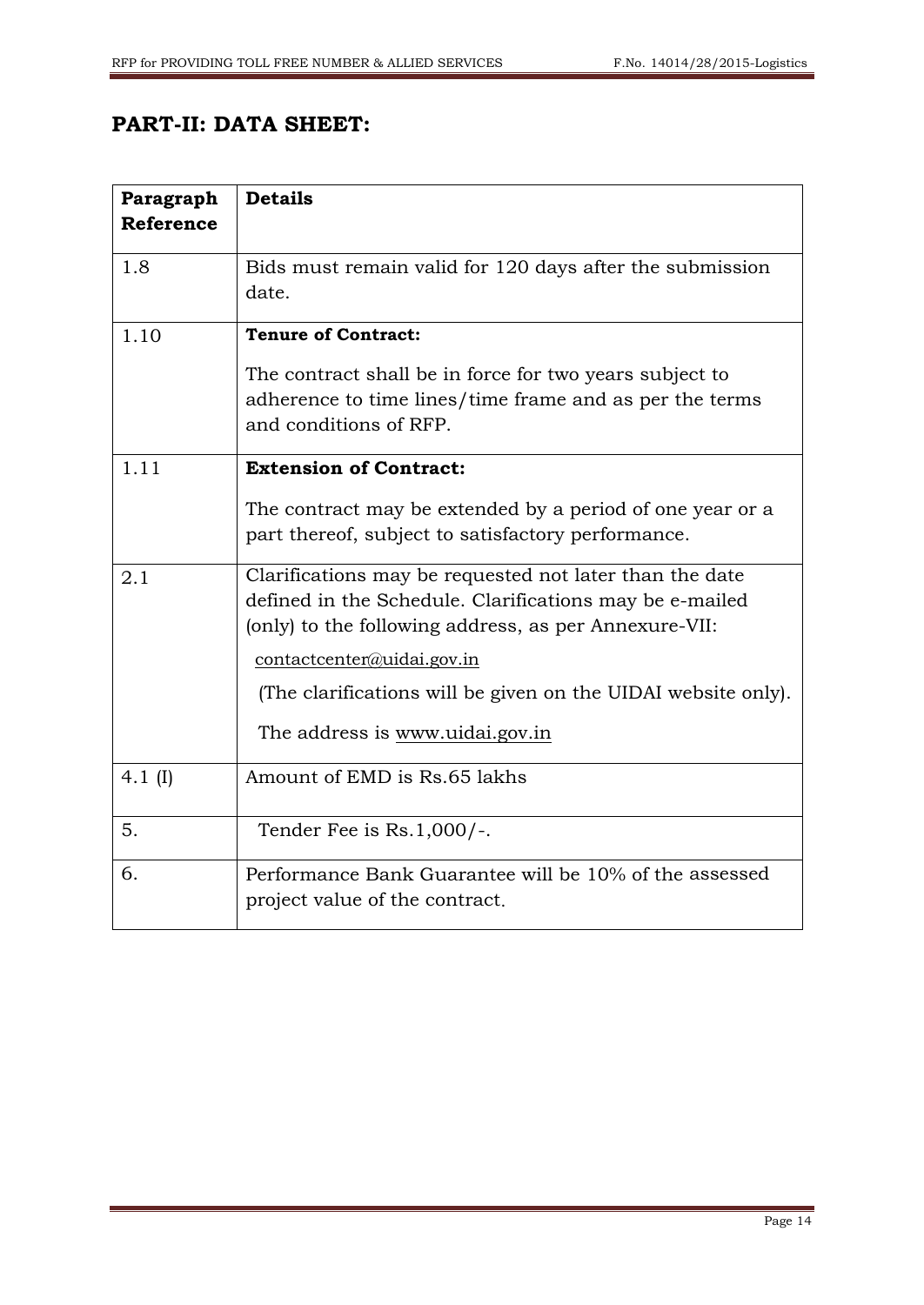## <span id="page-14-0"></span>**PART-III: ELIGIBILITY CRITERIA:**

#### **TABLE 1.CRITERIA FOR PRE-QUALIFICATION:**

| $\mathbf{1}$        | Name of the Bidder                                                                                                                                                    |                                                                                                                               |                        |                                   |
|---------------------|-----------------------------------------------------------------------------------------------------------------------------------------------------------------------|-------------------------------------------------------------------------------------------------------------------------------|------------------------|-----------------------------------|
| 2                   | Mailing address                                                                                                                                                       |                                                                                                                               |                        |                                   |
| 3                   | Telephone and Fax Number                                                                                                                                              |                                                                                                                               |                        |                                   |
| 4                   | E-mail address                                                                                                                                                        |                                                                                                                               |                        |                                   |
| 5                   | Name and designation of the person<br>authorized to make commitments to UIDAI<br>(Certificate of Authority to be provided)                                            |                                                                                                                               |                        |                                   |
| 6                   | Year of establishment and constitution of<br>$\lim$ /company                                                                                                          |                                                                                                                               |                        |                                   |
| $\overline{7}$      | Other financial activities of the<br>firm/company                                                                                                                     |                                                                                                                               |                        |                                   |
| S.No.               | <b>Pre-Qualification</b><br>Criteria                                                                                                                                  | <b>Supporting</b><br><b>Documents</b>                                                                                         | Compliance<br>(Yes/No) | <b>Detailed</b><br><b>Remarks</b> |
|                     |                                                                                                                                                                       |                                                                                                                               |                        |                                   |
| $\mathbf{1}$        | Company registered<br>in India under the<br>Companies Act 1956<br>provide<br>telecom<br>to<br>services'                                                               | Certificate<br>of<br>Incorporation/<br>Registration                                                                           |                        |                                   |
| $\overline{2}$      | overall<br>Average<br>annual turnover of at<br>least Rs.100.00 crore<br>during the previous<br>three financial years<br>$(2012 - 2013,$<br>2013-<br>2014 & 2014-2015) | Audited/<br>Certified<br>financial<br>&<br>statements<br>annual<br>report<br>for 2012-2013,<br>2013-2014<br>$\&$<br>2014-2015 |                        |                                   |
| 3<br>$\overline{4}$ | Should<br>have<br>not<br>defaulted<br>on<br>any<br>bank/institutions'<br>loans in the past<br>Should<br>have<br>not                                                   | Certificate from<br>Company<br>secretary<br>Certificate from                                                                  |                        |                                   |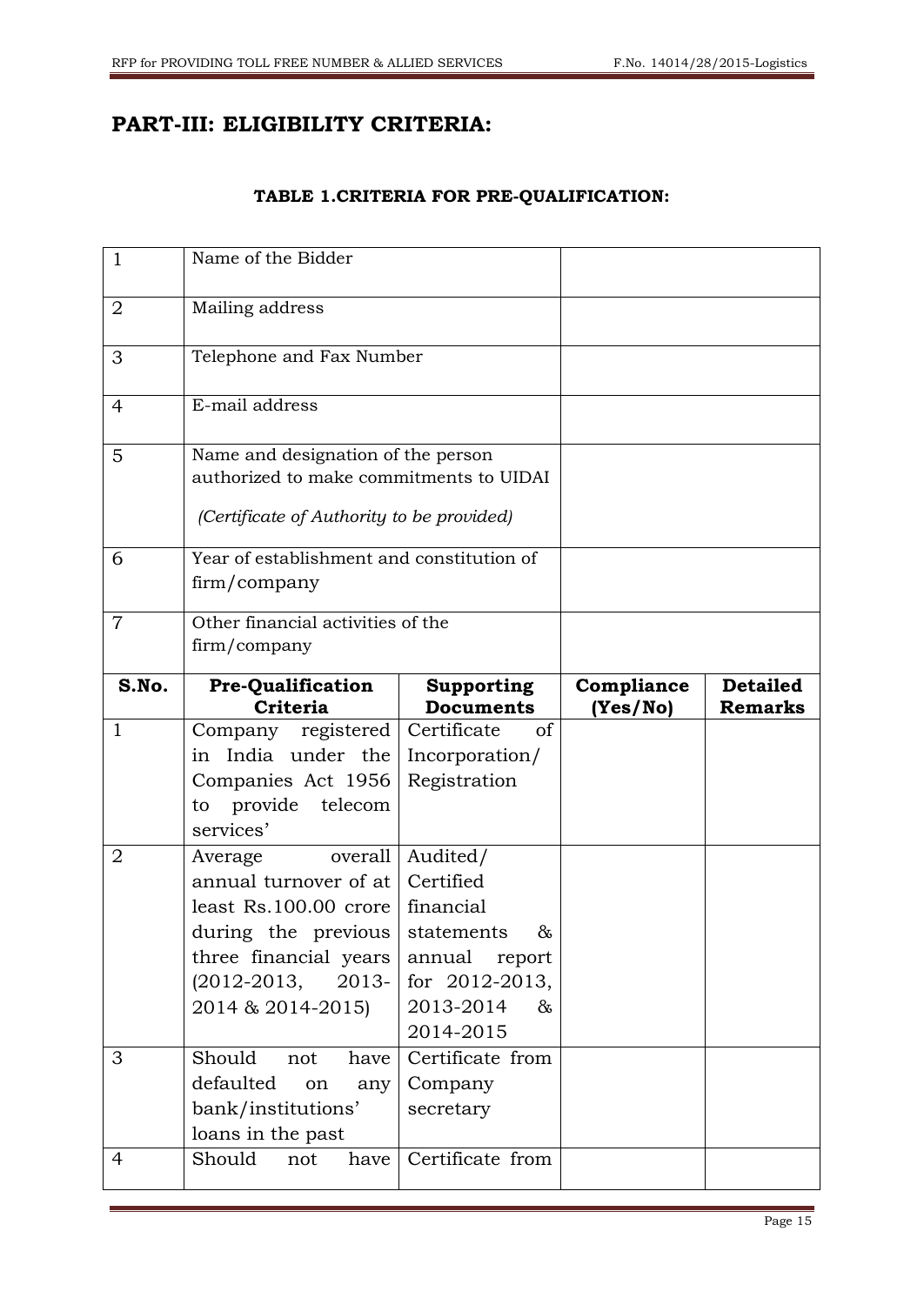|                | defaulted in payment<br>of statutory dues or<br>liabilities                                                                                                                                                                                                                                                           | Company<br>secretary                                                                                                                    |  |
|----------------|-----------------------------------------------------------------------------------------------------------------------------------------------------------------------------------------------------------------------------------------------------------------------------------------------------------------------|-----------------------------------------------------------------------------------------------------------------------------------------|--|
| 5              | Should<br>filed<br>have<br>tax returns<br>income<br>for the three financial<br>years $(2012-2013, )$<br>2013-2014 & 2014-<br>2015).                                                                                                                                                                                   | Copy of the IT<br>for<br>returns<br>2012-2013,<br>2013-2014<br>$\&$<br>2014-2015<br>duly<br>acknowledged<br>by Income-Tax<br>department |  |
| 6              | Should not have been<br>blacklisted by any<br>government<br>agency/department<br>at any point of time.                                                                                                                                                                                                                | Certificate from<br>Company<br>secretary                                                                                                |  |
| $\overline{7}$ | The Company should<br>been<br>have<br>$\frac{1}{1}$<br>existence for atleast<br>three<br>complete<br>financial years                                                                                                                                                                                                  | Certificate<br>of<br>Incorporation/<br>Registration                                                                                     |  |
| 8              | is<br>The<br>Company<br>willing to provide a the Authorised<br>digit Toll Free<br>11<br>Number with 1800 as  <br>prefix and 1947 as<br>suffix, services to the<br>short code 1947 and<br>other services that<br>meet the general and<br>technical<br>requirements<br>specified in the Scope<br>of Work in Section-III | Certification by<br>signatory of the<br>Company                                                                                         |  |
| 9              | Annual Reports for the<br><b>Financial Years</b>                                                                                                                                                                                                                                                                      | last<br>three                                                                                                                           |  |

**The selected service provider has to provide the required certificates as per S. No, 4 & 6 from statutory auditor before signing of contract agreement.**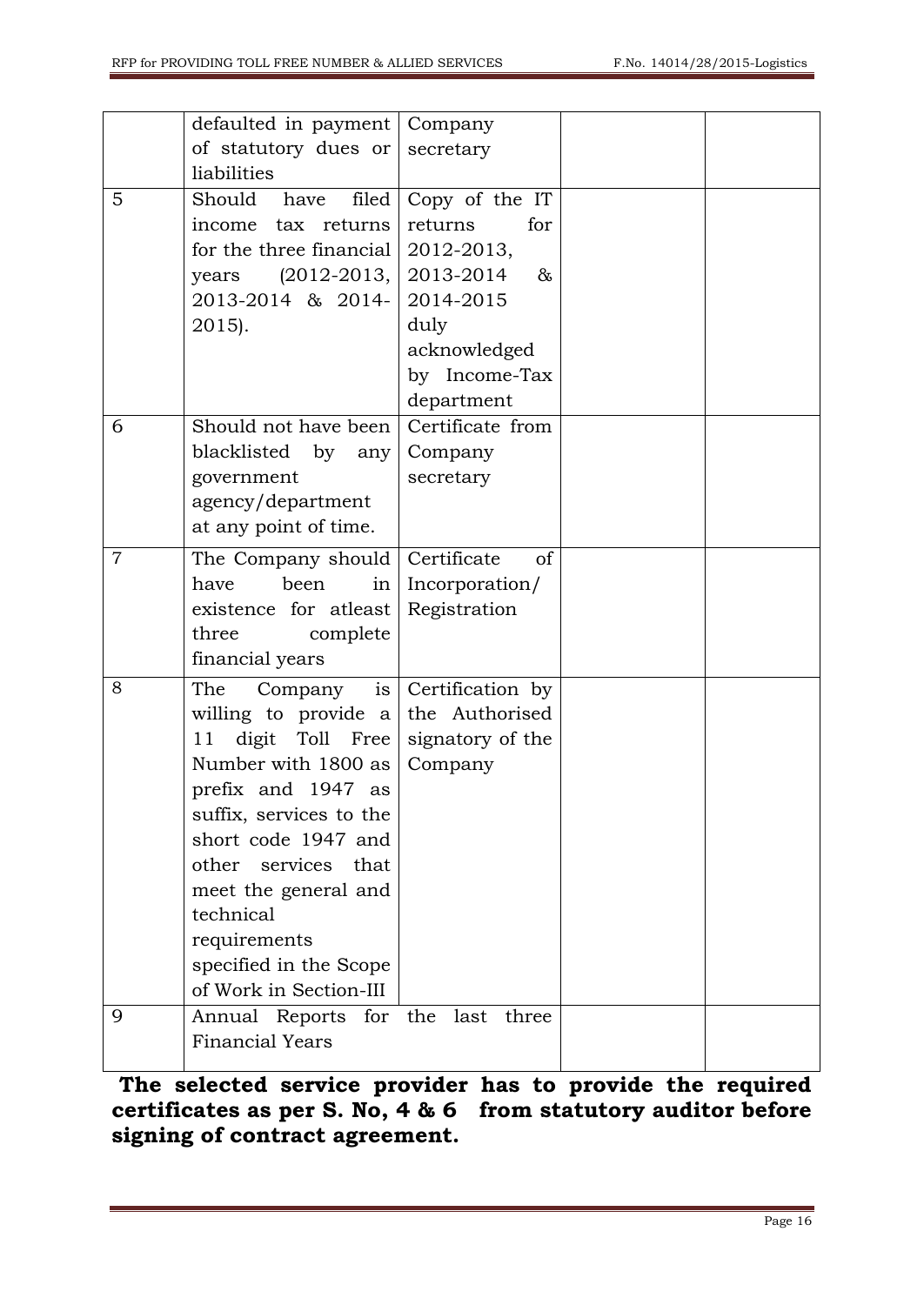## <span id="page-16-0"></span>**PART-IV: SELECTION PROCESS:**

#### **1. EVALUATION OF PROPOSALS:**

The evaluation of the proposal will be done in 3 parts:

- **1.1 Preliminary Scrutiny:** Each proposal will be scrutinized by a Screening Committee of UIDAI to determine whether the documents have been properly signed, all relevant papers submitted and the proposal is in order. Proposals not conforming to such requirements will be prima facie rejected.
- **1.2. Pre-Qualification:** The minimum qualifying criteria mentioned in Table-1 at Part-III of Section-II will need to be met to be considered for opening of Financial Bid.

#### **2. SELECTION OF SERVICE PROVIDER:**

- 2.1 The Financial Bids of only the "Qualified Bidders" will be opened.
- 2.2 Bids received will be arranged from Lowest Cost (L1) to highest cost.
- 2.3 The lowest rate L1, received from a qualified bidder will be treated as the **"Discovered Rate".**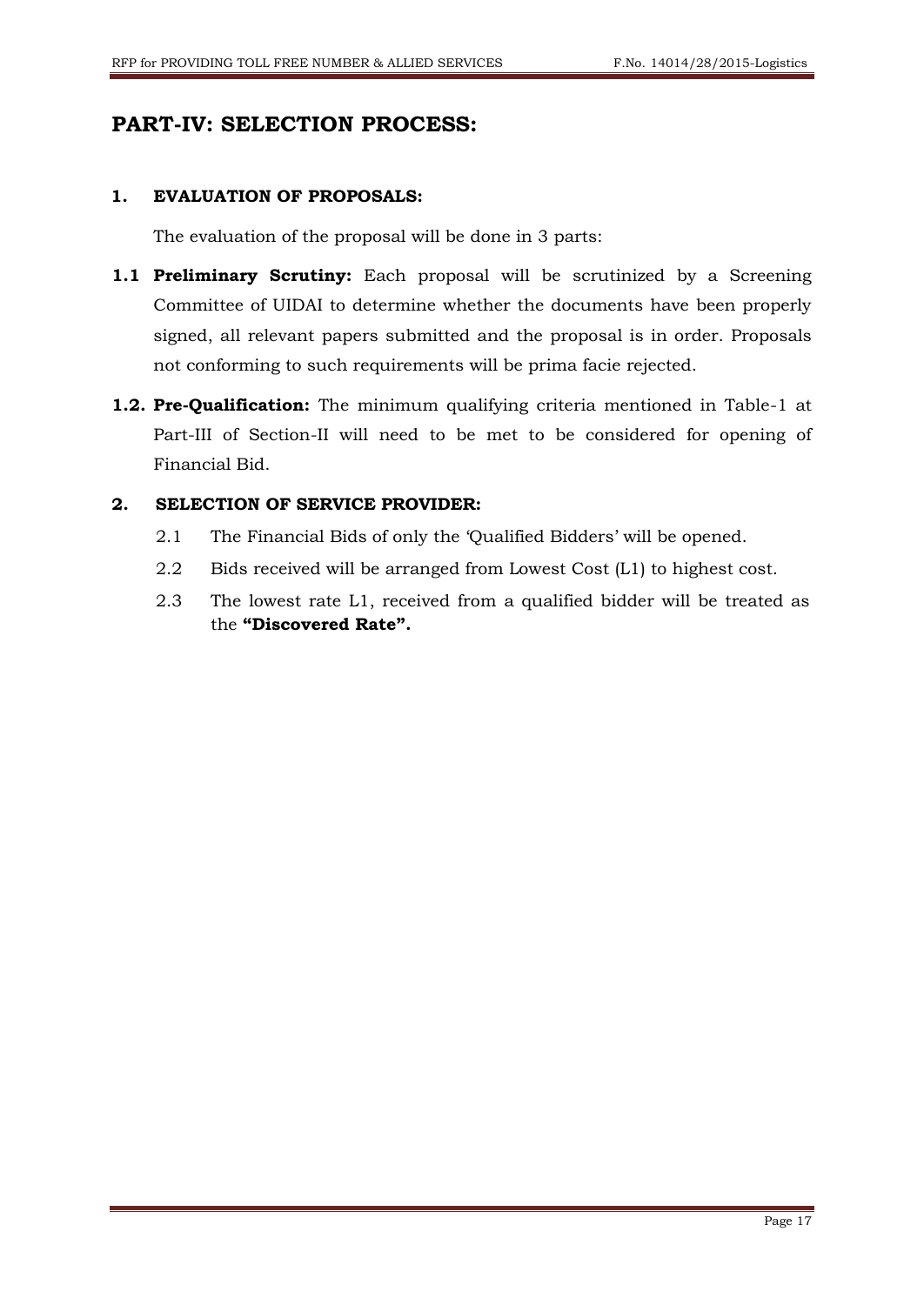## <span id="page-17-0"></span>**PART-V: BID PREPARATION AND DOCUMENTS CHECKLIST:**

#### **1. FINANCIAL BID FORMS**

The bidder shall quote the **cost per "Connect Minute"** for providing Toll Free Number and all other allied services related to TFN and short code 1947 as per the Scope of Work given in Section III which shall exclude all the statutory taxes, levies, duties etc. The above amounts quoted shall also be inclusive of all costs for providing other additional services specified in the "Scope of Work". The cost quoted shall be inclusive of all incidental expenses .The "Cost" should also be exclusive of all taxes, such as, but not limited to, VAT, Service tax, duties, fees, levies etc. on amounts payable by the Purchaser under the Contract.

#### **2. FINANCIAL BID COVERING LETTER**

The Bidders shall submit the Financial Bid Covering Letter as given in Annexure I.

#### **3. FINANCIAL BIDFORM**

The Bidders shall submit the Financial Bid Form as given in Annexure-II along with covering letter as specified in Annexure-I. Financial Bids which are not submitted as per the Financial Bid Forms shall be summarily rejected. Any conditional bids shall also besummarily rejected during the evaluation of the financial bids.

| S.No. | Category                          | <b>Detailed description</b>                                                                                                                                                                                                                       | pmpliance |
|-------|-----------------------------------|---------------------------------------------------------------------------------------------------------------------------------------------------------------------------------------------------------------------------------------------------|-----------|
|       |                                   |                                                                                                                                                                                                                                                   | (Yes/No)  |
| 1.    | Pre-<br>Qualification<br>Criteria | One SEPARATE sealed envelope,<br>clearly marked<br>"PRE-<br><b>QUALIFICATION"</b> containing<br>the<br>following: -<br>List as per Table -1 of Part-III.<br>Supporting Documents as per Table -<br>1 of Part-III.<br>Envelope containing the EMD. |           |
| 2.    | Commercial<br>Bid                 | SEPARATE sealed<br>One<br>envelope,<br>clearly marked "COMMERCIAL BID"<br>containing the commercial bid filled<br>out in the formats as specified in<br>Annexure- I & II of Section-V.                                                            |           |

## **CHECKLIST**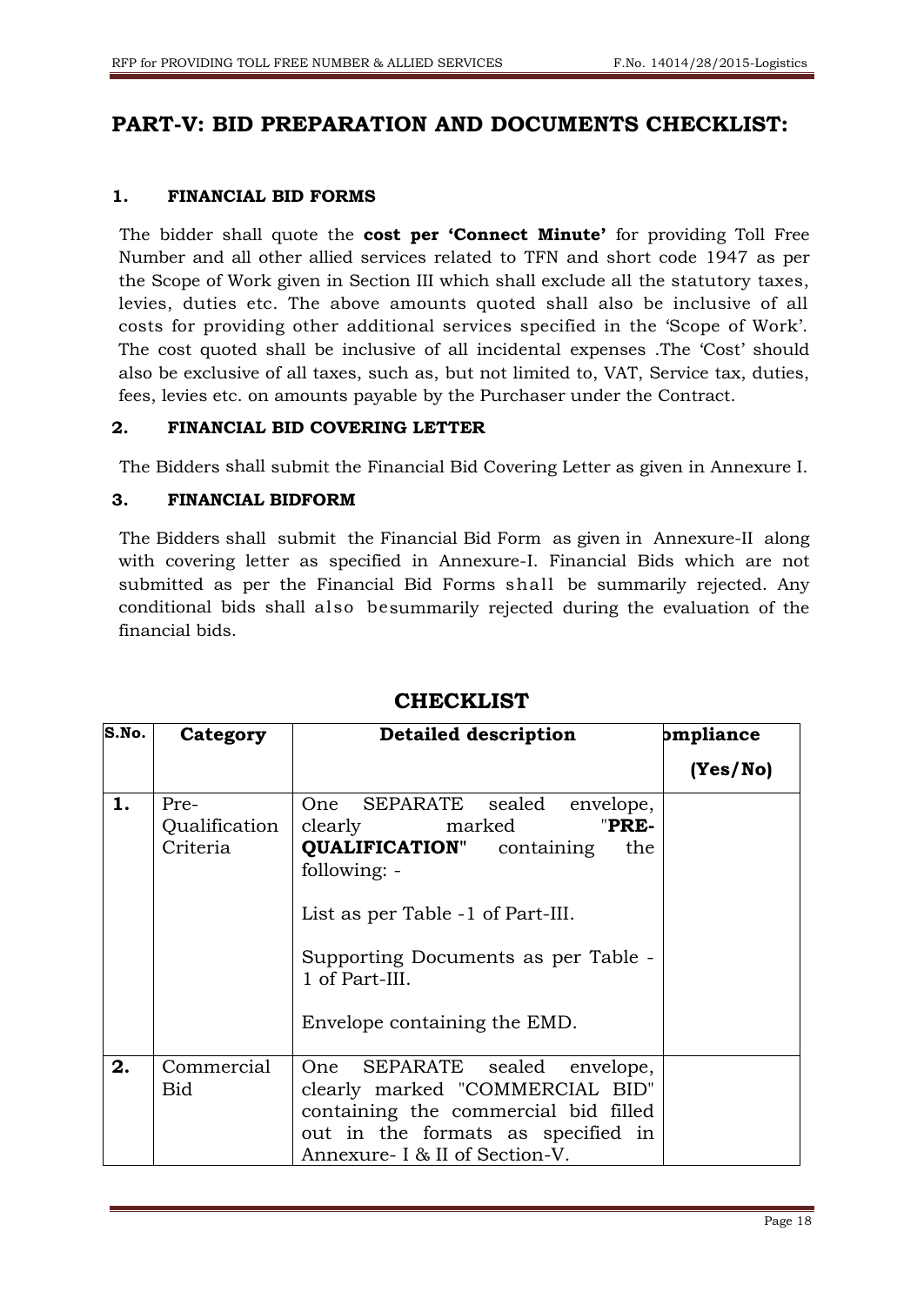| 3. | ORIGINAL<br><b>COPY</b><br>and<br>envelopes | All of the envelopes specified in line<br>items 1, and 2 need to be placed in one<br>larger sealed envelope. Two such large<br>envelopes each containing line items 1<br>and 2 needs to be prepared. One<br>marked as "ORIGINAL - Bid for Toll<br>Free Number and allied Services" and<br>other marked as "COPY - Bid for Toll<br>Free Number and allied Services". |  |
|----|---------------------------------------------|---------------------------------------------------------------------------------------------------------------------------------------------------------------------------------------------------------------------------------------------------------------------------------------------------------------------------------------------------------------------|--|
| 4. | Single<br>One<br>Envelope                   | The two envelopes as specified in line<br>item 4 needs to be put into one larger<br>sealed envelope and marked as "Bid<br>for Providing Toll Free Number and<br>Allied Services".                                                                                                                                                                                   |  |
|    |                                             | This envelope shall also contain the<br>fee for Bid.                                                                                                                                                                                                                                                                                                                |  |
|    |                                             | This is the final form of the tender<br>document that will be submitted at<br>the address specified in Section-I.                                                                                                                                                                                                                                                   |  |

**Note:** *It is desired from the bidders that all the envelopes are properly marked and sealed as indicated above and also indicates the name of the bidder firm.*

*All the documents must be properly tagged and indexed.*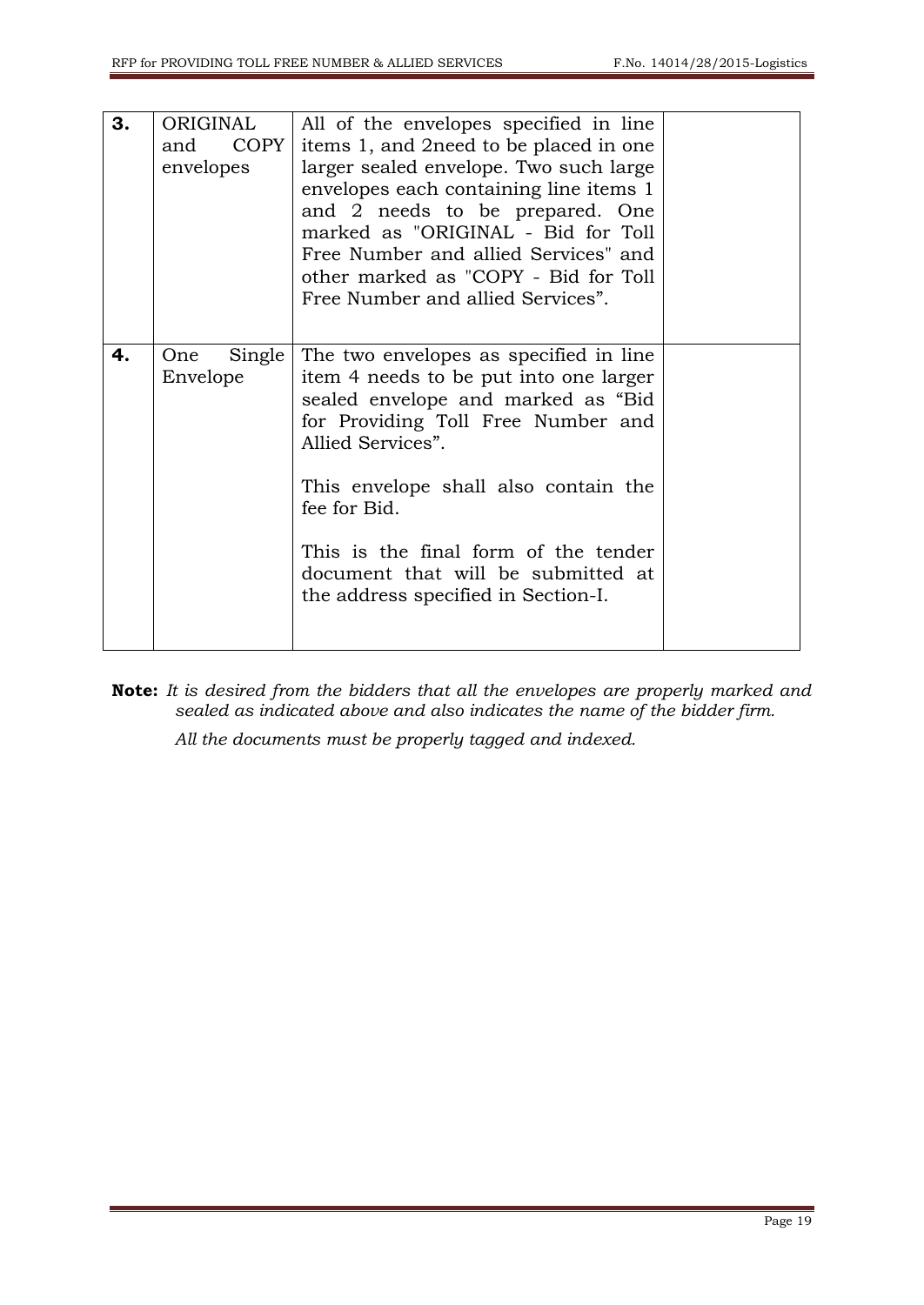## <span id="page-19-0"></span>**SECTION-III: SCOPE OF WORK AND SLAs**

## <span id="page-19-1"></span>**PART-I: DESCRIPTION OF SERVICES**

#### **3.1 PURPOSE AND BACKGROUND**

Unique Identification Authority of India (UIDAI), is issuing this Request for Proposals to award a contract to procure a National Toll Free number ending with '1947'and also to service the category  $-$  I short Code '1947' allotted to UIDAI. These Toll Free numbers will be serviced by our Contact Center partner for any Aadhaar related queries and grievances.

After selection of a Telecom Service Provider through this RFP process, the Service Provider will be required to deliver the services as per the requirements, detailed in this RFP document.

The selected Telecom Service Provider has to provide PRI connectivities to both main & DR Data centers for inbound calls and 3 locations of contact centre partners as given below:

| $M/s$ SMPL                                                  | M/s TBSS                     |                                            |
|-------------------------------------------------------------|------------------------------|--------------------------------------------|
| 1. Plot No.-270, Phase-1, 2. Marsoft III, 3. R.D. Tata High |                              |                                            |
| Industrial                                                  |                              | Area, Marigold Complex, School, Arun Road, |
| Panchkula-134113,                                           |                              | Near Balaji Temple, Sakchi, Jamshedpur-    |
| Haryana                                                     | Kalyani Nagar, pune- 8310011 |                                            |
|                                                             | 411014                       |                                            |

for outbound calls and the locations may be shifted from one location to other, if required. All the calls originating at PSTN for these Toll Free numbers will be routed to UIDAI"s main Data Center which will be subsequently routed to the UIDAI"s Contact Center partner for Customer Care service, if required. In case of failure of main Data centre of UIDAI, calls will be routed to the DR data centre.

UIDAI has its own ACD and IVRS system to provide routing and IVRS based information.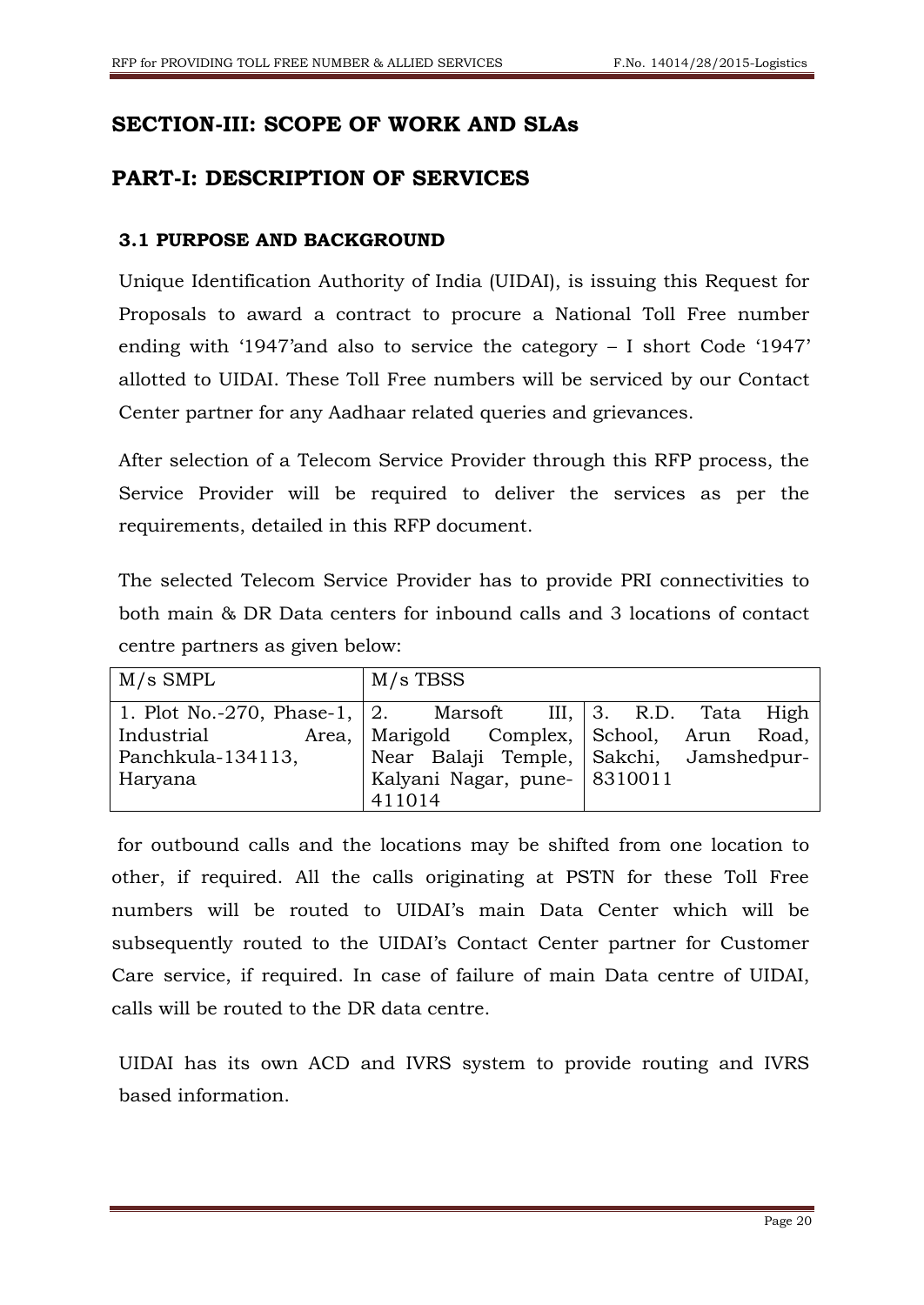The number of connect minutes per month are expected to be serviced through the number is approximately 165 lakh. The service volume is expected to vary further depending upon different factors like sudden variation in enrolments by UIDAI and RGI, service launches like; Updation, authentication, MSDG gateway, Financial Inclusion etc.

Description of Services mentioned in this section, gives an insight of UIDAI"s expectation towards Toll Free Service Delivery.

Assuming the start of this service from April"16, an expected volume may be seen below as reference: -

| Year                      | 1 <sup>st</sup> Year of | $2nd$ Year of<br>the Contract |
|---------------------------|-------------------------|-------------------------------|
|                           | the                     |                               |
|                           | Contract                |                               |
| Inbound Call Minutes Per  | 165 Lakh                | 180 Lakh                      |
| Month                     |                         |                               |
| Outbound Call Minutes Per | $1.65$ Lakh             | 1.8 Lakh                      |
| Month                     |                         |                               |

#### **3.2 GENERAL REQUIREMENTS**

3.2.1 The selected service provider shall provide necessary PRI lines, at no charge to the purchaser, to the purchaser"s Data Centre location listed below.

#### **DATA CENTRE ADDRESSES**

| Upcoming<br>main           | Data   DR Data centre      |
|----------------------------|----------------------------|
| centre                     | CA Site, No-1, NTI Layout, |
| Plot No.1, Sector M2, IMT, | Rajiv Gandhi Nagar, Tata   |
| Manesar, Gurgaon,          | Nagar Entrance,            |
| Haryana - 122050           | Kodigehalli, Bangalore -   |
|                            | 560092                     |
|                            |                            |

The selected service provider shall provide the required PRI connectivities to UIDAI"s Main and Disaster Recovery Data Center.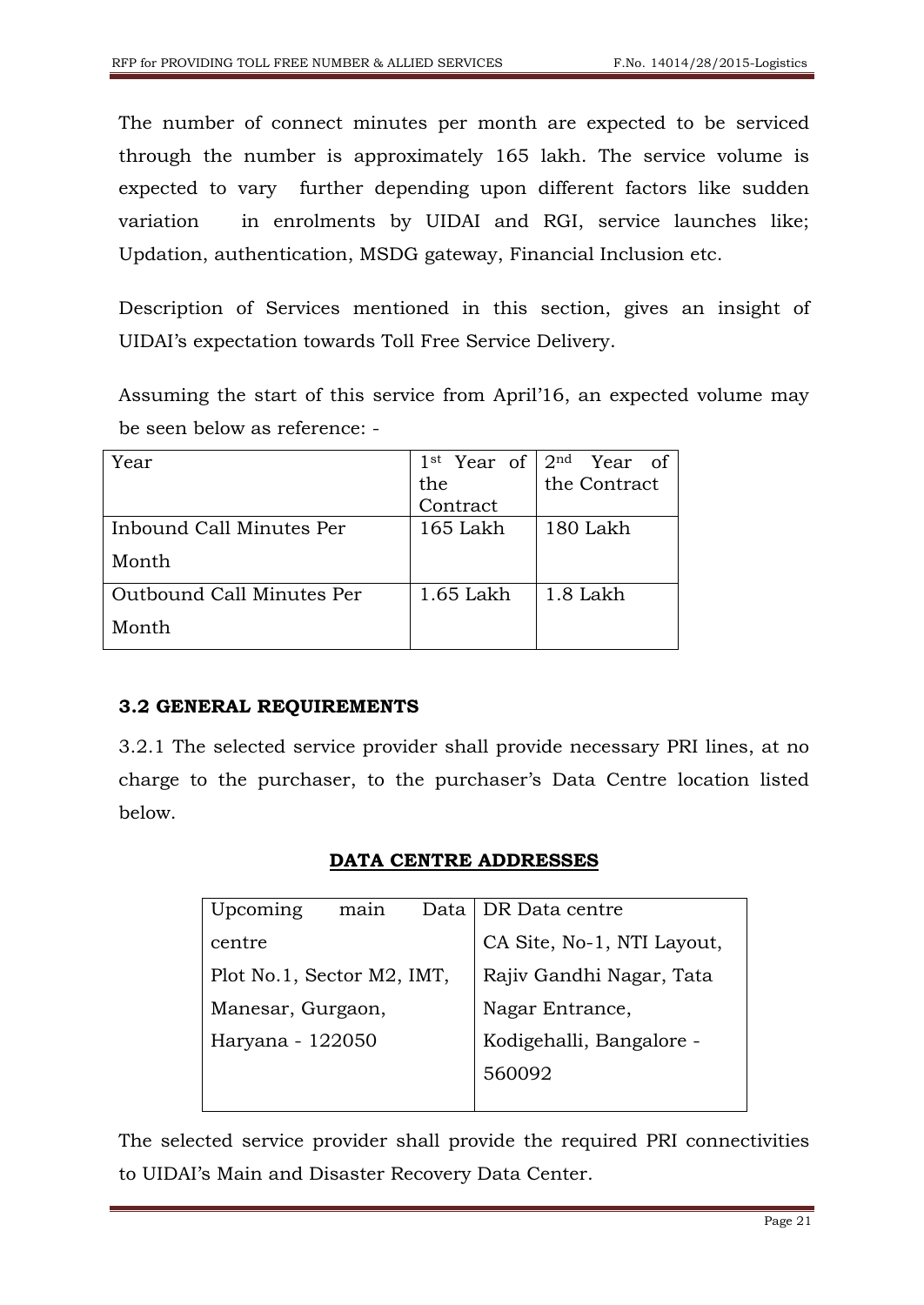3.2.2 All services offered shall be provided anywhere within the geographic boundaries of India.

3.2.3 All services shall be provided on a 24x7x365 basis.

#### **3.3 TECHNICAL REQUIREMENTS**

At a minimum the following Toll Free service offerings shall be made available to the purchaser: -

The selected service provider shall provide basic Toll Free (Non-Dedicated) Services, Dedicated Services and two-way services (Inbound & Outbound)- Toll free services is defined as the called party will pay for the charges of the call made, the toll free services may be of non-dedicated type i.e. UIDAI may desire to use the Toll Free service for a specific purpose which may be a temporary endeavor or it may be of dedicated type i.e. for any purpose as defined by UIDAI.

The selected service provider shall provide the following toll free features:-

Dialed Number Identification Service (DNIS)- Dialed Number Identification service (DNIS) is a service that the service provider needs to facilitate UIDAI that lets UIDAI determine which telephone number was dialed by a resident. This is useful in determining how to answer an inbound call.

Automatic Number Identification (ANI) – Automatic number identification (ANI) is a feature of a telecommunications network for automatically determining the origination telephone number. This helps determining the state where the call was originated to determine how to treat an inbound call. The same is required to be provided by the service provider. Provides the Toll Free caller"s phone number.

Impacted Service- can be further clarified as, if a one or more commissioned PRIs are down or the service is unavailable to these resulting in congestion in the toll free number or call drops then it will deemed as "impacted service" however, if no service is impacted i.e. no call drops or congestion in the toll free number in the event of one or more PRIs not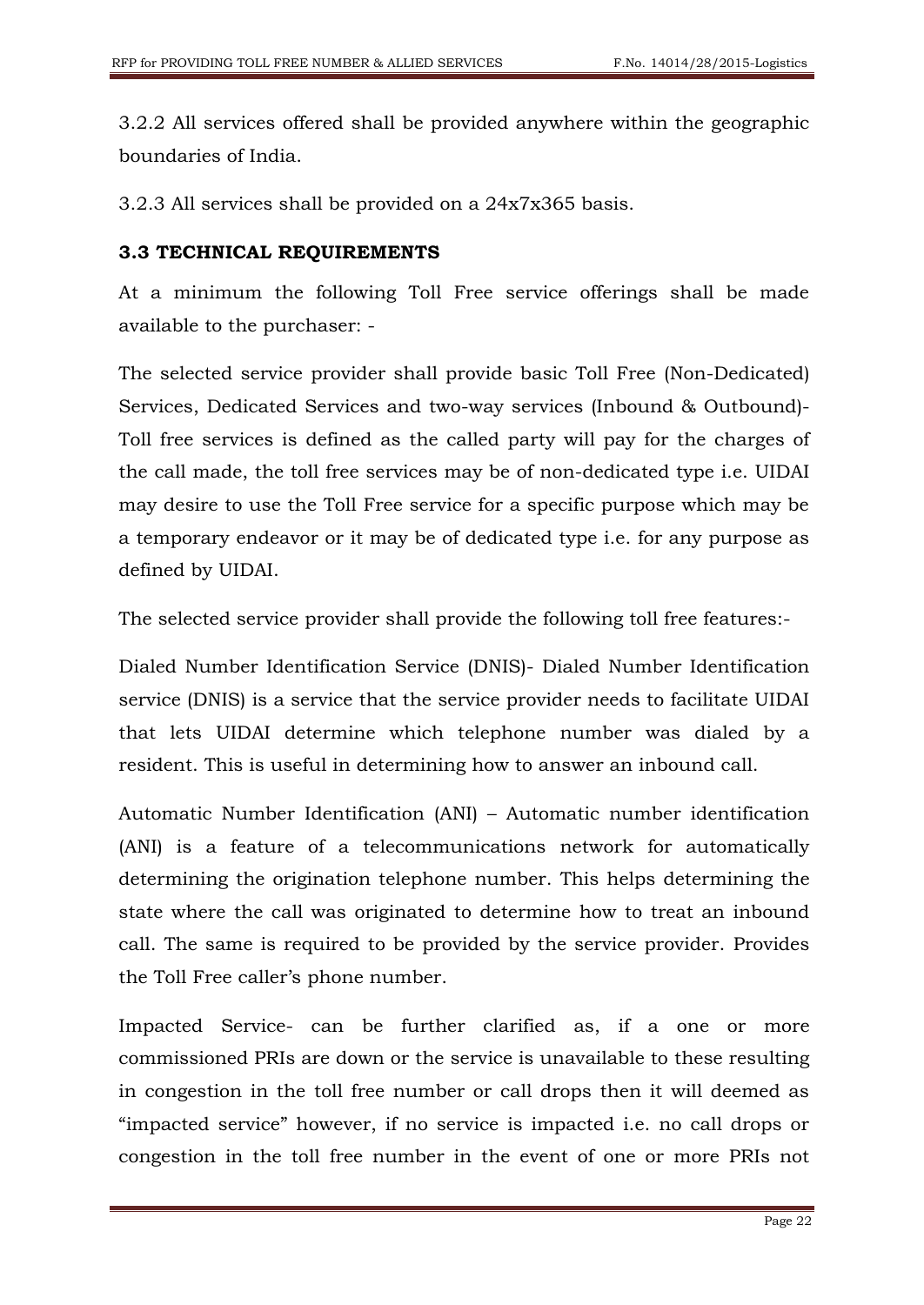being available then this non availability of PRI(s) will not be deemed as "impacted service".

#### **3.4 REPORT REQUIREMENTS**

**3.4.1 PERFORMANCE REPORTS:** - Electronic reports must be provided by the selected service provider on daily, weekly and monthly basis, regarding services provided to the Purchase, preferably online through a web portal with downloadable report format (Excel, Word, PDF, etc.). The reports containing the information may be discussed later with the selected service provider.

**3.4.2 CALL DETAIL REPORT: -** The selected service provider shall submit by the 5th business day of each month, a call detail report to the purchaser, which shall include the following for each call:

Calling number

Date and time

Duration of call (minutes)

Charge per call

Subtotal by Toll Free Number

Originating Number

**3.4.3 TROUBLE (MAINTENANCE) REPORT:** The selected service provider shall submit by the 5<sup>th</sup> business day of each month to the purchaser a report that lists at a minimum the following information:

Trouble Ticket Number

Name of Person/Division Reporting Trouble

Date and Time Received

Resolution

Restored Date and Time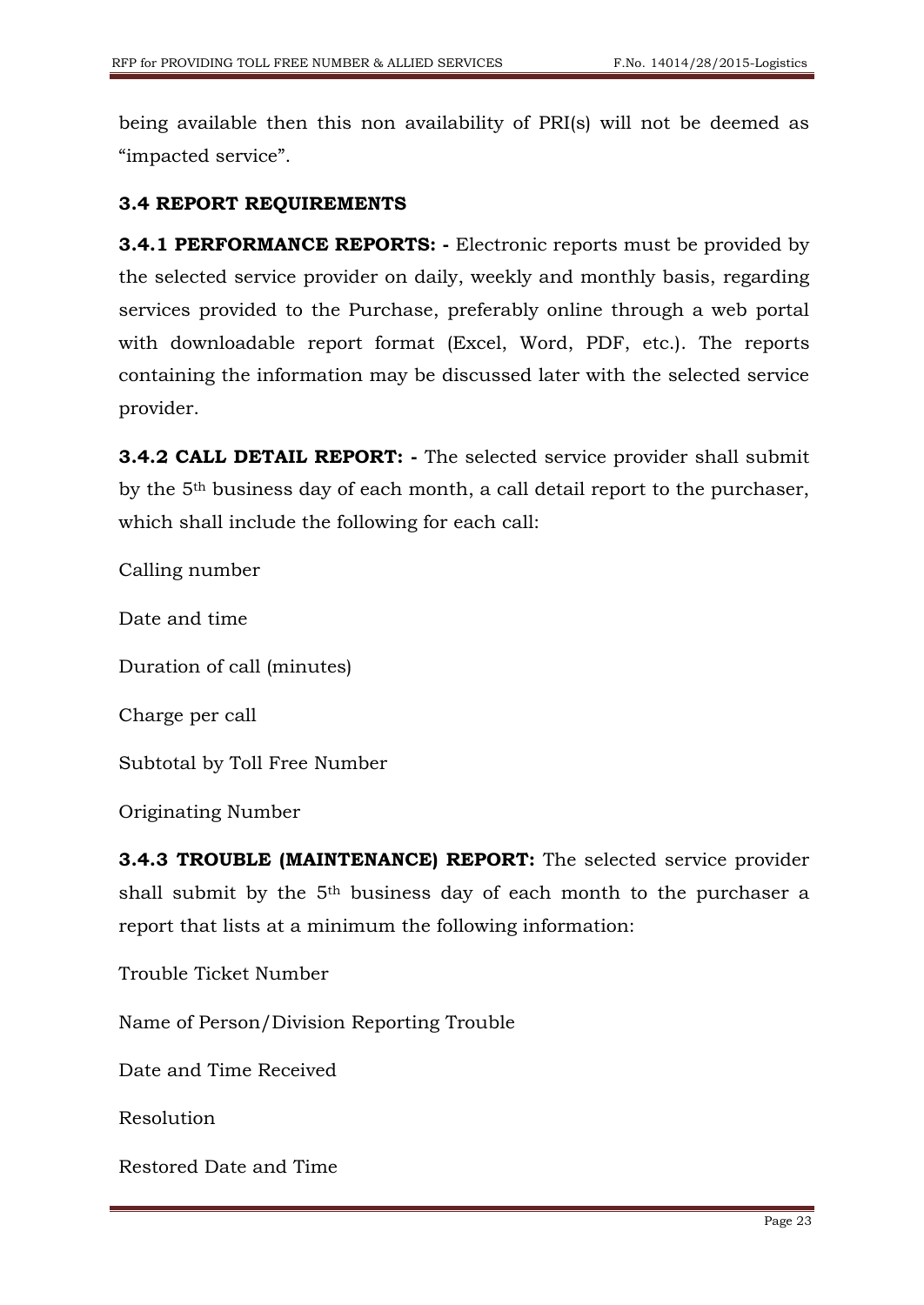#### Total Outage Time

Name of State Person/Division Accepting Restored Service

## **3.5 OUTAGES**

The selected service provider shall notify the purchaser two calendar weeks in advance by confirmed e-mail and/or letter of any planned service outages that may affect the purchaser"s services provided, or describe alternate plans.

The selected service provider shall maintain processes and procedures for restoring service for situations where a reported service interruption cannot be resolved within eight (8) hours and for services that cannot be restored within 24 hours. Service transfer capabilities and the lag time to implement must be described for both type of service outage scenario.

## <span id="page-23-0"></span>**PART-II: SERVICE LEVEL AGREEMENT ("SLA")**

(A) The selected Service Provider agrees to the following service level agreement (SLA) parameters while providing toll free phone services to UIDAI"s stakeholders. These SLAs shall be tracked on a periodic basis and are envisaged to have penalty and or liquidated damage clauses on non-adherence to any of them.

For Toll Free phone service provided to stakeholders, the selected service provider will ensure that on an average, the service is available on the for use 99.50% of each Calendar Month ("Average Monthly Network Availability"). For purposes of this, Average Monthly Network Availability will be determined in accordance with the following calculation:

#### Average Monthly Network Availability =

[Total minutes of Network Non-Availability per "Impacted Service" (as hereinafter defined) per Calendar Month / {(number of days in the Calendar Month) x  $(24$  hours) x  $(60 \text{ minutes})$ ] x  $100\%$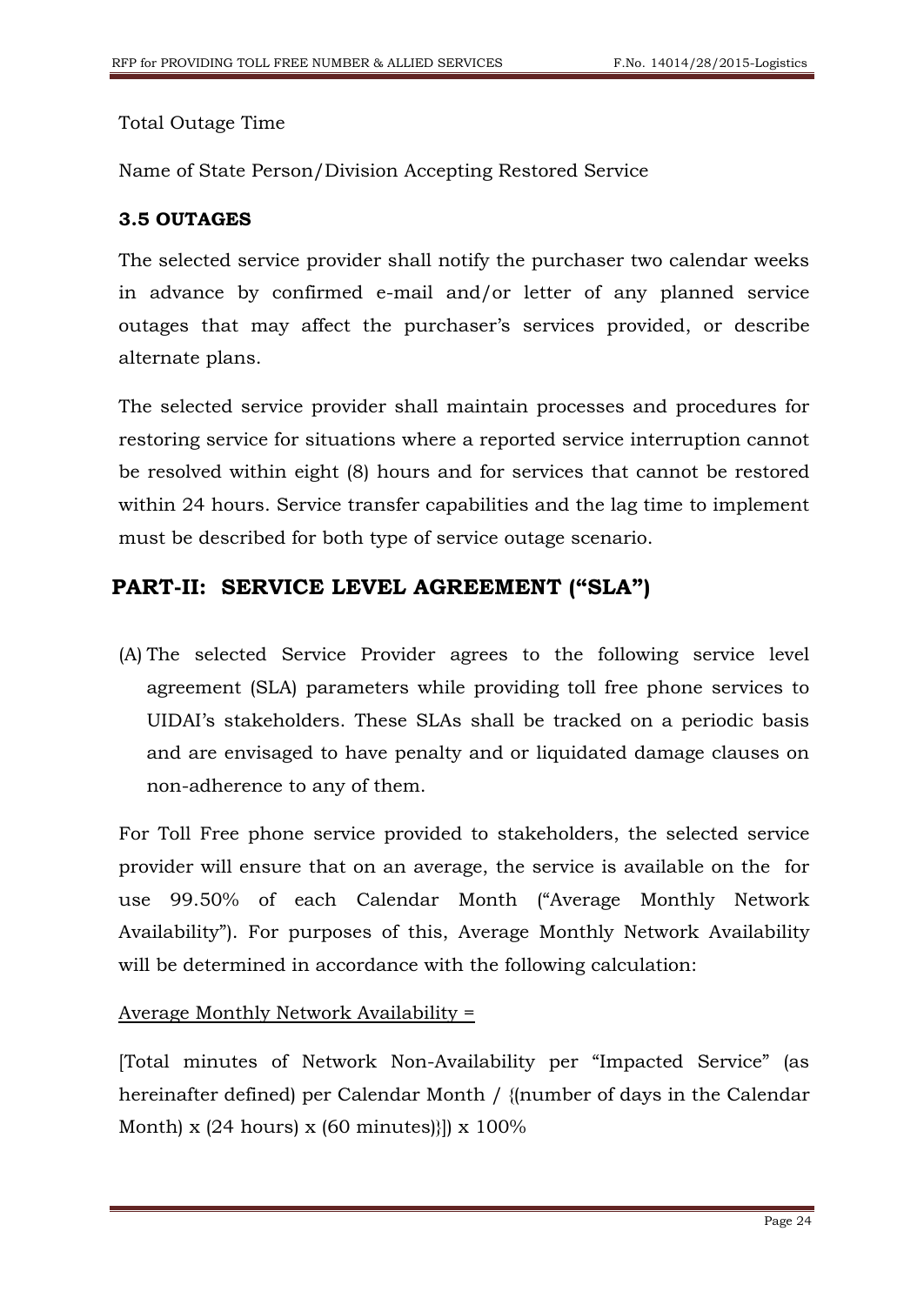In the event that, for a particular Calendar Month, Average Monthly Network Availability falls below 99.95% below are the penalty slabs: -

| <b>Average Monthly Network</b> | <b>Amount of Penalty</b>                 |  |
|--------------------------------|------------------------------------------|--|
| Availability                   | (as a percentage of Impacted<br>Service) |  |
| 100.00% to 99.50%              | $0\%$                                    |  |
| 99.499% to 99.35%              | 5%                                       |  |
| 99.349% to 99.20%              | 10%                                      |  |
| 99.199% to 99.00%              | 15%                                      |  |
| 98.999% to 98.00               | 20%                                      |  |
| Below 98.00%                   | 25%                                      |  |

As used herein, "Impacted Service" will be defined as a particular PRI or Toll-Free number for which the Service is unavailable.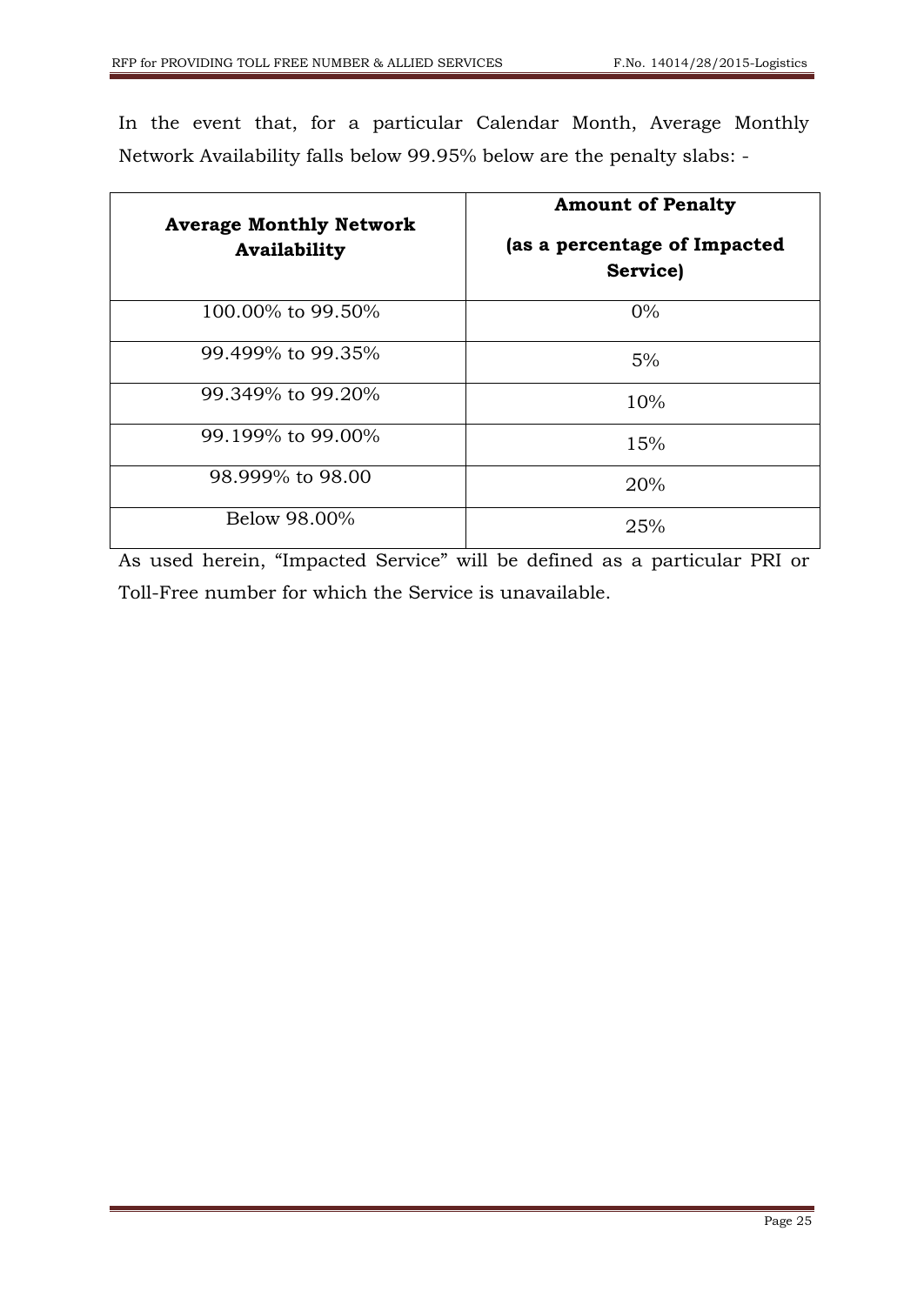<span id="page-25-0"></span>

| S1.<br>No. | <b>Deliverable</b>                              | Definition                                                                                                   | <b>Measurement</b><br>Criteria                                                                                                                                                                                                                                                          | Timeline                                                                                                                                                                                                                                                                                                                                                                       | Penalty                                                                                                  |
|------------|-------------------------------------------------|--------------------------------------------------------------------------------------------------------------|-----------------------------------------------------------------------------------------------------------------------------------------------------------------------------------------------------------------------------------------------------------------------------------------|--------------------------------------------------------------------------------------------------------------------------------------------------------------------------------------------------------------------------------------------------------------------------------------------------------------------------------------------------------------------------------|----------------------------------------------------------------------------------------------------------|
| 1.         | Commencement of<br>services                     | Commence the service<br>as per the scope of<br>work of RFP                                                   | The Service Provider<br>shall begin carrying<br>out the Inbound<br>Services not later than<br>28 days after signing<br>of the Contract and out-<br>bound services is to be<br>started within 56 days of<br>signing the Contract failing<br>which the purchaser shall<br>impose penalty. | Within 28/56<br>days<br><i>(including</i><br>$28^{\mathrm{th}}/56^{\mathrm{th}}$<br>Day)days from<br>the date of<br>singing the<br>contract<br>between the<br>Purchaser and<br>the Service<br>Provider<br>Delay of every<br>7 days from<br>$28^{th}$ / $56^{th}$ day<br>from the date<br>of singing the<br>contract<br>between the<br>Purchaser and<br>the Service<br>Provider | Nil<br>$1\%$ for<br>every 7<br>days delay<br>from the<br>first<br>invoice.<br>Capped at<br>maximum<br>5% |
| 2.         | Augmentation of<br>PRIs (Inbound &<br>outbound) | Increase in the<br>number of PRIs after<br>receiving a formal<br>intimation (email or<br>letter) from UIDAI. | Within 7 days from<br>the date of receiving a<br>formal intimation<br>(email or letter) from<br><b>UIDAI</b>                                                                                                                                                                            | Within 7 days<br>(including 7 <sup>th</sup><br>day) from the<br>date of<br>receiving a<br>formal<br>intimation<br>(email or<br>letter) from<br>UIDAI.<br>Delay of every<br>7 <sup>th</sup> day from<br>the date of<br>receiving a<br>formal<br>intimation<br>(email or<br>letter) from                                                                                         | Nil<br>$1\%$ for<br>every 1 day<br>delay.                                                                |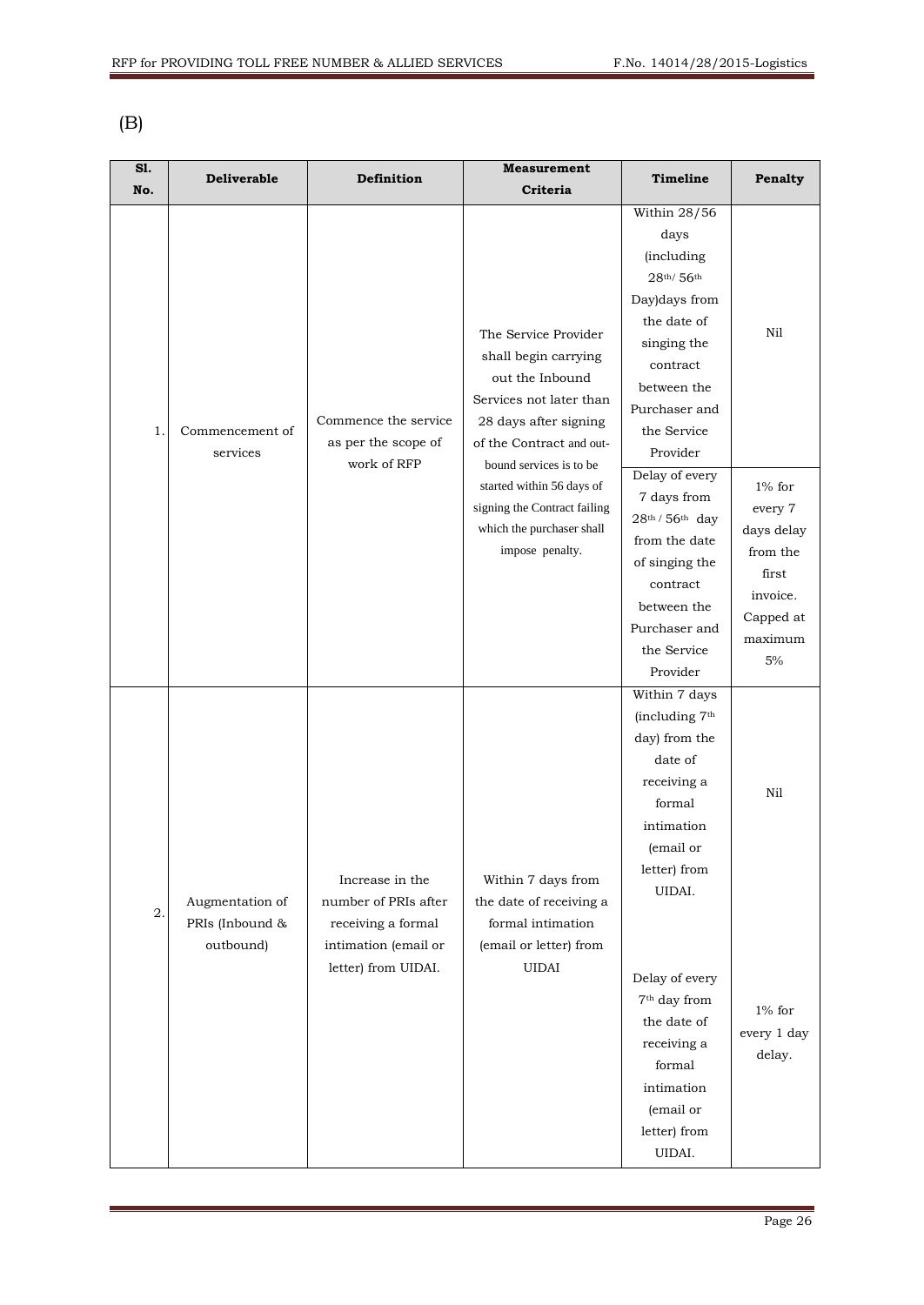# <span id="page-26-0"></span>**SECTION-IV: General and Special Conditions of Contract**

## **PART-I**

#### **1. GENERAL PROVISIONS**

| 1.1 Definitions | Unless the context otherwise requires, the following<br>terms whenever used in this Contract have the<br>following meanings:                                                                                                                                                                 |
|-----------------|----------------------------------------------------------------------------------------------------------------------------------------------------------------------------------------------------------------------------------------------------------------------------------------------|
|                 | a) "Applicable Law" means the laws and any other<br>instruments having the force of law in India.                                                                                                                                                                                            |
|                 | b) "Bidder" means the entity bidding for the services<br>under the Contract.                                                                                                                                                                                                                 |
|                 | c) "Connect Minutes" means aggregated connect<br>minutes obtained after aggregating duration of<br>individual calls (inbound/outbound) in seconds<br>divided by 60.                                                                                                                          |
|                 | d) "Contract Price" means the price to be paid for the<br>performance of the Services, in accordance with<br>Clause GC 6, subject to such additions and<br>adjustments thereto or deductions there from, as<br>may be made pursuant to the Contract                                          |
|                 | e) "Contract" means the Agreement entered into<br>between the Purchaser and the<br>Service<br>Provider, together with the contract<br>documents referred to therein, including all<br>the attachments, appendices, annexure, and<br>all<br>documents incorporated<br>by reference<br>therein |
|                 | f) "Effective Date" means the date on which this<br>Contract comes into force and effect pursuant to<br>Clause GC 2.1.                                                                                                                                                                       |
|                 | g) "GC" mean these General Conditions of Contract.                                                                                                                                                                                                                                           |
|                 | h) "Government" means the Government of India.                                                                                                                                                                                                                                               |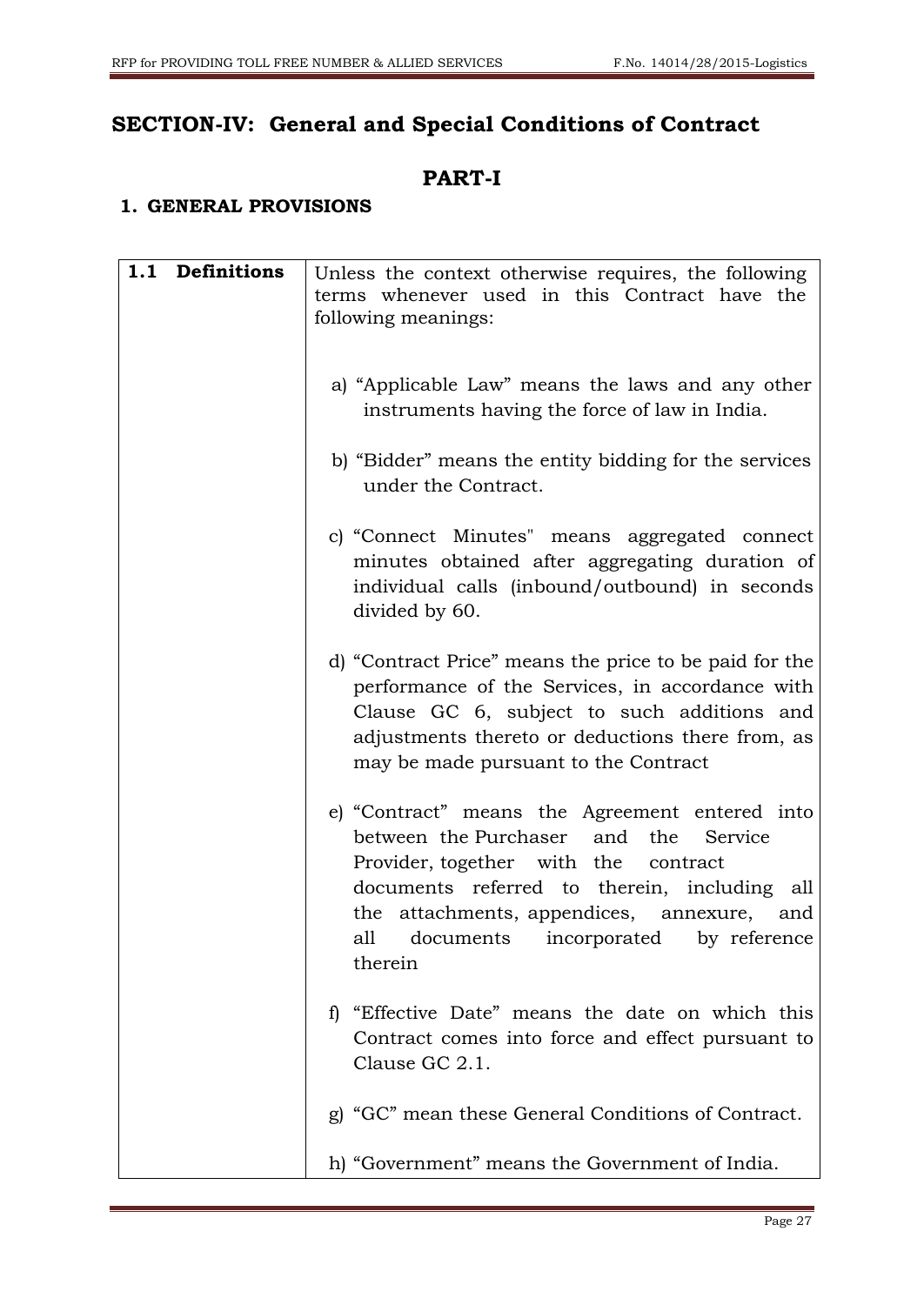|                                                      | i) "In writing" means communication in written form<br>with proof of receipt.                                                                                                                                                                                                               |
|------------------------------------------------------|---------------------------------------------------------------------------------------------------------------------------------------------------------------------------------------------------------------------------------------------------------------------------------------------|
|                                                      | j) "Party" means the Purchaser or the Service<br>Provider, as the case may be, and "Parties" means<br>both of them.                                                                                                                                                                         |
|                                                      | k) "Personnel" means persons hired by the Bidder<br>and assigned to the performance of the Services<br>or any part thereof.                                                                                                                                                                 |
|                                                      | 1) "Purchaser" means the entity purchasing the<br>services under this Contract                                                                                                                                                                                                              |
|                                                      | m) "Resident" means normal resident of India.                                                                                                                                                                                                                                               |
|                                                      | n) "SC" means the Special Conditions of Contract by<br>which the GC may be amended or supplemented.                                                                                                                                                                                         |
|                                                      | o) "Service Provider" means any private or public<br>entity that will provide the Services to the<br>Purchaser under the Contract. The Service<br>Provider is the entity, whose bid to perform the<br>Contract has been accepted by the Purchaser and<br>is named as such in the Agreement. |
|                                                      | p) "Services" means the work to be performed by the<br>Service Provider pursuant to this Contract, as<br>described in Scope of Work at Section-III of RFP<br>hereto.                                                                                                                        |
|                                                      | q) "UIDAI" means Unique Identification Authority of<br>India.                                                                                                                                                                                                                               |
| 1.2<br>Relationship<br>Between the<br><b>Parties</b> | Nothing contained herein shall be construed as<br>establishing a relationship of master and servant or of<br>principal and agent as between the Purchaser and the<br>Service Provider. The Service Provider, subject to this<br>Contract, has complete charge of Personnel                  |
|                                                      | performing the Services and shall be fully responsible<br>for the Services performed by them or on their behalf<br>hereunder.                                                                                                                                                               |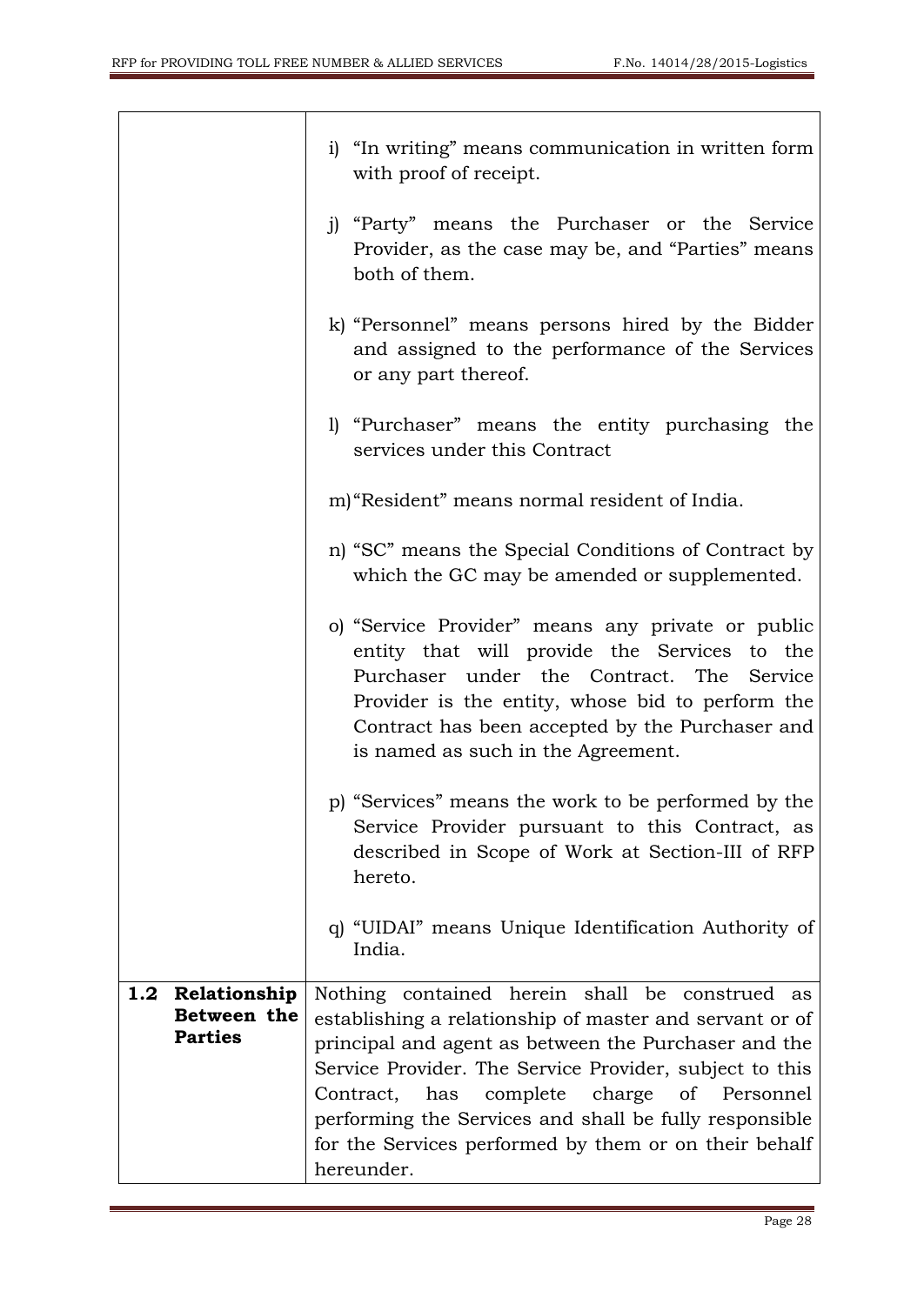| 1.3   | Law                | This Contract, its meaning and interpretation, and the                                                                                                                               |
|-------|--------------------|--------------------------------------------------------------------------------------------------------------------------------------------------------------------------------------|
|       | Governing          | relation between the Parties shall be governed by the                                                                                                                                |
|       | Contract           | Applicable Laws of India.                                                                                                                                                            |
| 1.4   | Language           | This Contract has been executed in English, which<br>shall be the binding and controlling language for<br>all matters relating to the meaning or interpretation<br>of this Contract. |
|       | 1.5 Notices        |                                                                                                                                                                                      |
| 1.5.1 |                    | Any notice, request or consent required or permitted                                                                                                                                 |
|       |                    | to be given or made pursuant to this Contract shall be                                                                                                                               |
|       |                    | in writing. Any such notice, request or consent shall                                                                                                                                |
|       |                    | be deemed to have been given or made when delivered                                                                                                                                  |
|       |                    | in person to an authorized representative of the Party                                                                                                                               |
|       |                    | to whom the communication is addressed, or when                                                                                                                                      |
|       |                    | sent to such Party at the address specified in the SC.                                                                                                                               |
|       |                    |                                                                                                                                                                                      |
| 1.5.2 |                    | A Party may change its address for notice hereunder                                                                                                                                  |
|       |                    | by giving the other Party notice in writing of such                                                                                                                                  |
|       |                    | change to the address specified in the SC.                                                                                                                                           |
|       |                    |                                                                                                                                                                                      |
|       | 1.6 Authorised     | Any action required or permitted to be taken,                                                                                                                                        |
|       | Representa-        | and any document required or permitted to be                                                                                                                                         |
|       | tives              | executed under this Contract by the Purchaser or                                                                                                                                     |
|       |                    | the Bidder may be taken or executed by the officials                                                                                                                                 |
|       |                    | specified in the SC.                                                                                                                                                                 |
| 1.7   | <b>Taxes and</b>   | The Service Provider and their Personnel shall pay all                                                                                                                               |
|       | <b>Duties</b>      | such direct and indirect taxes, duties, fees, and other                                                                                                                              |
|       |                    | impositions levied under the Applicable Laws of                                                                                                                                      |
|       |                    | India.                                                                                                                                                                               |
|       | 1.8 Fraud and      |                                                                                                                                                                                      |
|       | Corruption         |                                                                                                                                                                                      |
| 1.8.1 |                    | It is the Purchaser's policy to require that the                                                                                                                                     |
|       | <b>Definitions</b> | Purchaser as well as Service Providers observe the                                                                                                                                   |
|       |                    | highest standard of ethics during the selection and                                                                                                                                  |
|       |                    | execution of such contracts. The Purchaser also<br>requires that the Service Provider does not demand                                                                                |
|       |                    | any service charges from the Resident unless the                                                                                                                                     |
|       |                    | same is agreed with the Purchaser in advance. In                                                                                                                                     |
|       |                    | pursuance of this policy, the Purchaser:                                                                                                                                             |
|       |                    | (a) defines, for the purpose of this provision, the                                                                                                                                  |
|       |                    | terms set forth below as follows:                                                                                                                                                    |
|       |                    |                                                                                                                                                                                      |
|       |                    | "corrupt practice" means the offering, receiving,<br>(i)                                                                                                                             |
|       |                    | or soliciting, directly or indirectly, of anything                                                                                                                                   |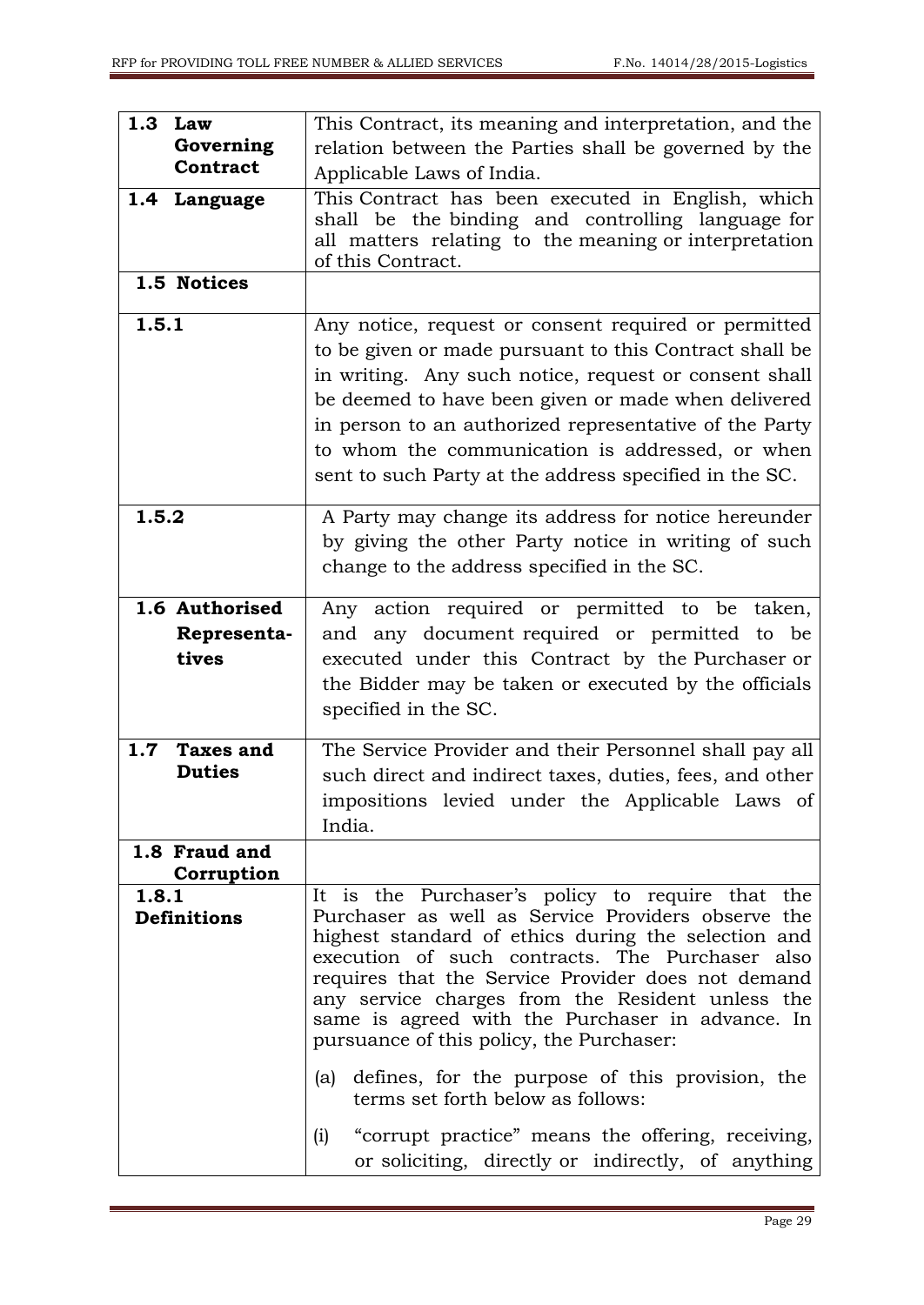|                                                             |       | of value to influence the action of a public<br>official in the selection process or in contract<br>execution;                                                                                                                                                                                                                                                                                                                                   |
|-------------------------------------------------------------|-------|--------------------------------------------------------------------------------------------------------------------------------------------------------------------------------------------------------------------------------------------------------------------------------------------------------------------------------------------------------------------------------------------------------------------------------------------------|
|                                                             | (ii)  | "fraudulent practice" means a misrepresentation<br>or omission of facts in order to influence a<br>procurement process or the execution<br>$\sigma$<br>a<br>contract to the Purchaser; and includes<br>collusive practice among bidders, prior to or<br>after bid submission, designed to establish bid<br>prices at artificially high or non-competitive levels<br>and to deprive the Purchaser of the benefits of<br>free and open competition |
|                                                             | (iii) | "collusive practices" means a scheme<br>or<br>arrangement between two or<br>more bidders,<br>with or without the knowledge of the Purchaser,<br>designed to establish prices at artificial, non-<br>competitive levels;                                                                                                                                                                                                                          |
|                                                             | (iv)  | "coercive practices" means<br>harming<br>or<br>threatening to harm, directly or indirectly,<br>persons or their property to influence their<br>participation in a procurement process, or<br>affect the execution of a contract;                                                                                                                                                                                                                 |
|                                                             | (v)   | "unfair trade practices" means supply of services<br>different from what is ordered on, or change in<br>the Scope of Work which was agreed to;                                                                                                                                                                                                                                                                                                   |
| 1.8.2 Measures<br>to be taken<br>by the<br><b>Purchaser</b> | (a)   | The Purchaser may terminate the contract if it<br>determines at any time that representatives of<br>the Service Provider were engaged in corrupt,<br>coercive practices<br>fraudulent, collusive<br>or<br>during the selection process or the execution<br>of that contract, without the Service Provider<br>having taken timely and appropriate action<br>satisfactory to the Purchaser to remedy the<br>situation;                             |
|                                                             | (b)   | The Purchaser may also sanction against the<br>Service Provider, including declaring the Service<br>Provider ineligible, either indefinitely or for a<br>stated period of time, to be awarded<br><sub>a</sub><br>contract if it at any time determines that the<br>Service Provider has, directly or through an<br>agent, engaged in corrupt, fraudulent, collusive<br>or coercive practices in competing for, or in                             |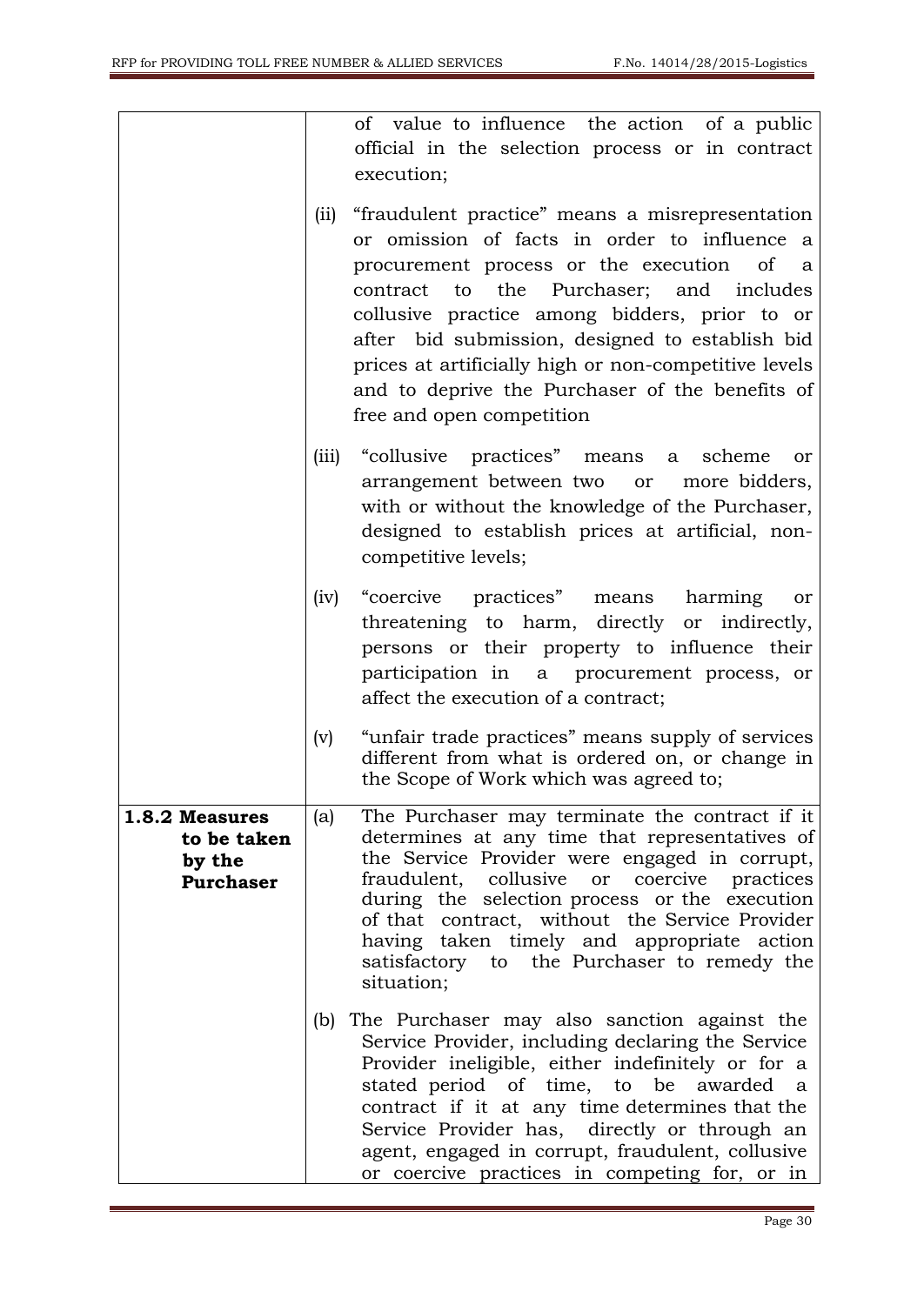|                    |     | executing, a Purchaser-financed contract.                         |
|--------------------|-----|-------------------------------------------------------------------|
| 1.8.3              |     | Purchaser will require the successful Service Provider            |
| <b>Commissions</b> |     | to disclose any commissions or fees that may have                 |
| and Fees           |     | been paid or are to be paid to agents, representatives,           |
|                    |     | or commission agents with respect to the selection                |
|                    |     | process or execution of the contract. The information             |
|                    |     | disclosed must include at least the name and address              |
|                    |     | of the agent, representative, or commission agent, the            |
|                    |     |                                                                   |
|                    |     | amount and currency, and the purpose of the<br>commission or fee. |
|                    |     |                                                                   |
| 1.9                |     | In this Contract unless a contrary intention is evident:          |
| Interpretation     | (a) | the clause headings are for convenient reference                  |
|                    |     |                                                                   |
|                    |     | only and do not form part of this Contract;                       |
|                    |     |                                                                   |
|                    | (b) | unless otherwise specified a reference to a clause                |
|                    |     | number is a reference to all of its sub-clauses;                  |
|                    |     |                                                                   |
|                    | (c) | unless otherwise specified a reference to a                       |
|                    |     | clause, sub-clause or section is a reference to a                 |
|                    |     | clause, sub-clause or section of this Contract                    |
|                    |     |                                                                   |
|                    |     | including any amendments or modifications                         |
|                    |     | to the same from time to time;                                    |
|                    | (d) | a word in the singular includes the plural and a                  |
|                    |     | word in the plural includes the singular;                         |
|                    |     |                                                                   |
|                    | (e) | a word importing a gender includes any other                      |
|                    |     | gender;                                                           |
|                    |     |                                                                   |
|                    | (f) | a reference to a person includes a partnership                    |
|                    |     | and a body corporate;                                             |
|                    |     |                                                                   |
|                    | (g) | a reference to legislation includes legislation                   |
|                    |     | repealing, replacing or amending that legislation;                |
|                    |     |                                                                   |
|                    | (h) | where a word or phrase is given a particular                      |
|                    |     | meaning it includes the appropriate grammatical                   |
|                    |     |                                                                   |
|                    |     | forms of that word or phrase which have                           |
|                    |     | corresponding meanings;                                           |
|                    |     |                                                                   |
|                    | (i) | in the event of an inconsistency between the                      |
|                    |     | terms of this Contract and the Bid document                       |
|                    |     | and the Proposal, the terms of this Contract                      |
|                    |     | hereof shall prevail.                                             |
|                    |     |                                                                   |
|                    |     |                                                                   |
|                    |     |                                                                   |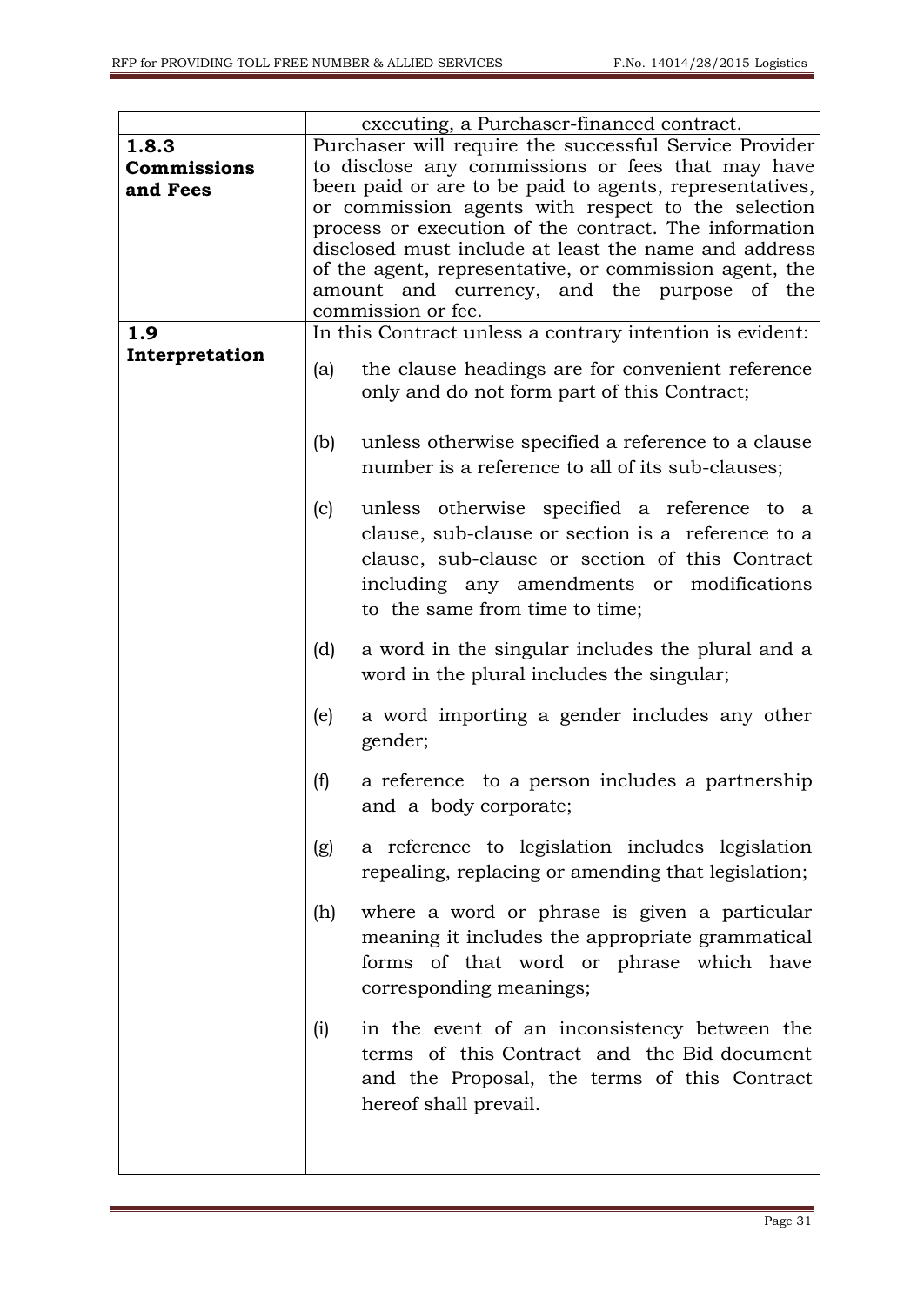## **2. COMMENCEMENT, COMPLETION, MODIFICATION AND TERMINATION OF CONTRACT**

| 2.1<br><b>Effective</b><br>Date of<br>Contract                                                            | This Contract shall come into effect on the date the<br>Contract is signed by either Parties or such other<br>later date as may be stated in the SC. The date, the<br>Contract comes into effect is defined as the Effective<br>Date.                                                                                   |
|-----------------------------------------------------------------------------------------------------------|-------------------------------------------------------------------------------------------------------------------------------------------------------------------------------------------------------------------------------------------------------------------------------------------------------------------------|
| $2.2\phantom{0}$<br>Termination<br>of Contract<br>for Failure<br>to Become<br><b>Effective</b>            |                                                                                                                                                                                                                                                                                                                         |
| $2.2$ (a)<br><b>Termination of</b><br><b>Contract for</b><br><b>Failure to</b><br><b>Become Effective</b> | selected<br>Service Provider is<br>If -<br>unable<br>the<br>to<br>commence the service within the specified period, as<br>per the scope of work of RFP, UIDAI may declare this<br>Contact null and void and in the event of such a<br>declaration, the Performance Bank Guarantee is<br>liable to be forfeited by UIDAI |
| 2.2 <sub>(b)</sub><br><b>Termination of</b><br><b>Contract subject</b><br>to necessary<br>approvals       | Notwithstanding the duration of the contract stated<br>in GC 2.4, the UIDAI, without prejudice or liability,<br>reserves the right to terminate the contract without<br>assigning any reason whatsoever thereof.                                                                                                        |
| 2.3<br>Commencement<br>of Services                                                                        | The Service Provider shall begin carrying out the<br>Inbound Services not later than 28 days after signing<br>of the Contract and out-bound services is to be start<br>within 56 days of signing the Contract failing which<br>the purchaser shall impose penalty as specified.                                         |
| 2.4<br><b>Expiration of</b><br>Contract                                                                   | Unless terminated earlier pursuant to Clause GC<br>2.2 hereof, this Contract shall expire at the end of<br>such time period, after the Effective Date, as specified<br>in the SC. The Contract may be extended by a period<br>of one year or a part thereof, subject to satisfactory<br>performance.                    |
| 2.5<br><b>Entire</b><br>Agreement                                                                         | This Contract contains all covenants, stipulations<br>and provisions agreed by the Parties. No agent or<br>representative of either Party has authority to make,<br>and the Parties shall not be bound by or be liable for,<br>any other statement, representation, promise or<br>agreement not set forth herein.       |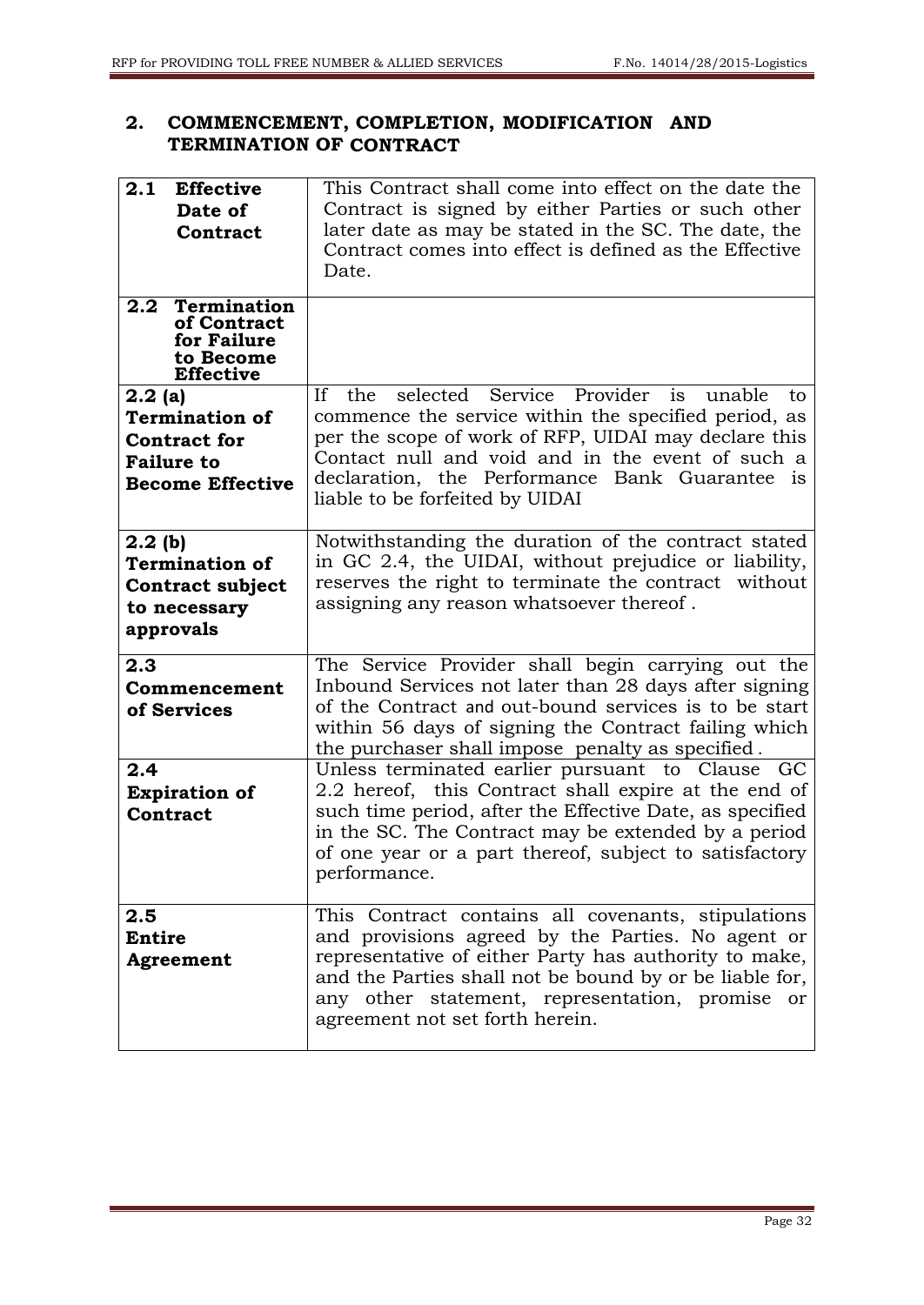| <b>2.6 Modifications</b><br>or Variations | Any modification or variation of the terms and<br>a)<br>of this Contract, including<br>conditions<br>any<br>modification or variation of the scope of the<br>Services, may only be made by written agreement<br>between the Parties. However, each Party shall<br>give due consideration to any proposals for<br>modification or variation made by the other Party.<br>b) In cases of substantial modifications or variations,<br>required by the service provider, the prior written<br>consent of the Purchaser is required.                                                                                                                                                                                                                                                                                                                                                                                                                                                                                        |
|-------------------------------------------|-----------------------------------------------------------------------------------------------------------------------------------------------------------------------------------------------------------------------------------------------------------------------------------------------------------------------------------------------------------------------------------------------------------------------------------------------------------------------------------------------------------------------------------------------------------------------------------------------------------------------------------------------------------------------------------------------------------------------------------------------------------------------------------------------------------------------------------------------------------------------------------------------------------------------------------------------------------------------------------------------------------------------|
| 2.7 Force<br>Majeure                      |                                                                                                                                                                                                                                                                                                                                                                                                                                                                                                                                                                                                                                                                                                                                                                                                                                                                                                                                                                                                                       |
| 2.7.1 Definition                          | For the purposes of this Contract, "Force Majeure"<br>a)<br>means an event which is beyond the reasonable<br>control of a Party, is not foreseeable, is<br>unavoidable and not brought about by or at the<br>instance of the Party claiming to be affected by<br>such events and which has caused the non-<br>performance or delay in performance,<br>and<br>which makes a Party's performance of its<br>hereunder impossible<br>obligations<br><sub>or</sub><br><b>SO</b><br>impractical as reasonably to be considered<br>impossible in the circumstances, and includes,<br>but is not limited to, war, riots, civil disorder,<br>earthquake, fire, explosion,<br>storm,<br>flood<br><sub>or</sub><br>adverse weather conditions,<br>other<br>extreme<br>strikes, lockouts or other industrial action (except<br>where such strikes, lockouts or other industrial<br>action are within the power of the Party invoking<br>Majeure to prevent), confiscation or any<br>Force<br>other action by Government agencies. |
|                                           | Force Majeure shall not include (i) any event<br>b)<br>which is caused by the negligence or intentional<br>action of a Party or agents or employees, nor (ii)<br>any event which a diligent Party could reasonably<br>have been expected both to take into account at<br>the time of the conclusion of this Contract, and<br>avoid or overcome in the carrying out of its<br>obligations hereunder.<br>Force Majeure shall not include insufficiency of<br>c)<br>funds or inability to make any payment required                                                                                                                                                                                                                                                                                                                                                                                                                                                                                                      |
|                                           | hereunder.                                                                                                                                                                                                                                                                                                                                                                                                                                                                                                                                                                                                                                                                                                                                                                                                                                                                                                                                                                                                            |
| 2.7.2 No Breach<br>of Contract            | The failure of a Party to fulfill any of its obligations<br>under the contract shall not be considered to be<br>breach of, or default under, this Contract<br>a                                                                                                                                                                                                                                                                                                                                                                                                                                                                                                                                                                                                                                                                                                                                                                                                                                                       |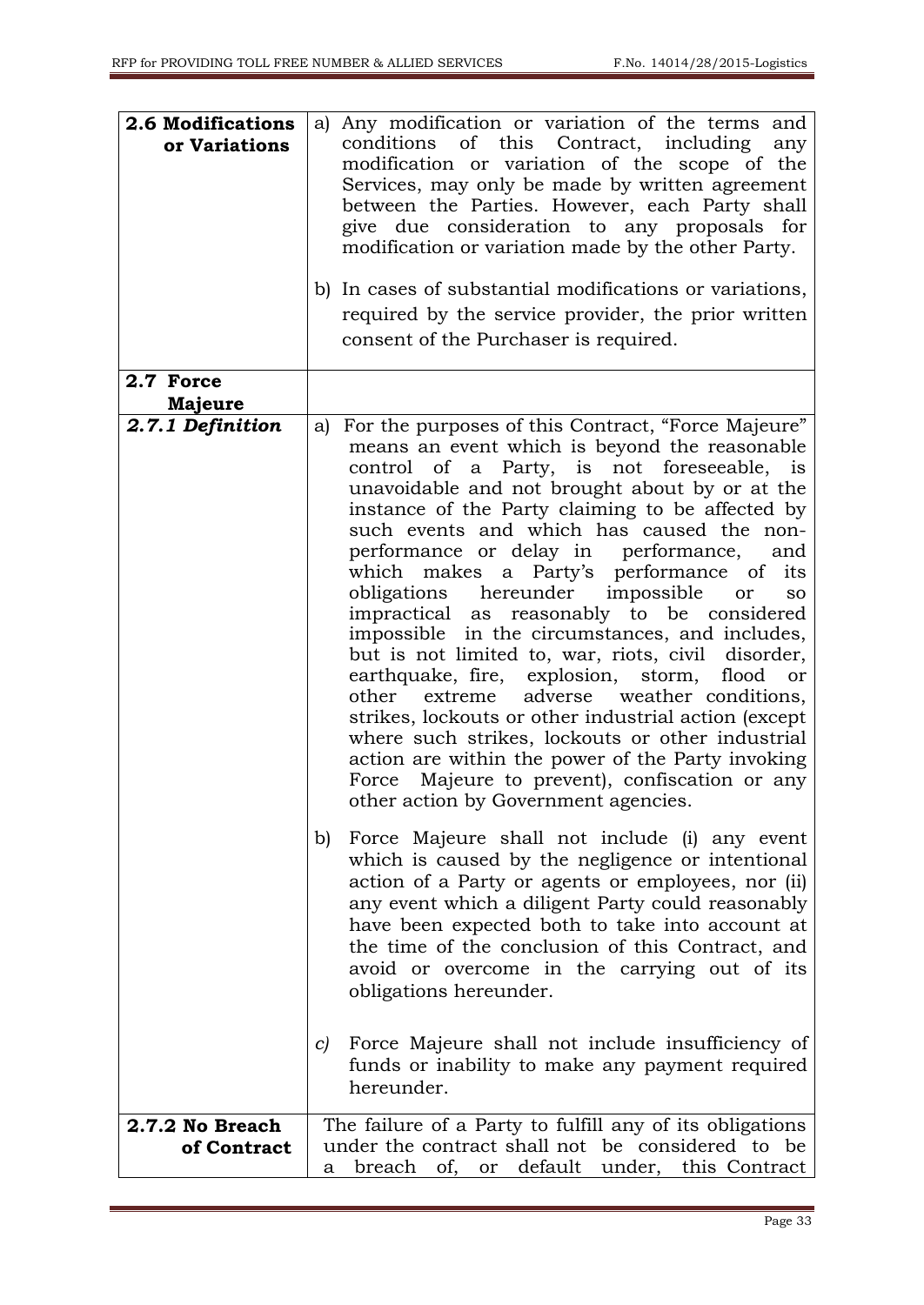|                               | insofar as such inability arises from an event of<br>Force Majeure, provided that the Party affected by<br>such an event (a) has taken all reasonable<br>precautions, due care and reasonable alternative<br>measures in order to carry out the terms and<br>conditions of this Contract, and (b) has informed<br>the other Party as soon as possible about the<br>occurrence of such an event. |
|-------------------------------|-------------------------------------------------------------------------------------------------------------------------------------------------------------------------------------------------------------------------------------------------------------------------------------------------------------------------------------------------------------------------------------------------|
| 2.7.3 Measures<br>to be Taken | (a) A Party affected by an event of Force Majeure shall<br>continue to perform its obligations under the<br>Contract as far as is reasonably practical, and<br>shall take all reasonable measures to minimize<br>the consequences of any event of Force Majeure.                                                                                                                                |
|                               | (b) A Party affected by an event of Force Majeure shall<br>notify the other Party of such event as soon as<br>possible, and in any case not later than fourteen<br>(14) days following the occurrence of such<br>event, providing evidence of the nature and<br>cause of such event, and shall similarly give<br>written notice of the restoration of normal<br>conditions as soon as possible. |
|                               | (c) Any period within which a Party shall, pursuant to<br>this Contract, complete any action or task, shall<br>be extended for a period equal to the time during<br>which such Party was unable to perform such<br>action as a result of Force Majeure.                                                                                                                                         |
|                               | (d) During the period of their inability to perform the<br>Services as a result of an event of Force Majeure,<br>the Service Provider, upon instructions by the<br>Purchaser, shall either:                                                                                                                                                                                                     |
|                               | $(i)$ suspend,; or                                                                                                                                                                                                                                                                                                                                                                              |
|                               | (ii) Continue with the Services to the extent<br>possible, in which case the Service Provider<br>shall continue to be paid proportionately and<br>pro-rata basis, under the terms $\&$<br>on<br>conditions of this Contract.                                                                                                                                                                    |
|                               | In the case of disagreement between the Parties<br>(e)<br>as to the existence or extent of Force Majeure,<br>the matter shall be settled according to Clause<br>GC 8.                                                                                                                                                                                                                           |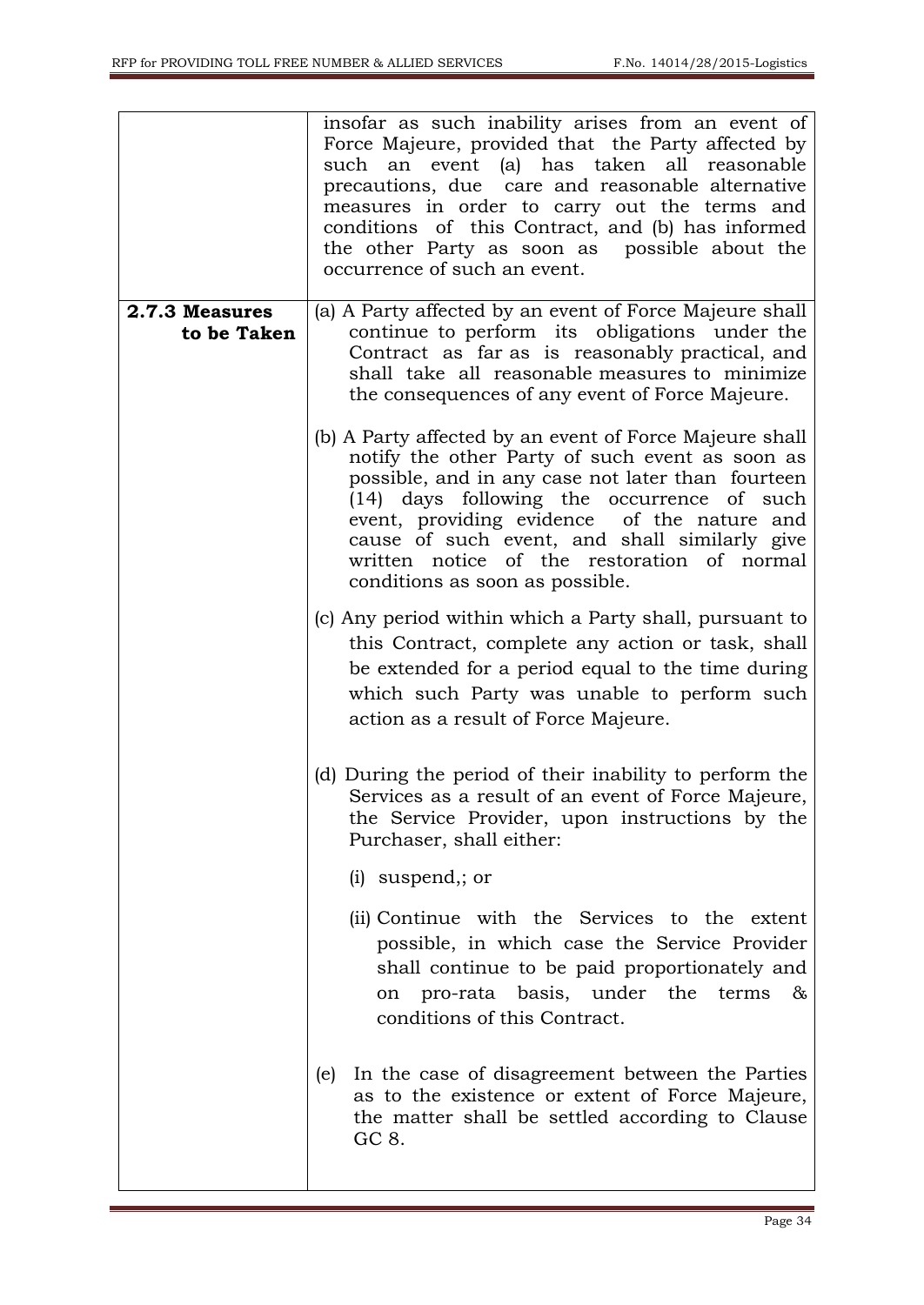| 2.8 Suspension                   | The Purchaser may, by written notice of suspension<br>to the Service Provider, suspend all payments to the<br>Service Provider hereunder if the Service Provider<br>fails to perform any of its obligations under this<br>Contract, including the carrying out of the Services,<br>provided that such notice of suspension (i) shall<br>specify the nature of the failure, and (ii) shall allow<br>the Service Provider to remedy such failure, if capable<br>of being remedied, within a period not exceeding<br>thirty (30) days after receipt by the Service Provider of<br>such notice of suspension. |
|----------------------------------|-----------------------------------------------------------------------------------------------------------------------------------------------------------------------------------------------------------------------------------------------------------------------------------------------------------------------------------------------------------------------------------------------------------------------------------------------------------------------------------------------------------------------------------------------------------------------------------------------------------|
| Termination<br>2.9               |                                                                                                                                                                                                                                                                                                                                                                                                                                                                                                                                                                                                           |
| 2.9.1 By the<br><b>Purchaser</b> | (1) The Purchaser may, without prejudice to any other<br>remedy for breach of Contract, terminate this<br>Contract in case of the occurrence of any of the<br>events specified in paragraphs (a) through (k) of<br>this Clause GC 2.9.1. In such an occurrence the<br>Purchaser shall give a not less than thirty (30)<br>days' written notice of termination to the Service<br>Provider unless specifically provided in the<br>respective clause.                                                                                                                                                        |
|                                  | (a) If the Service Provider does not remedy a failure<br>in the performance of their obligations under the<br>Contract, within thirty (30) days after being<br>notified or within any further period as the<br>Purchaser may have subsequently approved in<br>writing.                                                                                                                                                                                                                                                                                                                                    |
|                                  | If the Service Provider becomes (or, if the Service<br>(b)<br>Provider consists of more than one entity, if any<br>of its<br>Members becomes and<br>which<br>has<br>substantial bearing on providing Services under<br>this contract insolvent or go into liquidation<br>receivership<br>whether compulsory or<br><b>or</b><br>voluntary.                                                                                                                                                                                                                                                                 |
|                                  | If the Service Provider, in the judgment of the<br>(c)<br>Purchaser has engaged in corrupt or fraudulent<br>practices in competing for or in executing the<br>Contract.                                                                                                                                                                                                                                                                                                                                                                                                                                   |
|                                  | (d)<br>If, as the result of Force Majeure, the Service<br>Provider are unable to perform a material portion<br>of the Services for a period of not less than sixty                                                                                                                                                                                                                                                                                                                                                                                                                                        |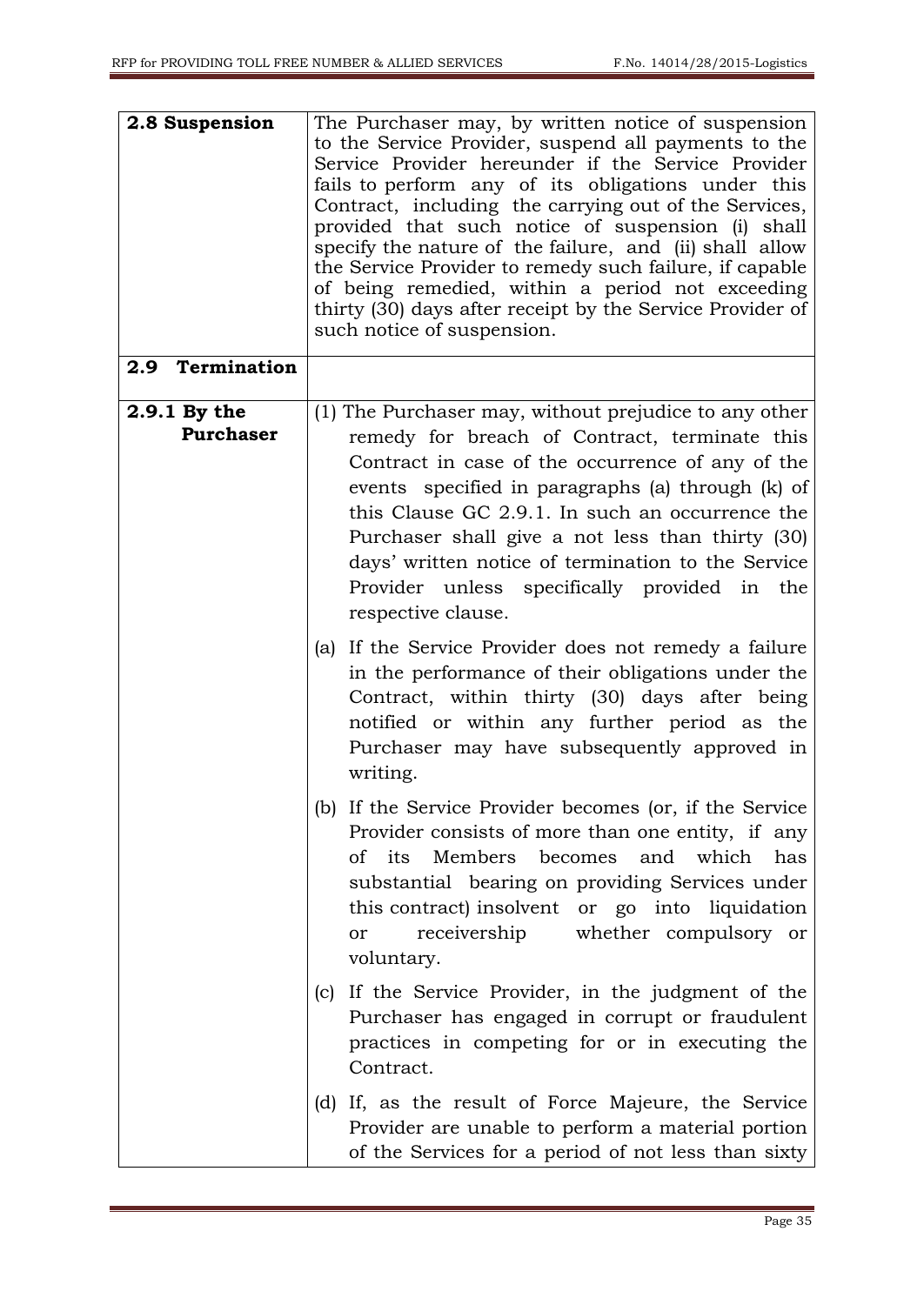|     | $(60)$ days.                                                                                                                                                                                                                                                                                                                                          |
|-----|-------------------------------------------------------------------------------------------------------------------------------------------------------------------------------------------------------------------------------------------------------------------------------------------------------------------------------------------------------|
|     | (e) If the Service Provider submits to the Purchaser a<br>false statement which has a material effect on the<br>rights, obligations or interests of the Purchaser.                                                                                                                                                                                    |
| (f) | If the Service Provider places itself in position of<br>conflict of interest or fails to disclose promptly<br>any conflict of interest to the Purchaser.                                                                                                                                                                                              |
| (g) | If the Service Provider fails to provide the quality<br>services as envisaged under this Contract. The<br>Purchaser may make judgment regarding the<br>poor quality of services, the reasons for which<br>shall be recorded in writing. The UIDAI may<br>decide to give one chance to the Service Provider<br>to improve the quality of the services. |
|     | (h) If the Service Provider has been blacklisted by the<br>UIDAI or disqualified for any reason.                                                                                                                                                                                                                                                      |
| (i) | If the Service Provider fails to fulfill its obligations<br>under Clause G.C 3.3 hereof.                                                                                                                                                                                                                                                              |
| (i) | If the Service Provider fails to comply with any<br>final decision reached as a result of arbitration<br>proceedings pursuant to Clause GC 8 hereof.                                                                                                                                                                                                  |
|     | (k) In the event of Service Provider found :                                                                                                                                                                                                                                                                                                          |
|     | Sub-contracting of work/services without the<br>(i)<br>prior written approval of UIDAI.                                                                                                                                                                                                                                                               |
|     | Provided incorrect information to UIDAI.<br>(ii)                                                                                                                                                                                                                                                                                                      |
|     | (iii) Non co-operative during audits conducted<br>by UIDAI/ UIDAI Regional Office or auditing<br>agencies appointed for the purpose.                                                                                                                                                                                                                  |
|     | (2) The Purchaser, in its sole discretion and for<br>reason whatsoever, may terminate this<br>any<br>Contract by giving a notice of 30 days.                                                                                                                                                                                                          |
| (3) | In the event the Purchaser terminates the<br>Contract in whole or in part, pursuant to Clause<br>GC Clause 2.9.1, the Purchaser may procure,<br>upon such terms and in such manner as it<br>deems appropriate, services similar to those<br>undelivered or not performed, and the Service<br>Provider shall be liable to the Purchaser for any        |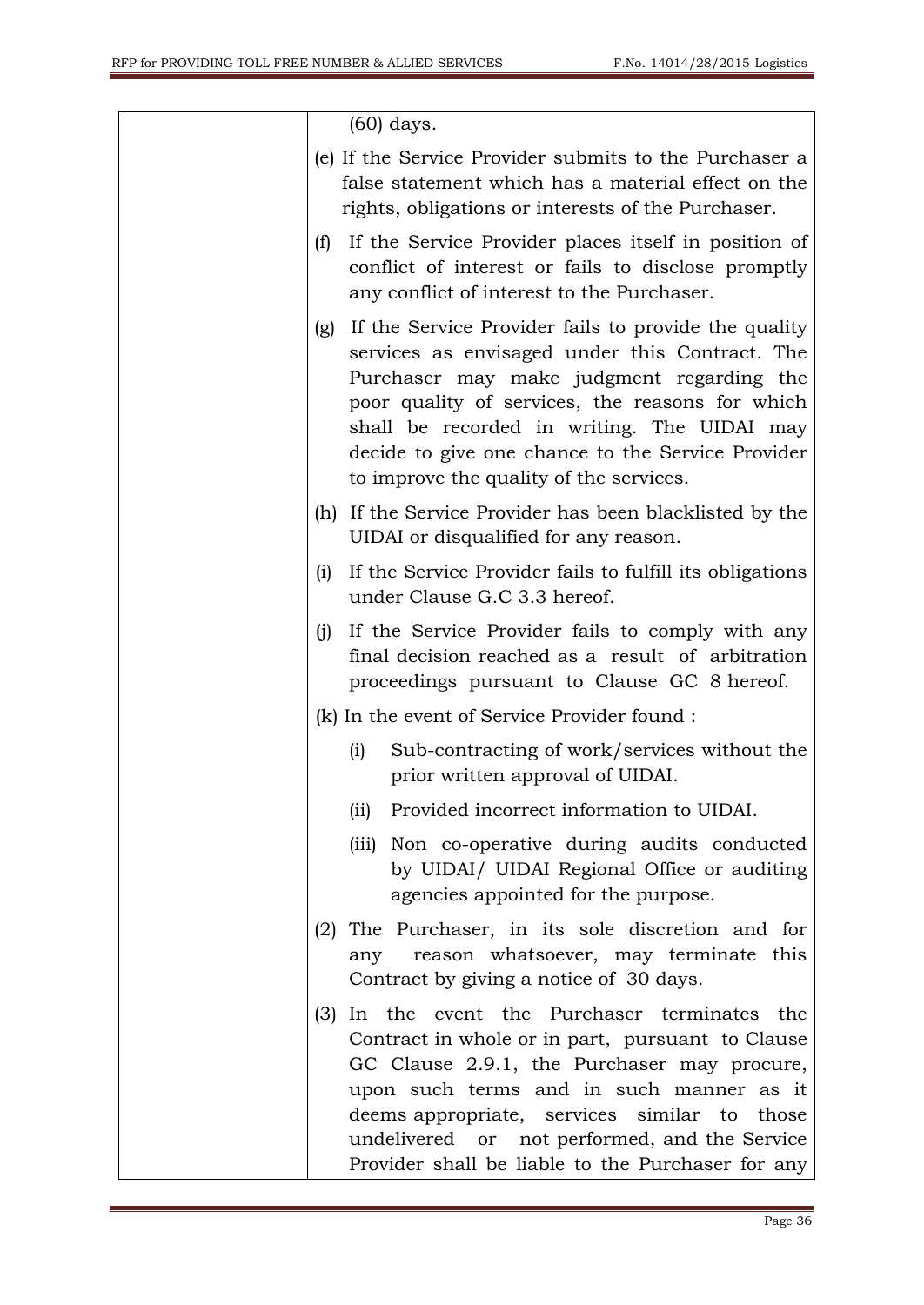|                                             | additional costs for such similar<br>services.                                                                                                                                                                                                                                                                                                                                                                                                                                                                                                                                                                                                   |
|---------------------------------------------|--------------------------------------------------------------------------------------------------------------------------------------------------------------------------------------------------------------------------------------------------------------------------------------------------------------------------------------------------------------------------------------------------------------------------------------------------------------------------------------------------------------------------------------------------------------------------------------------------------------------------------------------------|
|                                             | However, the Service Provider shall continue                                                                                                                                                                                                                                                                                                                                                                                                                                                                                                                                                                                                     |
|                                             | performance of the Contract to the extent not                                                                                                                                                                                                                                                                                                                                                                                                                                                                                                                                                                                                    |
|                                             | terminated.                                                                                                                                                                                                                                                                                                                                                                                                                                                                                                                                                                                                                                      |
| 2.9.2 Cessation                             | Upon termination of this Contract pursuant to                                                                                                                                                                                                                                                                                                                                                                                                                                                                                                                                                                                                    |
| of Rights                                   | Clauses GC 2.2 or GC 2.9 hereof, or upon expiration                                                                                                                                                                                                                                                                                                                                                                                                                                                                                                                                                                                              |
| and                                         | of this Contract pursuant to Clause GC 2.4 hereof, all                                                                                                                                                                                                                                                                                                                                                                                                                                                                                                                                                                                           |
| <b>Obligations</b>                          | rights and obligations of the Parties hereunder shall<br>cease, except:                                                                                                                                                                                                                                                                                                                                                                                                                                                                                                                                                                          |
|                                             | such rights and obligations as may have<br>(i)<br>date of termination<br>accrued on the<br>or<br>expiration;                                                                                                                                                                                                                                                                                                                                                                                                                                                                                                                                     |
|                                             | the obligation of confidentiality set forth in<br>(ii)<br>Clause GC 3.3 hereof;                                                                                                                                                                                                                                                                                                                                                                                                                                                                                                                                                                  |
|                                             | the Service Provider's obligation to permit<br>(iii)<br>inspection, copying and auditing of their<br>accounts and records set forth in Clause GC 3.6<br>hereof;                                                                                                                                                                                                                                                                                                                                                                                                                                                                                  |
|                                             | any right which a Party may have under the<br>(iv)<br>Law.                                                                                                                                                                                                                                                                                                                                                                                                                                                                                                                                                                                       |
| 2.9.3 Cessation<br>of Services              | Upon termination of this Contract by the Purchaser<br>pursuant to Clause GC 2.9.1, the Service Provider<br>shall, immediately upon dispatch or receipt of such<br>notice, take all necessary steps to bring the Services<br>to a close in a prompt and orderly manner and shall<br>make every reasonable effort to keep expenditures for<br>this purpose to a minimum. With respect to<br>documents, data, and/ or any other<br>material<br>prepared by the Service Provider and equipment and<br>materials furnished by the Purchaser, the Service<br>Provider shall proceed as provided, respectively, by<br>Clauses GC 3.9 or GC 3.10 hereof. |
| 2.9.4 Payment<br>upon<br><b>Termination</b> | Upon termination of this Contract pursuant to Clause<br>GC 2.9.1, the Purchaser shall make the following<br>payments to the Service Provider:                                                                                                                                                                                                                                                                                                                                                                                                                                                                                                    |
|                                             | If the Contract is terminated pursuant to Clause<br>(a)<br>GC 2.9.1 (d), (g), (i), $k(i)$ to $K(iii)$ and 1,<br>remuneration pursuant to Clause GC $6.3(c)(i)$<br>hereof for Services satisfactorily performed prior<br>to the effective date of termination;                                                                                                                                                                                                                                                                                                                                                                                    |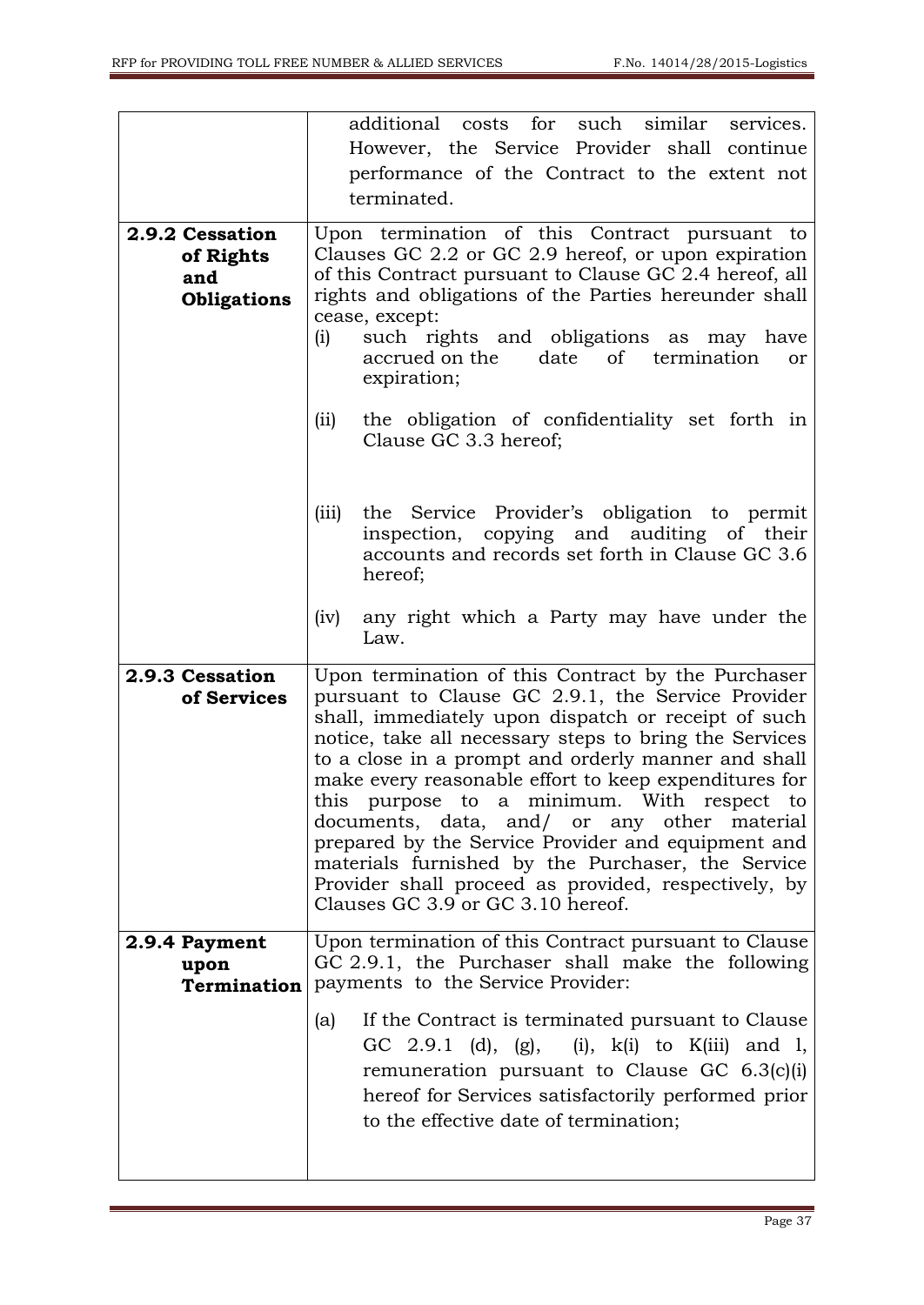|                               | If the agreement is terminated pursuant of Clause<br>(b)<br>GC 2.9.1 (a) to (c), (e), $(f)$ , $(h)$ , $(j)$ , the Service<br>Provider shall not be entitled to receive any<br>agreed payments upon termination of the<br>contract. However, the Purchaser may consider<br>making payment for the part satisfactorily<br>performed on the basis of Quantum Merit as<br>assessed by it, if such part is of economic<br>utility to the Purchaser. Applicable under such<br>circumstances, upon termination, the Purchaser<br>may also impose liquidated damages as per the<br>provisions of Clause GC 9 of this agreement.<br>The Service Provider will be required to pay any |
|-------------------------------|-----------------------------------------------------------------------------------------------------------------------------------------------------------------------------------------------------------------------------------------------------------------------------------------------------------------------------------------------------------------------------------------------------------------------------------------------------------------------------------------------------------------------------------------------------------------------------------------------------------------------------------------------------------------------------|
|                               | such liquidated damages to Purchaser within 30<br>days of termination date.                                                                                                                                                                                                                                                                                                                                                                                                                                                                                                                                                                                                 |
| 2.10 Extension<br>of Contract | The contract on 'sole discretion of the purchaser' may<br>be extended for a period of one year or a part thereof,<br>subject to satisfactory performance by the service<br>provider upon the same terms and conditions of this<br>contract.                                                                                                                                                                                                                                                                                                                                                                                                                                 |

#### **3. OBLIGATIONS OF THE SERVICE PROVIDER**

| 3.1 General                                                                                    |                                                                                                                                                                                                                                                                                                                                                                                                                                                                                                                                                                                                                                                                           |
|------------------------------------------------------------------------------------------------|---------------------------------------------------------------------------------------------------------------------------------------------------------------------------------------------------------------------------------------------------------------------------------------------------------------------------------------------------------------------------------------------------------------------------------------------------------------------------------------------------------------------------------------------------------------------------------------------------------------------------------------------------------------------------|
| 3.1.1 Standard of<br>Performance                                                               | The Service Provider shall perform the Services and<br>carry out their obligations hereunder with all due<br>diligence, efficiency, in accordance with generally<br>accepted professional standards and practices,<br>and shall observe sound management practices, and<br>employ appropriate technology and safe and effective<br>equipment, machinery, materials and methods. The<br>Service Provider shall always act, in respect of any<br>matter relating to this Contract or to the Services, as<br>faithful advisers to the Purchaser, and shall at all<br>times support and safeguard the Purchaser's<br>legitimate interests in any dealings with third Parties. |
| 3.2 Service<br><b>Providers</b><br>Not to<br><b>Benefit from</b><br>Commissions,<br>Discounts, | The payment of the Service Provider pursuant<br>a)<br>to Clause GC 6 shall constitute the Service<br>Provider's only payment in connection with this<br>the Services, and the Service<br>Contract or<br>Provider shall not accept for their own benefit<br>trade commission, discount, or similar<br>any<br>payment in connection with activities pursuant                                                                                                                                                                                                                                                                                                                |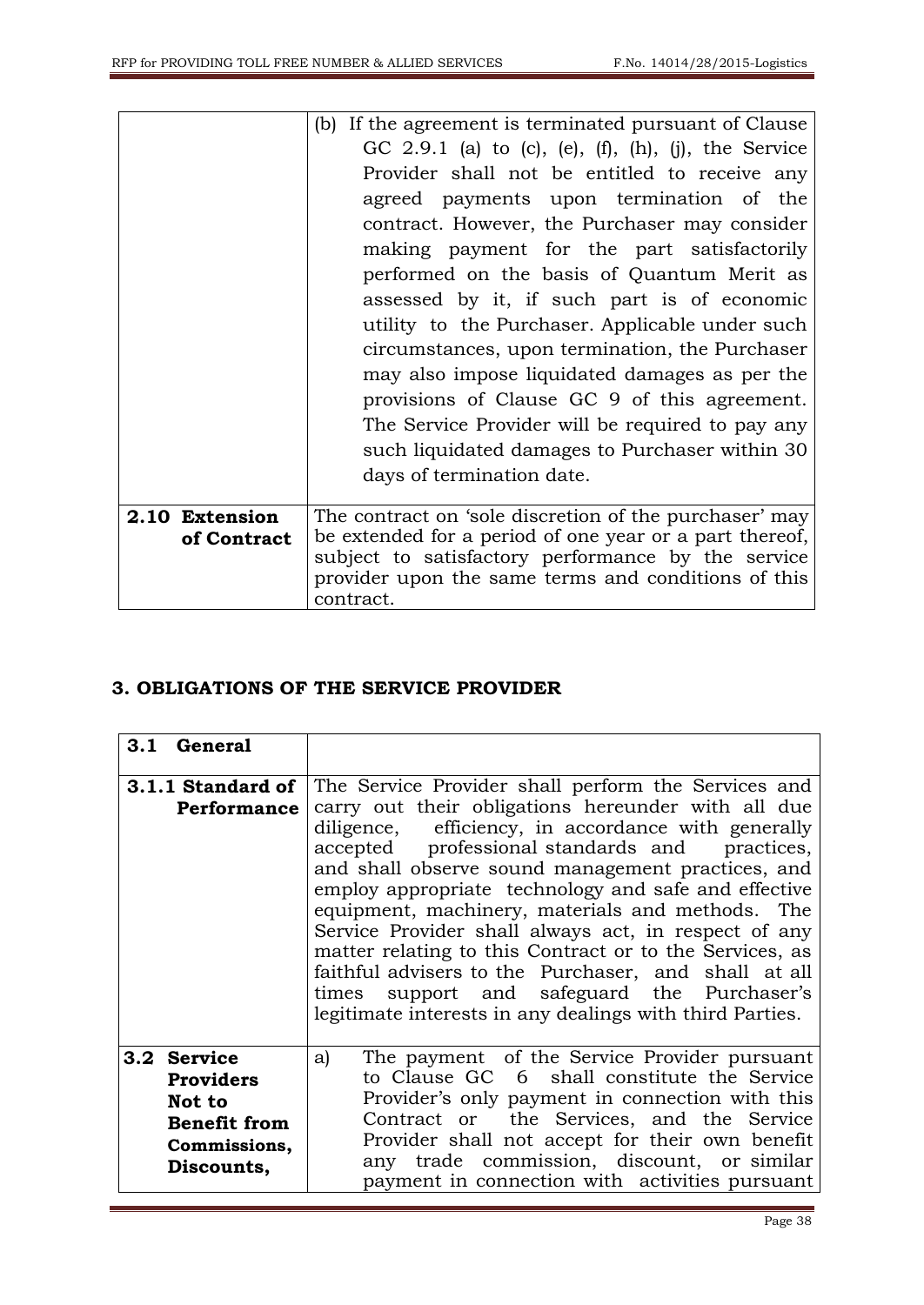| etc.<br>3.3 Prohibition<br>οf<br><b>Conflicting</b><br><b>Activities</b> | to this Contract or to the Services or in the<br>discharge of their obligations under the<br>Contract, and the Service Provider shall use<br>their best efforts to ensure that the Personnel<br>and agents or either of them similarly shall not<br>receive any such additional payment.<br>The Service Provider shall not engage, and shall cause<br>their Personnel as well as and their Personnel not to<br>engage, either directly or indirectly, in any business<br>or professional activities which would conflict with the<br>activities assigned to them under this Contract. |
|--------------------------------------------------------------------------|---------------------------------------------------------------------------------------------------------------------------------------------------------------------------------------------------------------------------------------------------------------------------------------------------------------------------------------------------------------------------------------------------------------------------------------------------------------------------------------------------------------------------------------------------------------------------------------|
|                                                                          | The Service Provider shall keep safe, secure and<br>a)<br>confidential and protect from unauthorized<br>access, loss or damage all demographic<br>documents, data and<br>information, and all<br>of any nature provided to the<br>information<br>Service Provider for the discharge of services.                                                                                                                                                                                                                                                                                      |
|                                                                          | The Service Provider shall not store, copy,<br>b)<br>publish, print, interfere,<br>tamper with<br>or<br>manipulate the information/data received from<br>UIDAI, other than required for discharge of<br>services.                                                                                                                                                                                                                                                                                                                                                                     |
|                                                                          | The Service Provider shall not give access to<br>$\mathbf{c})$<br>the information or data collected and received<br>the<br>from UIDAI in<br>course of discharge of<br>services, to any person who is not authorized<br>to handle the information or data. Information<br>should only be given to authorised personnel<br>and only used in the manner prescribed by the<br>UIDAI.                                                                                                                                                                                                      |
| 3.4<br><b>General</b><br>Confidentiality                                 | Except with the prior written consent of the<br>Purchaser, the Service Provider and the Personnel<br>shall not at any time communicate to any person or<br>entity any confidential information acquired, stored<br>and received from UIDAI in the<br>course<br>of the<br>Services, nor shall the Service Provider and the<br>Personnel make public the recommendations<br>formulated in the course of, or as a result of, the<br>Services.                                                                                                                                            |
| 3.5 Insurance<br>to be Taken<br>Out by the<br><b>Service</b><br>Provider | The Service Provider (a) shall take out and maintain,<br>at their own cost but on terms and conditions<br>approved by the Purchaser, insurance against the<br>risks, and for the coverage, as shall be specified in the<br>SC; and (b) at the Purchaser's request, shall provide<br>evidence to the Purchaser showing that such<br>insurance has been taken out and maintained and                                                                                                                                                                                                    |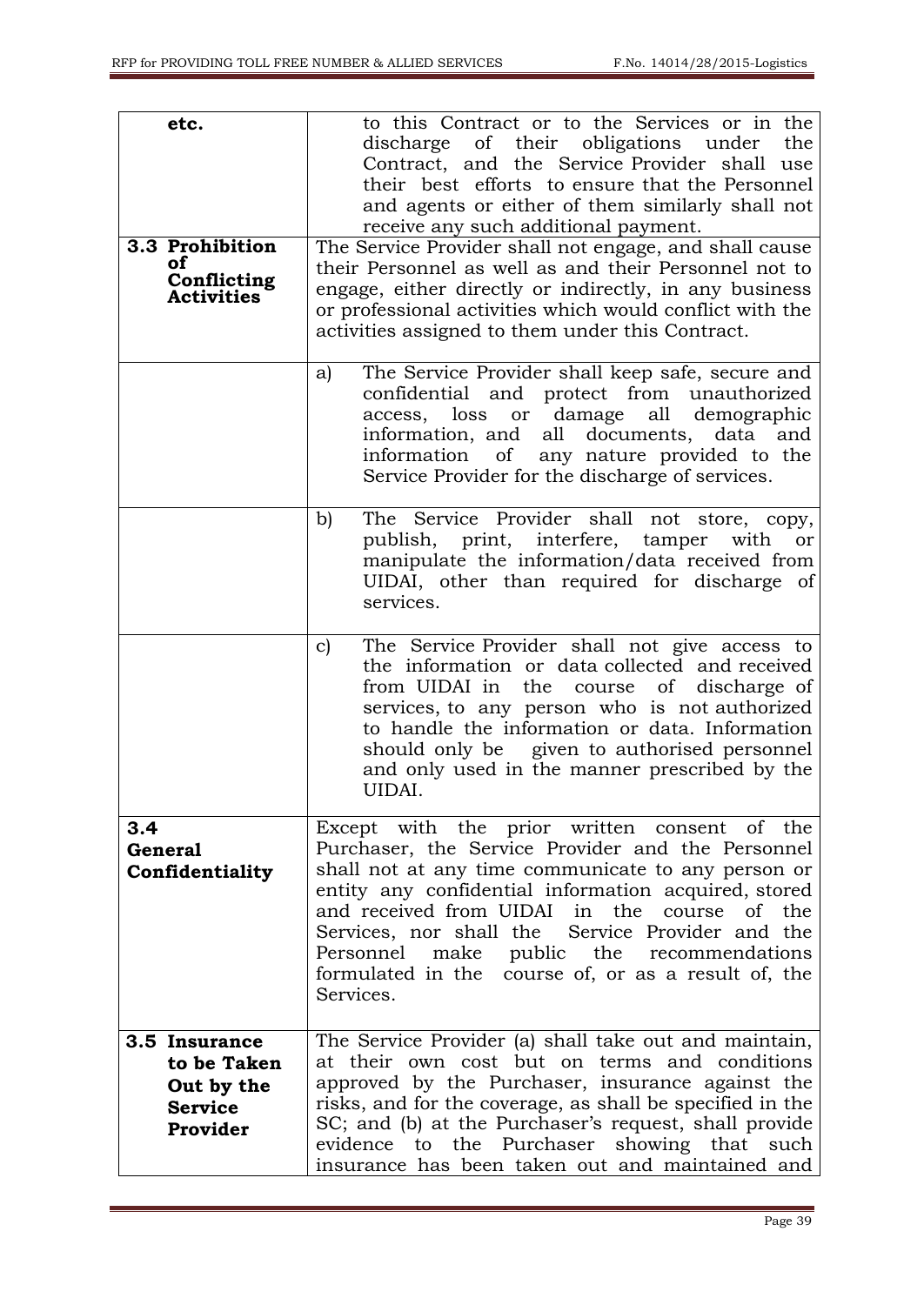|                                               | that the current premiums have been paid.                                                                                                                                                                                                                                                                                                                                                                                                                                                                                                                                                                                                                                                |
|-----------------------------------------------|------------------------------------------------------------------------------------------------------------------------------------------------------------------------------------------------------------------------------------------------------------------------------------------------------------------------------------------------------------------------------------------------------------------------------------------------------------------------------------------------------------------------------------------------------------------------------------------------------------------------------------------------------------------------------------------|
| 3.6 Accounting,<br>Inspection<br>and Auditing | The Service Provider (i) shall keep accurate and<br>(a)<br>systematic accounts and records in respect of<br>the Services hereunder, in accordance with<br>internationally accepted accounting principles<br>and in such form and detail as will clearly<br>identify all relevant time changes and costs, and<br>the bases thereof, and (ii) shall periodically<br>permit the Purchaser or its designated<br>representative and/or the Purchaser, and up to<br>five years from expiration or termination of<br>this Contract, to inspect the same and make<br>copies thereof as well as to have them audited by<br>auditors appointed by the Purchaser if so<br>required by the Purchaser |
|                                               | The Purchaser shall have the right to carry out<br>(b)<br>checks, audits of the<br>Service<br>inspection<br>Provider's premises and/ or locations, facilities,<br>or point of delivery of services performed under<br>this contract. The Purchaser shall also have the<br>right to get third party independent audit<br>conducted in wake of any instance of irregularity<br>on the part of Service Provider during the course<br>of or at the termination of contract.                                                                                                                                                                                                                  |
|                                               | The cost of third party independent audit, which<br>(c)<br>is taken up for any instance of irregularity on the<br>part of Service Provider during the course of or<br>the termination of contract under the<br>at<br>provisions of the contract, shall be borne by<br>Service Provider.<br>The Purchaser shall have the right to carry out<br>(d)<br>scheduled/ un- scheduled visits to any of the<br>locations, premises & facilities and oversee the                                                                                                                                                                                                                                   |
| 3.7 Sub-<br>contracting                       | processes and operations of the Service Provider.<br>The Service Provider shall not be permitted to sub-<br>contract any part of its obligations, duties, or<br>responsibilities under this contract without the prior<br>written approval.                                                                                                                                                                                                                                                                                                                                                                                                                                              |
| 3.8 Reporting<br><b>Obligations</b>           | Service Provider<br>shall<br>submit<br>The<br>the<br>to<br>the reports and documents specified in<br>Purchaser                                                                                                                                                                                                                                                                                                                                                                                                                                                                                                                                                                           |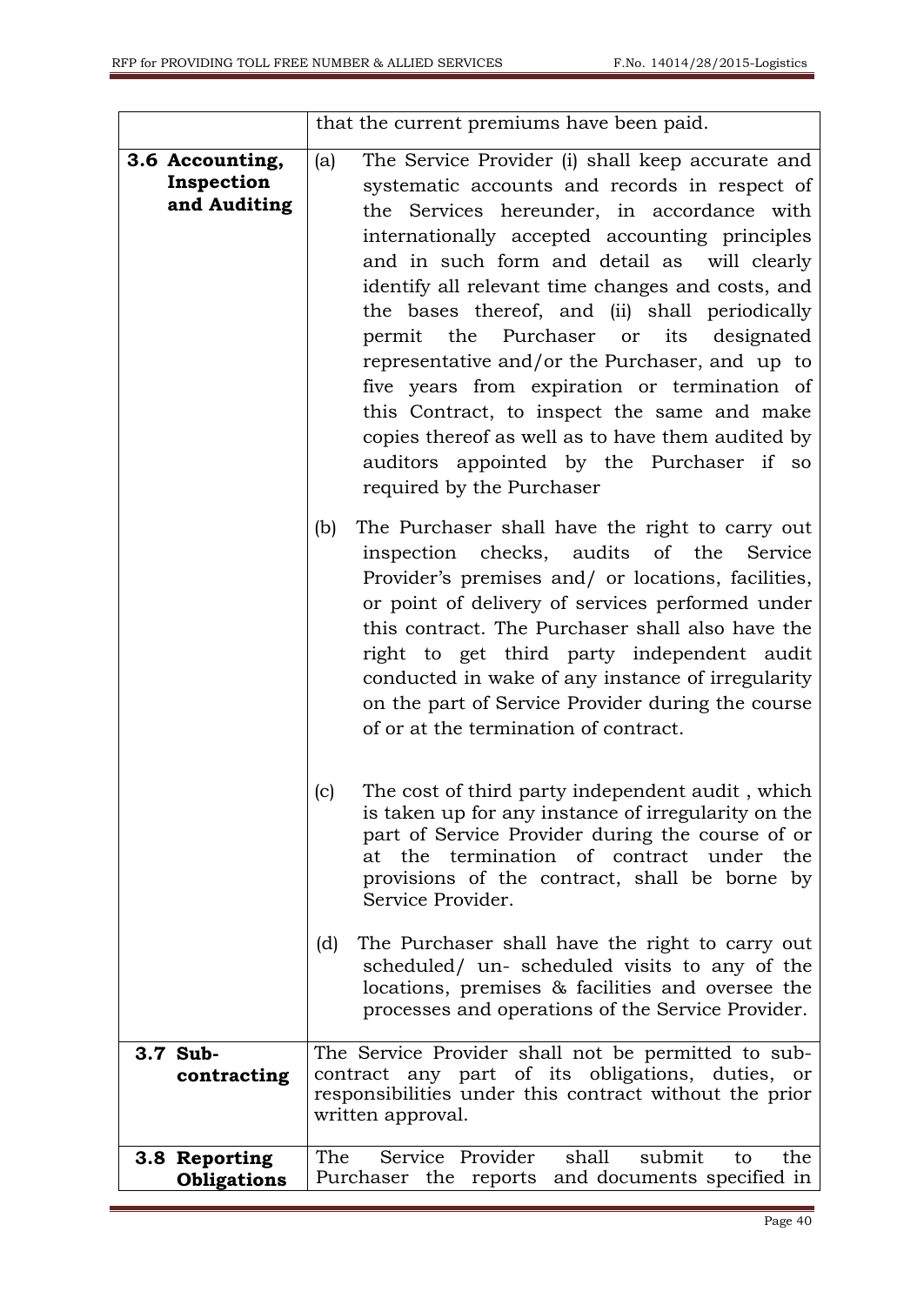|     |                                             | RFP, in the form, in the numbers and within the<br>time periods set forth in the said Appendix.                                                                                                                                                                                                                                                                                                                                                                                                                                                                                    |
|-----|---------------------------------------------|------------------------------------------------------------------------------------------------------------------------------------------------------------------------------------------------------------------------------------------------------------------------------------------------------------------------------------------------------------------------------------------------------------------------------------------------------------------------------------------------------------------------------------------------------------------------------------|
| 3.9 | <b>Rights of</b><br><b>Use</b>              | All rights of use of any process, product, service,<br>or data developed, generated, or collected, received<br>from UIDAI or any other task performed by the<br>Service Provider under the execution of the contract,<br>would lie exclusively with the Purchaser or its<br>nominated agencies in perpetuity free from all liens,<br>encumbrances, and other third party rights and the<br>Service Provider shall, wherever required, take all<br>steps that may be necessary to ensure the transfer of<br>rights in favour of the Purchaser or its<br>such<br>nominated agencies. |
|     | 3.10 Safety &<br><b>Security of</b><br>Data | (a) The Data, information, documents provided by the<br>Purchaser to the Service Provider is the property<br>of the Purchaser. The Service Provider shall<br>display due diligence in the handling of the said<br>data and be responsible for the Data, thus<br>provided.                                                                                                                                                                                                                                                                                                          |
|     |                                             | (b) The Service Provider shall not use the information,<br>the name or the logo of the Purchaser and or<br>Government of India except for the purposes of<br>providing the services as specified under this<br>contract.                                                                                                                                                                                                                                                                                                                                                           |
|     |                                             | (c) The Service Provider shall not use and/or transmit<br>any information, data, layouts, designs, diagrams,<br>storage media (hard disk/tapes) or any other<br>goods/material in physical or electronic form,<br>which are proprietary to or owned by the<br>Purchaser, without prior written permission from<br>the Purchaser.                                                                                                                                                                                                                                                   |
|     |                                             | The Service Provider shall follow the Security<br>(d)<br>Guidelines issued by UIDAI from time to time.                                                                                                                                                                                                                                                                                                                                                                                                                                                                             |
|     |                                             | The Service Provider would be governed by the<br>(e)<br>provisions of the Law of the Land, including but<br>not limited to the IT Act, and other relevant Acts.                                                                                                                                                                                                                                                                                                                                                                                                                    |
|     |                                             | The Purchaser reserves the right to carry out third<br>(f)<br>party Audits of the Service Provider to ensure<br>compliance of stated and implicit requirements.                                                                                                                                                                                                                                                                                                                                                                                                                    |
|     |                                             | (g) The rogue behavior of the employees of Service<br>Provider shall fall under the 'Unlimited liability' to                                                                                                                                                                                                                                                                                                                                                                                                                                                                       |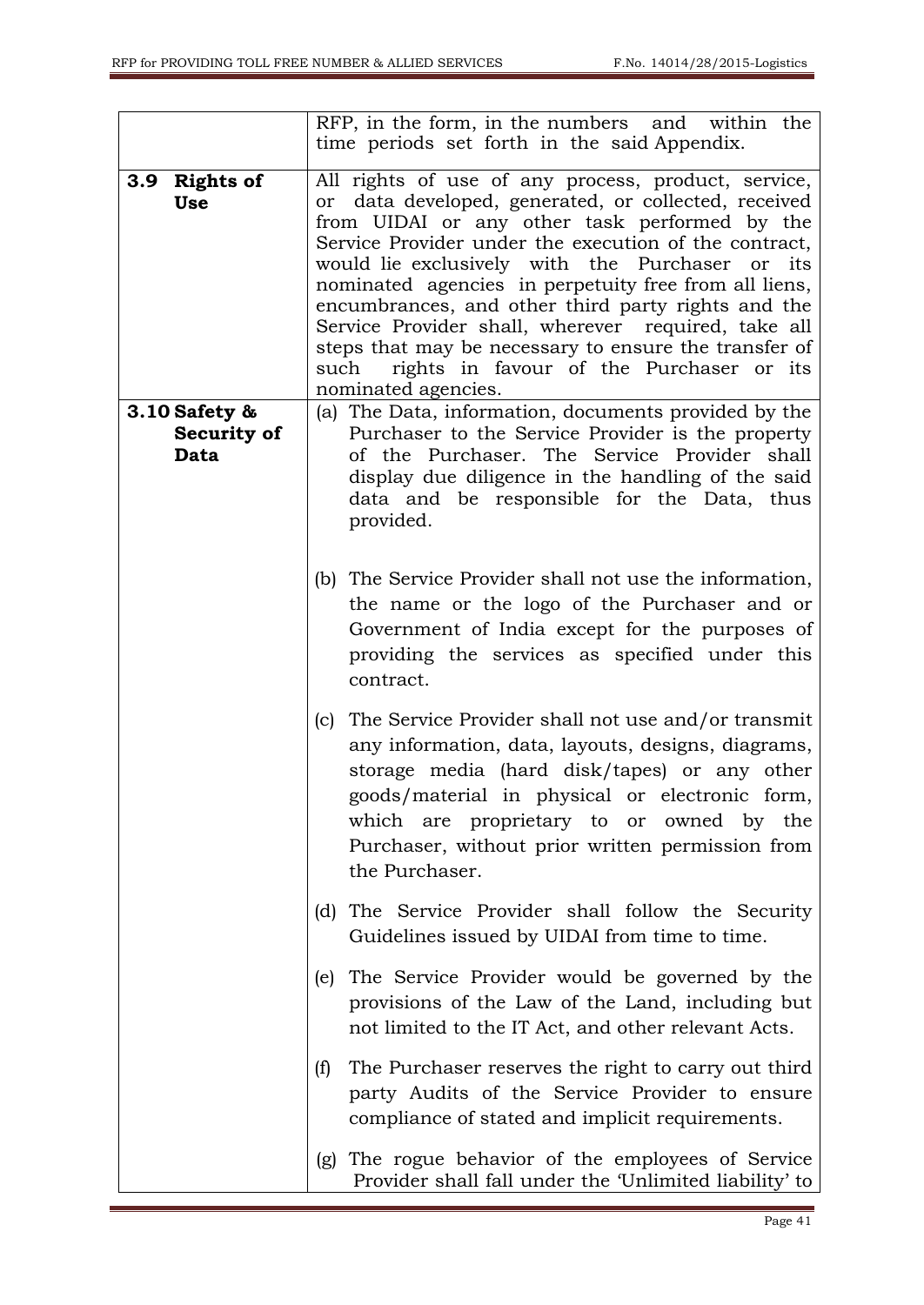|                     | the Service Provider.                                  |  |  |  |  |  |  |
|---------------------|--------------------------------------------------------|--|--|--|--|--|--|
| 3.11 Equipment      | Equipments or materials brought into India by the      |  |  |  |  |  |  |
| & Materials         | Service Provider and the Personnel and used either for |  |  |  |  |  |  |
| Provided by         | the Project or personal use shall remain the property  |  |  |  |  |  |  |
| the Service         | of the Service Provider or the Personnel concerned, as |  |  |  |  |  |  |
| <b>Providers</b>    | applicable. However, Equipments or materials           |  |  |  |  |  |  |
|                     | bought/provided by the Purchaser for the use of        |  |  |  |  |  |  |
|                     | Service Provider shall remain the property<br>- of     |  |  |  |  |  |  |
|                     | Purchaser.                                             |  |  |  |  |  |  |
| 3.12 Intellectual   | The intellectual property rights to all the outputs,   |  |  |  |  |  |  |
| <b>Property</b>     | deliverables, data, and reports developed during the   |  |  |  |  |  |  |
| <b>Rights (IPR)</b> | execution of this Contract shall remain sole property  |  |  |  |  |  |  |
|                     | of the Purchaser.                                      |  |  |  |  |  |  |
|                     |                                                        |  |  |  |  |  |  |
| 3.13 Assignment     | The Service Provider shall not assign, in whole or in  |  |  |  |  |  |  |
|                     | part, any of their obligations under this Contract.    |  |  |  |  |  |  |
|                     |                                                        |  |  |  |  |  |  |

#### **4. SERVICE PROVIDER"S PERSONNEL**

| 4.1 General                   | The Service Provider shall employ and provide such<br>qualified and experienced Personnel as are required<br>to carry out the Services.                                                                                                                                                                                          |
|-------------------------------|----------------------------------------------------------------------------------------------------------------------------------------------------------------------------------------------------------------------------------------------------------------------------------------------------------------------------------|
| 4.2 Project<br><b>Manager</b> | If required by the Purchaser, the Service Provider<br>shall ensure that at all times during the Service<br>Provider's performance of the Services, a 'Project<br>Manager', acceptable to the Purchaser, shall take<br>charge of the performance of such Services. The<br>Project Manager shall act as a single point of Contact. |

#### **5. OBLIGATIONS OF THE PURCHASER**

| 5.1 Assistance<br>and<br>exemptions |                                                                                                                                                                                                        | Unless otherwise specified in the SC, the Purchaser<br>shall use its best efforts to ensure that the<br>Government shall: |  |  |  |  |  |  |
|-------------------------------------|--------------------------------------------------------------------------------------------------------------------------------------------------------------------------------------------------------|---------------------------------------------------------------------------------------------------------------------------|--|--|--|--|--|--|
|                                     | Issue to officials, agents and representatives of<br>(a)<br>the Government all such instructions as may be<br>necessary or appropriate for the prompt and<br>effective implementation of the Services. |                                                                                                                           |  |  |  |  |  |  |
|                                     | (b)                                                                                                                                                                                                    | Provide to the Service Provider and Personnel<br>any such other assistance as may be specified in<br>the SC.              |  |  |  |  |  |  |
|                                     | (c)                                                                                                                                                                                                    | The Purchaser may exempt the penalties, which                                                                             |  |  |  |  |  |  |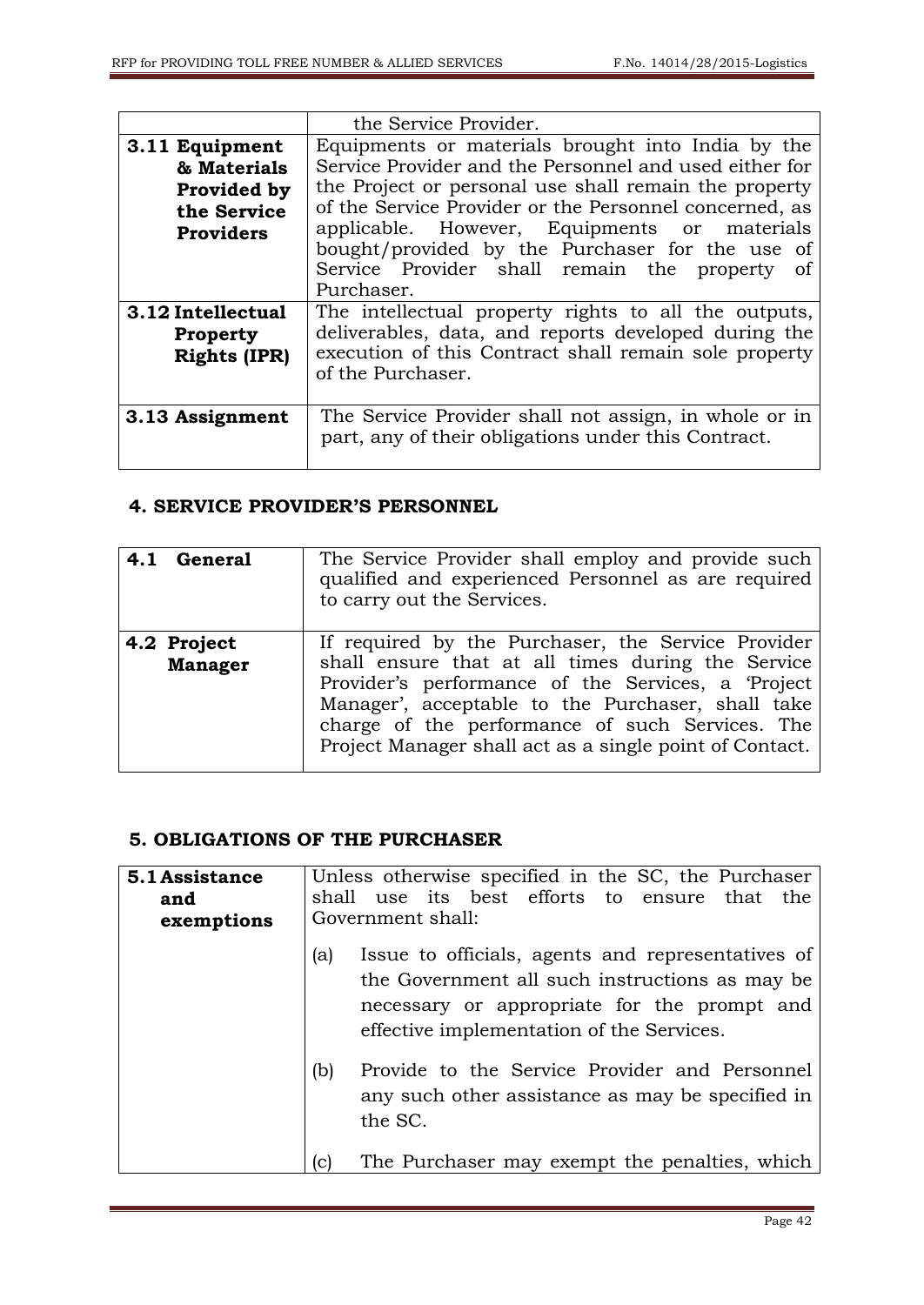| 5.2 Change in<br><b>Duties, Taxes</b><br>and statutory<br><b>Levies</b><br>5.3 Services,<br><b>Facilities and</b><br><b>Property of</b><br>the<br><b>Purchaser</b> | are applicable on the basis of SLAs and levied on<br>the monthly bills, on the written justifications<br>provided by the service provider but it shall be at<br>the sole discretion of the purchaser.<br>If there is any reduction or increase in Duties, Taxes<br>and Statutory Levies leviable on basic price, due to<br>any reason whatsoever, after notification of award,<br>benefit of the same shall be passed on to the<br>purchaser or the service provider as the case may be.<br>The Purchaser shall make available<br>to the<br>(a)<br>Service Provider and its Personnel, the services,<br>facilities and property, as mutually agreed, at<br>the times and in the manner required by the<br>Service Provider for efficient discharge<br><sub>of</sub><br>Services. |
|--------------------------------------------------------------------------------------------------------------------------------------------------------------------|----------------------------------------------------------------------------------------------------------------------------------------------------------------------------------------------------------------------------------------------------------------------------------------------------------------------------------------------------------------------------------------------------------------------------------------------------------------------------------------------------------------------------------------------------------------------------------------------------------------------------------------------------------------------------------------------------------------------------------------------------------------------------------|
|                                                                                                                                                                    | In case that such services, facilities and<br>(b)<br>property shall not be made available to the<br>Service Provider as and when required, the<br>Parties shall agree on any time extension that<br>may be appropriate to grant to the Service<br>Provider for the performance of the Services.                                                                                                                                                                                                                                                                                                                                                                                                                                                                                  |
| 5.4 Payment                                                                                                                                                        | In consideration of the Services performed by Service<br>Provider under this Contract, the Purchaser shall<br>make to the Service Provider such payments and in<br>such manner as is provided by Clause GC 6 of this<br>Contract.                                                                                                                                                                                                                                                                                                                                                                                                                                                                                                                                                |
| 5.5 Counterpart<br>Personnel                                                                                                                                       | If required, the Purchaser shall make available to the<br>Service Provider, free of charge, such professional<br>and support counterpart personnel, to be nominated<br>by the Purchaser with the Service Provider's advice.                                                                                                                                                                                                                                                                                                                                                                                                                                                                                                                                                      |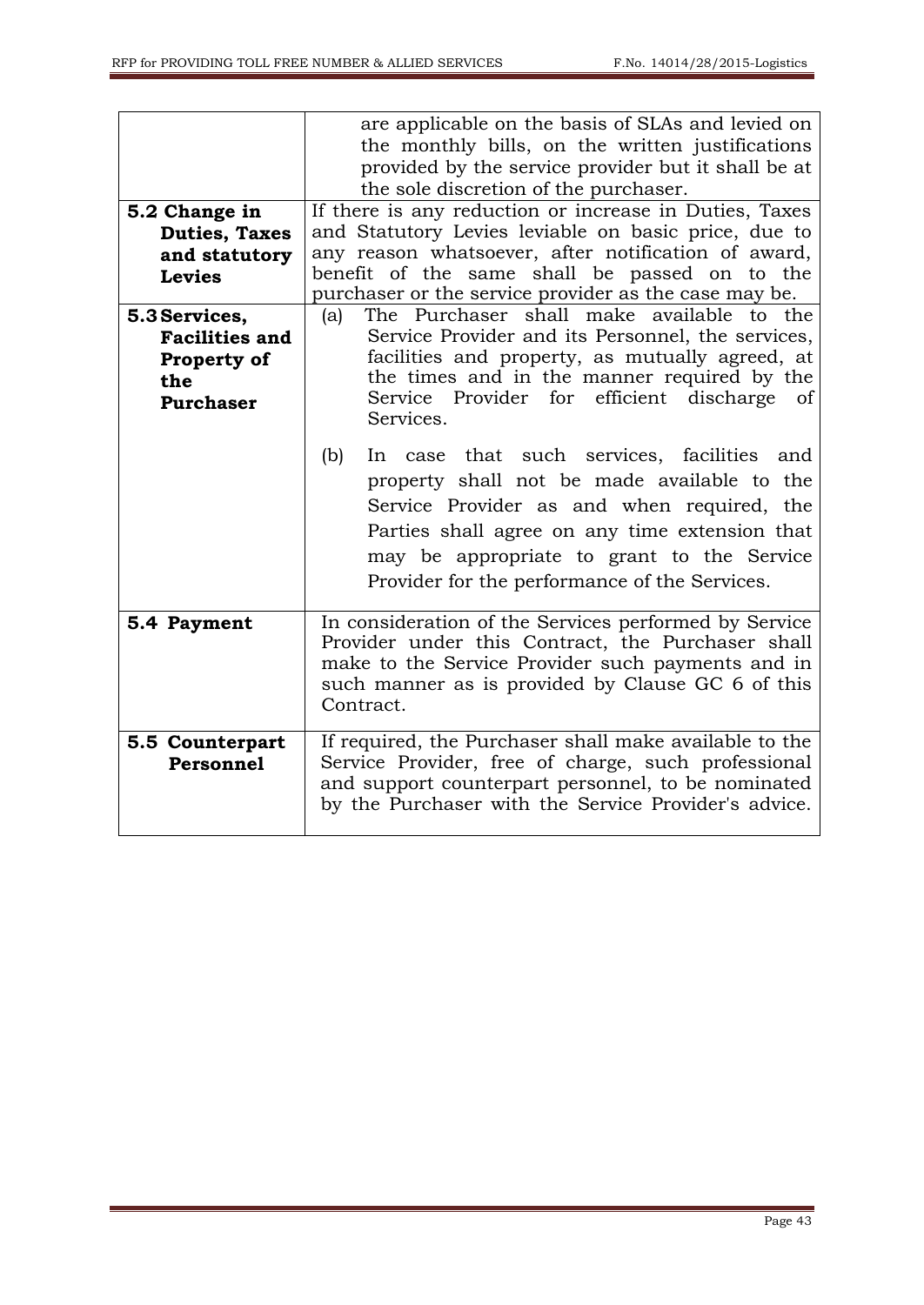#### **6. PAYMENTS TO THE SERVICE PROVIDER**

| 6.1 Payment for<br><b>Services</b> | The Service Provider shall be paid, as per the<br>(a)<br>'discovered rate' for carrying out/delivery of                                                                                                                                                                                                                                                                                                      |  |  |  |  |  |  |
|------------------------------------|--------------------------------------------------------------------------------------------------------------------------------------------------------------------------------------------------------------------------------------------------------------------------------------------------------------------------------------------------------------------------------------------------------------|--|--|--|--|--|--|
|                                    | services as enumerated in Section-III.                                                                                                                                                                                                                                                                                                                                                                       |  |  |  |  |  |  |
|                                    | The amount payable shall be finalised by UIDAI<br>(b)<br>after taking into account the Penalties and<br>Exemptions, if any applicable.                                                                                                                                                                                                                                                                       |  |  |  |  |  |  |
|                                    | The Purchaser shall make the payment within<br>(c)<br>45 days of receiving the invoice from the Service<br>Provider.                                                                                                                                                                                                                                                                                         |  |  |  |  |  |  |
| 6.2 Currency of<br>Payment         | All payments shall be made in Indian Rupees                                                                                                                                                                                                                                                                                                                                                                  |  |  |  |  |  |  |
| 6.3<br><b>Terms of</b><br>Payment  | The payments in respect of the Services shall be<br>made as follows:                                                                                                                                                                                                                                                                                                                                         |  |  |  |  |  |  |
|                                    | The Service Provider shall submit the invoice<br>(a)<br>for payment when the payment is due as per<br>the agreed terms on 'Calendar month' basis.                                                                                                                                                                                                                                                            |  |  |  |  |  |  |
|                                    | The Service Provider shall provide a billing<br>(b)<br>system that can compute price and penalties<br>in real-time, accessible to UIDAI.                                                                                                                                                                                                                                                                     |  |  |  |  |  |  |
|                                    | In the event of any wrong payment to Service<br>(c)<br>Provider, the difference shall be adjusted in the<br>subsequent payments.                                                                                                                                                                                                                                                                             |  |  |  |  |  |  |
|                                    | (d) All payments under this Contract shall be made<br>to the accounts of the Service Provider<br>specified in the SC.                                                                                                                                                                                                                                                                                        |  |  |  |  |  |  |
|                                    | early termination of<br>of<br>the<br>(e)<br>In<br>case<br>contract, the payment shall be made to the<br>Service Provider as mentioned here with:                                                                                                                                                                                                                                                             |  |  |  |  |  |  |
|                                    | Assessment should be made about work<br>(i)<br>done from the previous payment period,<br>for which the payment is made or to be<br>made till the date of the termination. The<br>Service Provider shall provide the details of<br>the output/services performed during this<br>period with supporting documents. Based<br>on such details, the payment shall be<br>calculated based on the specified rate/s. |  |  |  |  |  |  |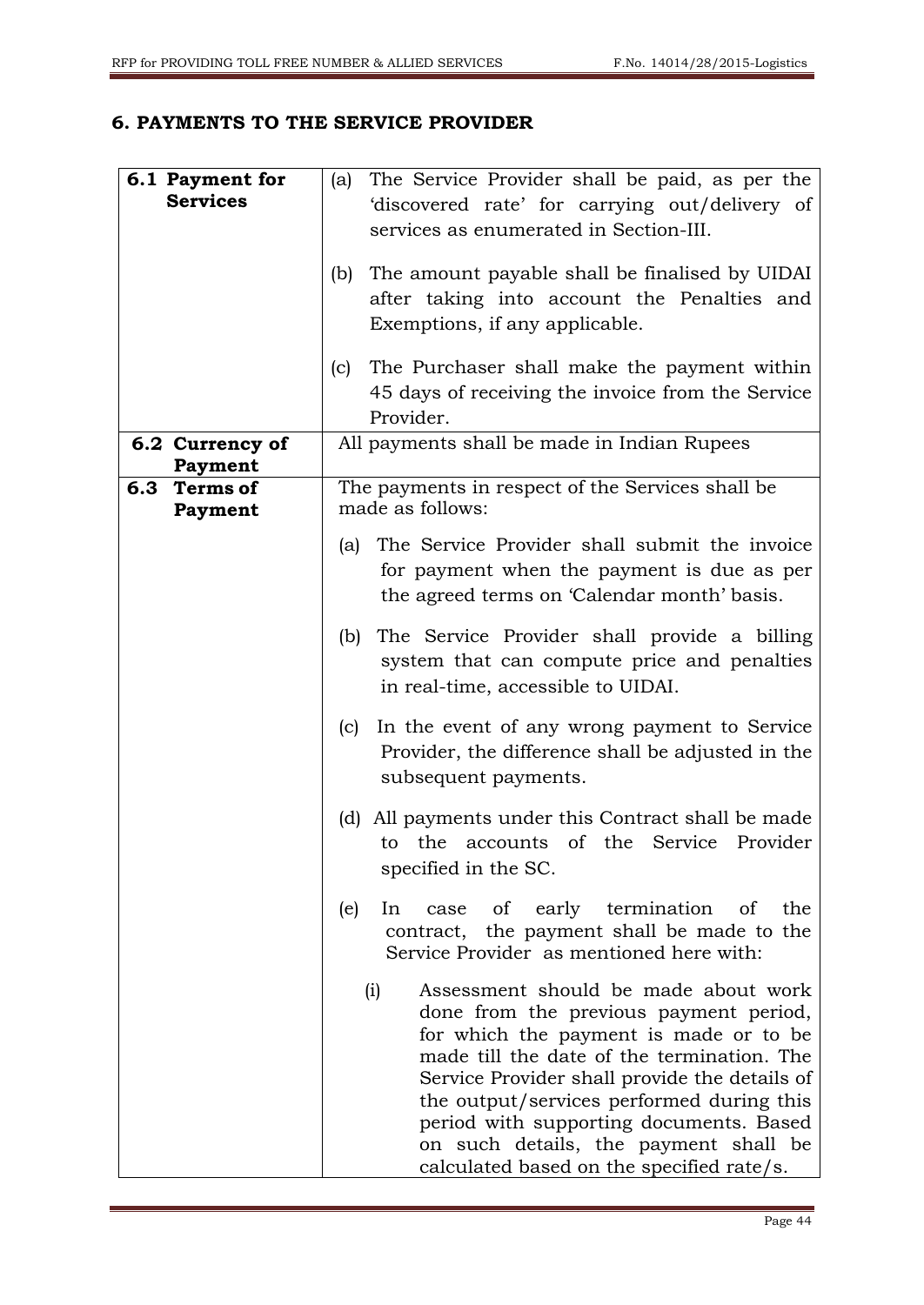#### **7. GOOD FAITH**

| 7.1<br><b>Good Faith</b>                   | The Parties undertake to act in good faith with<br>respect to each other's rights under this Contract and<br>to adopt all reasonable measures to ensure the<br>realization of the objectives of this Contract.                                                                                                                                                                                                                                                                                                                                                                                                                                                                                                                                                                  |
|--------------------------------------------|---------------------------------------------------------------------------------------------------------------------------------------------------------------------------------------------------------------------------------------------------------------------------------------------------------------------------------------------------------------------------------------------------------------------------------------------------------------------------------------------------------------------------------------------------------------------------------------------------------------------------------------------------------------------------------------------------------------------------------------------------------------------------------|
| 7.2<br><b>Operation of the</b><br>Contract | The Parties recognize that it is impractical in this<br>Contract to provide for every contingency which may<br>arise during the life of the Contract, and the Parties<br>hereby agree that it is their intention that<br>this Contract shall operate fairly as between them,<br>and without detriment to the interest of either of<br>them, and that, if during the term of this Contract<br>either Party believes that this Contract is operating<br>unfairly, the Parties will use their best efforts to<br>agree on such action as may be necessary to remove<br>the cause or causes of such unfairness, but failure<br>to agree on any action pursuant to this Clause shall<br>not give rise to a dispute, subject to arbitration in<br>accordance with Clause GC 8 hereof. |

#### **8. GOVERNING LAW AND DISPUTE RESOLUTION**

| <b>Settlement</b> | 8.1 | The performance of contract, in all respect shall   |  |  |  |  |  |  |  |
|-------------------|-----|-----------------------------------------------------|--|--|--|--|--|--|--|
| of Disputes       |     | be governed by and construed in accordance          |  |  |  |  |  |  |  |
|                   |     | with the laws of India.                             |  |  |  |  |  |  |  |
|                   | 8.2 | Any dispute of whatever nature, which arises out    |  |  |  |  |  |  |  |
|                   |     | of, in relation to or otherwise connected with :    |  |  |  |  |  |  |  |
|                   |     | 8.2.1 the interpretation or effect of;              |  |  |  |  |  |  |  |
|                   |     | 8.2.2 the validity, enforceability or rectification |  |  |  |  |  |  |  |
|                   |     | (Whole or in part) of ;                             |  |  |  |  |  |  |  |
|                   |     | 8.2.3 the respective rights or obligations of the   |  |  |  |  |  |  |  |
|                   |     | parties and/or 8.2.4 a breach (including a          |  |  |  |  |  |  |  |
|                   |     | breach of any representation and                    |  |  |  |  |  |  |  |
|                   |     | warranty and/or the materiality thereof and or      |  |  |  |  |  |  |  |
|                   |     | the amount of compensation payable in order         |  |  |  |  |  |  |  |
|                   |     | to remedy of such breach and or the breach or       |  |  |  |  |  |  |  |
|                   |     | failure to comply with any covenants or             |  |  |  |  |  |  |  |
|                   |     | undertakings contained herein) or<br>the            |  |  |  |  |  |  |  |
|                   |     | termination or cancellation of the contract or in   |  |  |  |  |  |  |  |
|                   |     | regard to whether either party have                 |  |  |  |  |  |  |  |
|                   |     |                                                     |  |  |  |  |  |  |  |
|                   |     | unreasonably withheld it approval or consent        |  |  |  |  |  |  |  |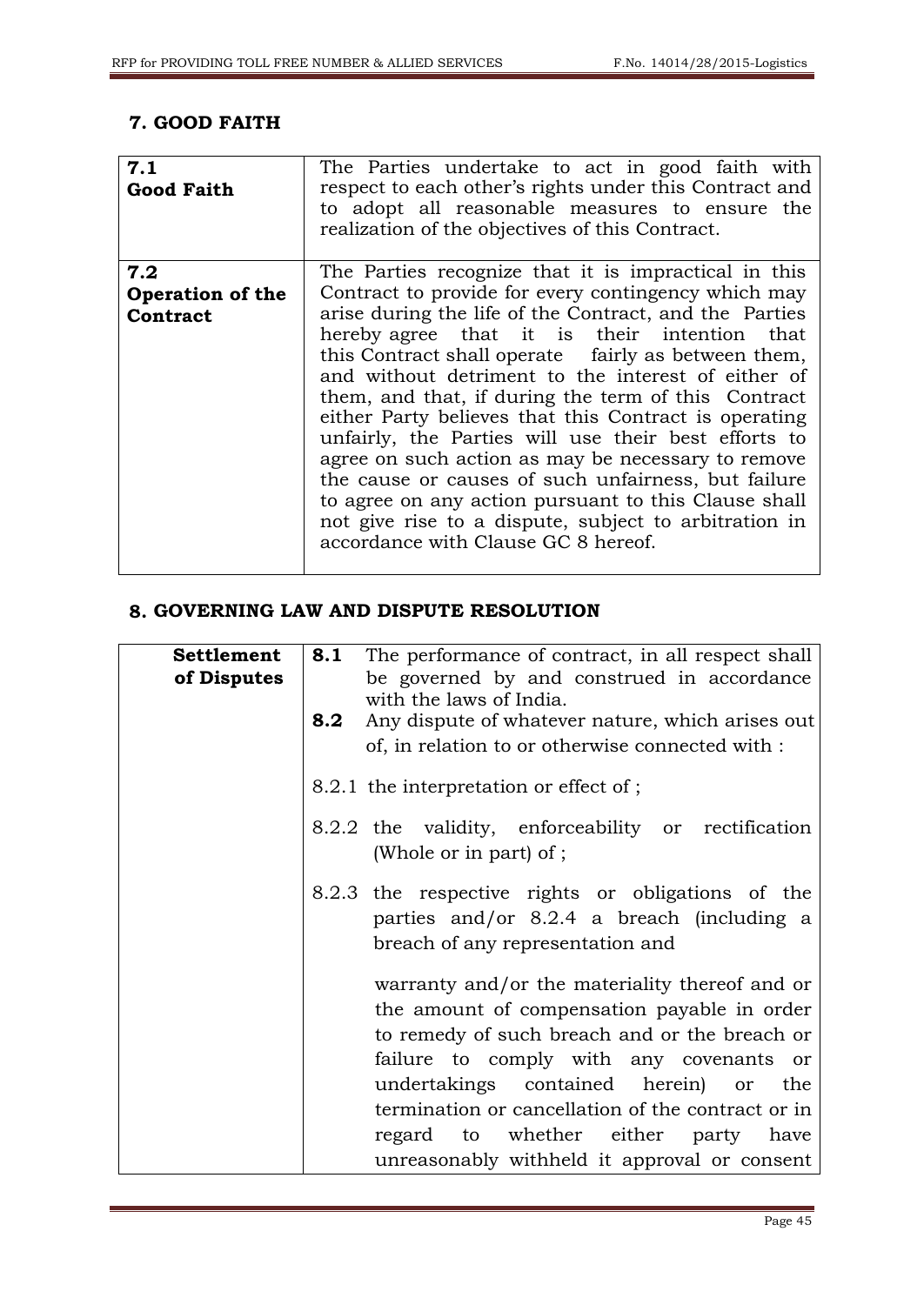under circumstances in which it may not do so; shall be dealt with in accordance with succeeding provisions of this clause. (All disputes arising out of the reasons mentioned herein above shall be collectively referred to herein after as "Dispute(s)". **8.3** All disputes shall at the first instance be resolved through good faith negotiations, which negotiations shall begin promptly after a party has delivered to the other party a written request for such consultation. **8.4** if the parties are unable to resolve the dispute in question within 30 days of the commencement of the negotiations in terms of above clause then the dispute shall unless the parties otherwise agree in writing be referred for determination in accordance with the remaining provisions of this clause. **8.5** Any dispute between the Parties arising out or in connection with this contract or in respect of any defined legal relationship associated therewith or derived there from, the Parties agree to submit that dispute to arbitration under the ICADR Arbitration Rules, 1996 to be decided by a sole arbitrator. The authority to appoint the arbitrator(s) shall be the International Centre for Alternate Dispute Resolution. The International Centre for Alternate Dispute Resolution will provide administrative services in accordance with the ICDR Arbitration Rules, 1996 and the parties shall consent to the same. **8.6** the arbitration proceedings shall be held at New Delhi, India and language used in this proceedings shall be English. **8.7** the decision Arbitrator appointed to deal with such matters shall be accepted by the parties as final and binding on parties. **8.8** the decision to continue of performance of their respective remaining obligation under this contract or to rescind the contract shall be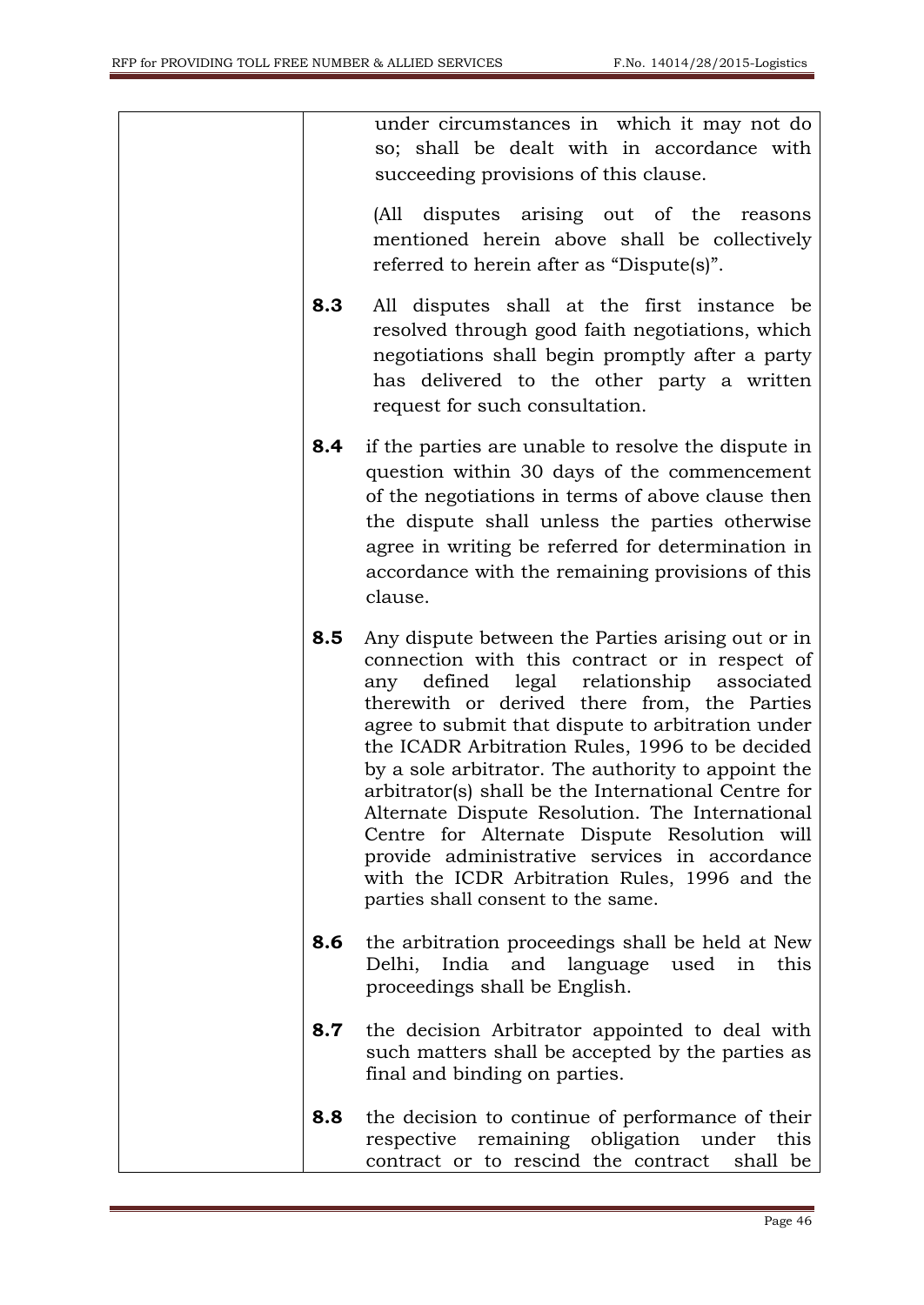|     | decided mutually, despite the continuation of<br>arbitration proceedings.                                                                                                                        |
|-----|--------------------------------------------------------------------------------------------------------------------------------------------------------------------------------------------------|
| 8.9 | the parties shall use their best endeavors to<br>procure that the decision of the arbitrator is<br>given within a period of six months or as after as<br>is possible after it has been demanded. |
|     | 8.10 The courts in New Delhi, India shall have<br>exclusive jurisdiction in relation to this contract<br>including this clause.                                                                  |
|     | <b>8.11</b> All fees for pertaining to arbitration proceedings<br>shall be borne by the parties equally.                                                                                         |
|     | <b>8.12</b> all other costs incurred by the parties shall be<br>borne by the respective parties.                                                                                                 |

## **9. LIQUIDATED DAMAGES**

| 9.1 | If the services supplied do not meet the minimum<br>specifications and standards as per the Contract, and<br>the same is not modified to meet the requirements<br>within 14 days of being informed by the Purchaser,<br>the Purchaser shall be free to impose penalty as<br>specified in this contract agreement. In addition, the<br>Purchaser shall reserve the right to terminate the<br>contract and recover the liquidated damages by<br>forfeiting the performance guarantee submitted by the<br>Service Provider. |
|-----|--------------------------------------------------------------------------------------------------------------------------------------------------------------------------------------------------------------------------------------------------------------------------------------------------------------------------------------------------------------------------------------------------------------------------------------------------------------------------------------------------------------------------|
| 9.2 | The Service Provider is liable to the Purchaser for<br>payment of penalty as specified in the SLA                                                                                                                                                                                                                                                                                                                                                                                                                        |

#### **10. ADHERENCE TO RULES & REGULATIONS**

| 10. | Adherence<br>to Safety<br>Procedures,<br>Rules,<br>Regulations,<br>&<br><b>Restrictions</b> | (a) The Service Provider shall comply with the<br>provisions of all laws including labour laws, rules,<br>regulations and notifications issued there under<br>from time to time. All safety and labour laws<br>enforced by statutory agencies and by Purchaser<br>shall be applicable in the performance of this<br>Contract and the Service Provider shall abide by<br>these laws. |
|-----|---------------------------------------------------------------------------------------------|-------------------------------------------------------------------------------------------------------------------------------------------------------------------------------------------------------------------------------------------------------------------------------------------------------------------------------------------------------------------------------------|
|     |                                                                                             | (b) Access to the 'sites' and Purchaser's other related                                                                                                                                                                                                                                                                                                                             |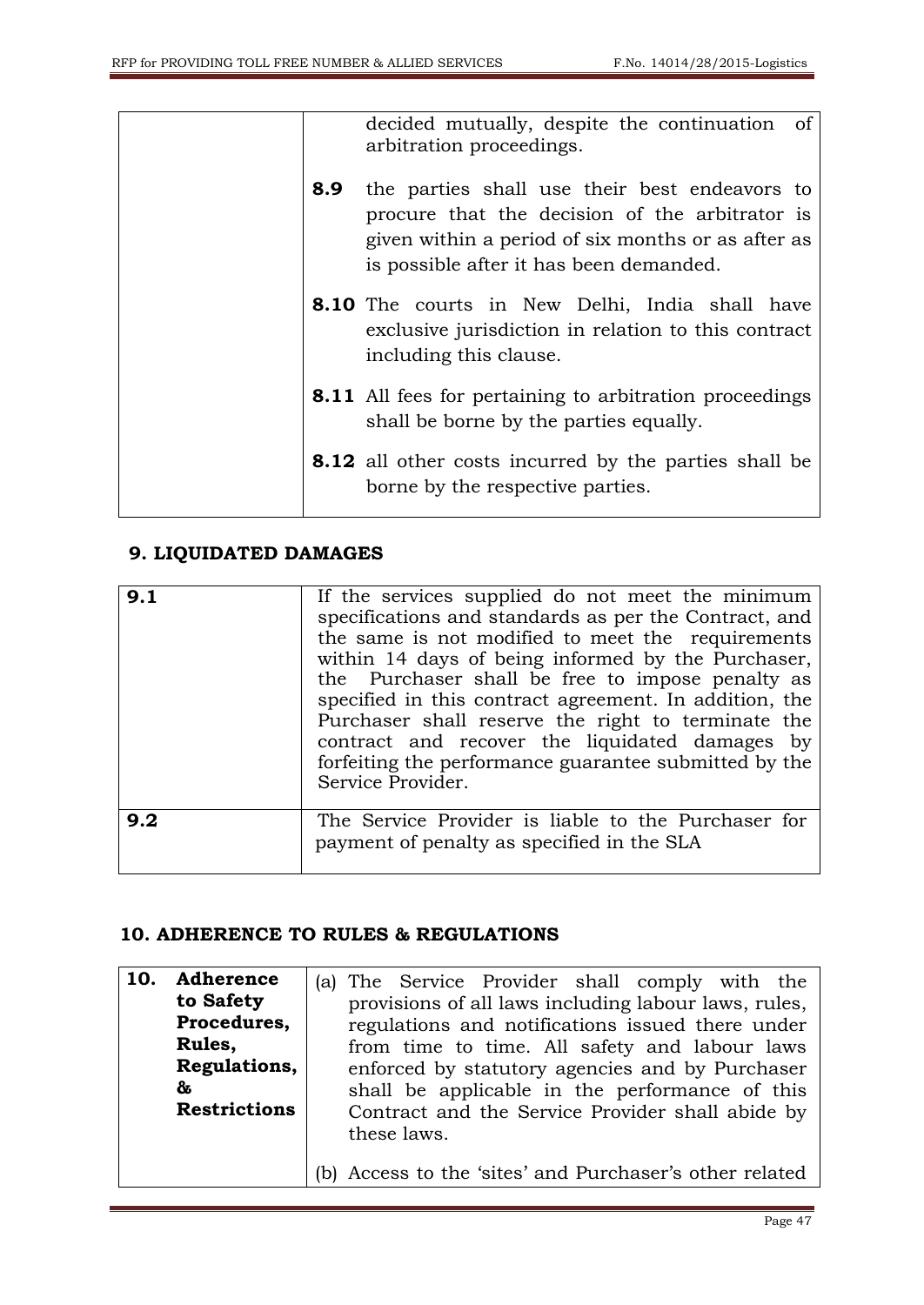|     | locations shall be restricted to only essential<br>personnel belonging to the Service Provider who<br>are genuinely required for execution of work or for<br>carrying out management/ maintenance who<br>have been explicitly authorized<br>by<br>the<br>Purchaser. The Service Provider shall maintain<br>a log of all activities carried out by each of<br>its personnel.                             |
|-----|---------------------------------------------------------------------------------------------------------------------------------------------------------------------------------------------------------------------------------------------------------------------------------------------------------------------------------------------------------------------------------------------------------|
| (c) | The Service Provider shall take all measures<br>necessary or proper to protect the personnel and<br>facilities and shall observe all reasonable safety<br>rules and instructions. The Service Provider shall<br>adhere to all security requirement/regulations of<br>the Purchaser during the execution of the work.                                                                                    |
|     | (d) The Service Provider shall take all measures to<br>ensure compliance with all applicable laws and<br>shall ensure that the Personnel are aware of<br>consequences of non compliance or violation of<br>laws including Information Technology<br>Act,<br>2000 (and amendments thereof) and the law<br>providing the UIDAI statutory authority (when<br>passed by parliament and brought into force). |
|     | (e) The Service Provider shall report as soon as<br>possible any evidence, which may indicate or is<br>likely to lead to an abnormal or dangerous<br>situation and shall take all necessary emergency<br>control steps to avoid such abnormal situations.                                                                                                                                               |
| (f) | The Service Provider shall at all times indemnify<br>and keep indemnified the Purchaser for any<br>situation arising out of this clause while providing<br>its services under the Project.                                                                                                                                                                                                              |

#### **11. LIABILITY**

| 11.1<br><b>LIABILITY</b> |  | not operate as waiver thereof.  | Any failure or delay on part of any Party to<br>exercise right or power under this Contract shall |        |     |
|--------------------------|--|---------------------------------|---------------------------------------------------------------------------------------------------|--------|-----|
|                          |  | (ii) The Service Provider shall |                                                                                                   | notify | the |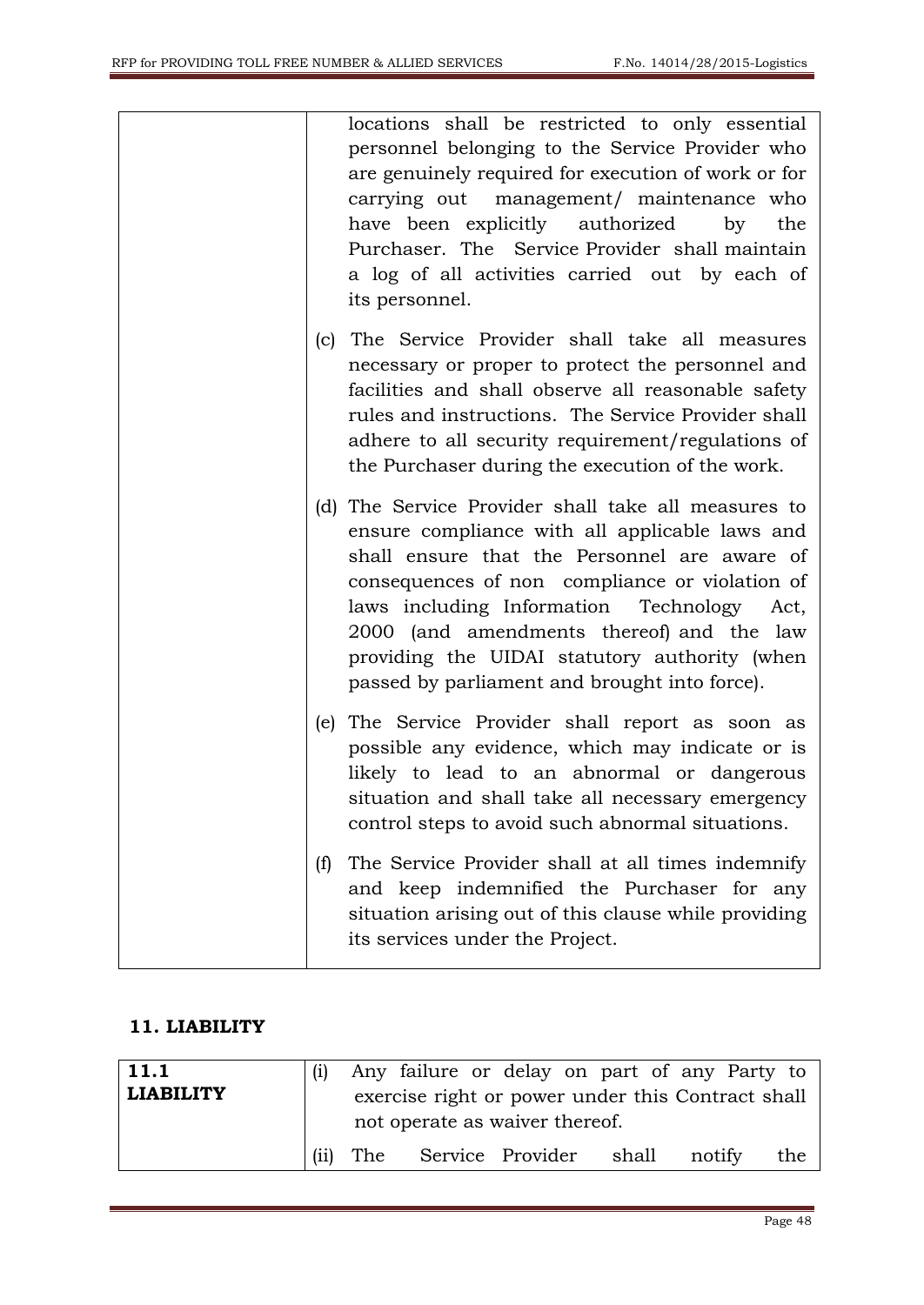|       | Purchaser of any material change in their<br>status, in particular, where such change would<br>impact on performance of obligations under<br>this Contract.                                                                                                                                                                                                                                                          |
|-------|----------------------------------------------------------------------------------------------------------------------------------------------------------------------------------------------------------------------------------------------------------------------------------------------------------------------------------------------------------------------------------------------------------------------|
| (iii) | The Service Provider shall at all times indemnify<br>and keep indemnified the Purchaser against all<br>claims/damages etc. for any infringement of any<br>Intellectual Property Rights (IPR) while providing<br>its services under the Project.                                                                                                                                                                      |
| (iv)  | The Service Provider shall at all times indemnify<br>keep indemnified the Purchaser against<br>and<br>any claims in respect of any damages or<br>compensation payable in consequences of any<br>accident or injury sustained or suffered by its<br>employees or agents or by any other third Party<br>resulting from or by any action, omission or<br>operation conducted by or on behalf of the<br>Service Provider |
| (v)   | The Service Provider shall at<br>all<br>times<br>indemnify and keep indemnified the Purchaser<br>against any and all claims by Employees,<br>agent(s), employed engaged or otherwise working<br>for the Service Provider, in respect of wages,<br>salaries, remuneration, compensation or the like.                                                                                                                  |
|       | (vi) All claims regarding indemnity shall survive the<br>termination or expiry of the Contract.                                                                                                                                                                                                                                                                                                                      |

#### **12. LIMITATION OF LIABILITY**

| 11.1                       | Except in case of gross negligence or willful                                                                                                                                                                                                                                                                   |
|----------------------------|-----------------------------------------------------------------------------------------------------------------------------------------------------------------------------------------------------------------------------------------------------------------------------------------------------------------|
| Limitation of<br>Liability | misconduct:                                                                                                                                                                                                                                                                                                     |
|                            | (a) Neither party shall be liable to the other party for<br>any indirect or consequential loss or damage,<br>loss of use, or loss of profits or interest costs,<br>provided that this exclusion shall not apply to<br>any obligation of the Service Provider to pay<br>liquidated damages to the Purchaser; and |
|                            | (b) The aggregate liability of the Service Provider to<br>the Purchaser whether under the Contract, in<br>tort, or otherwise, shall not exceed the amount                                                                                                                                                       |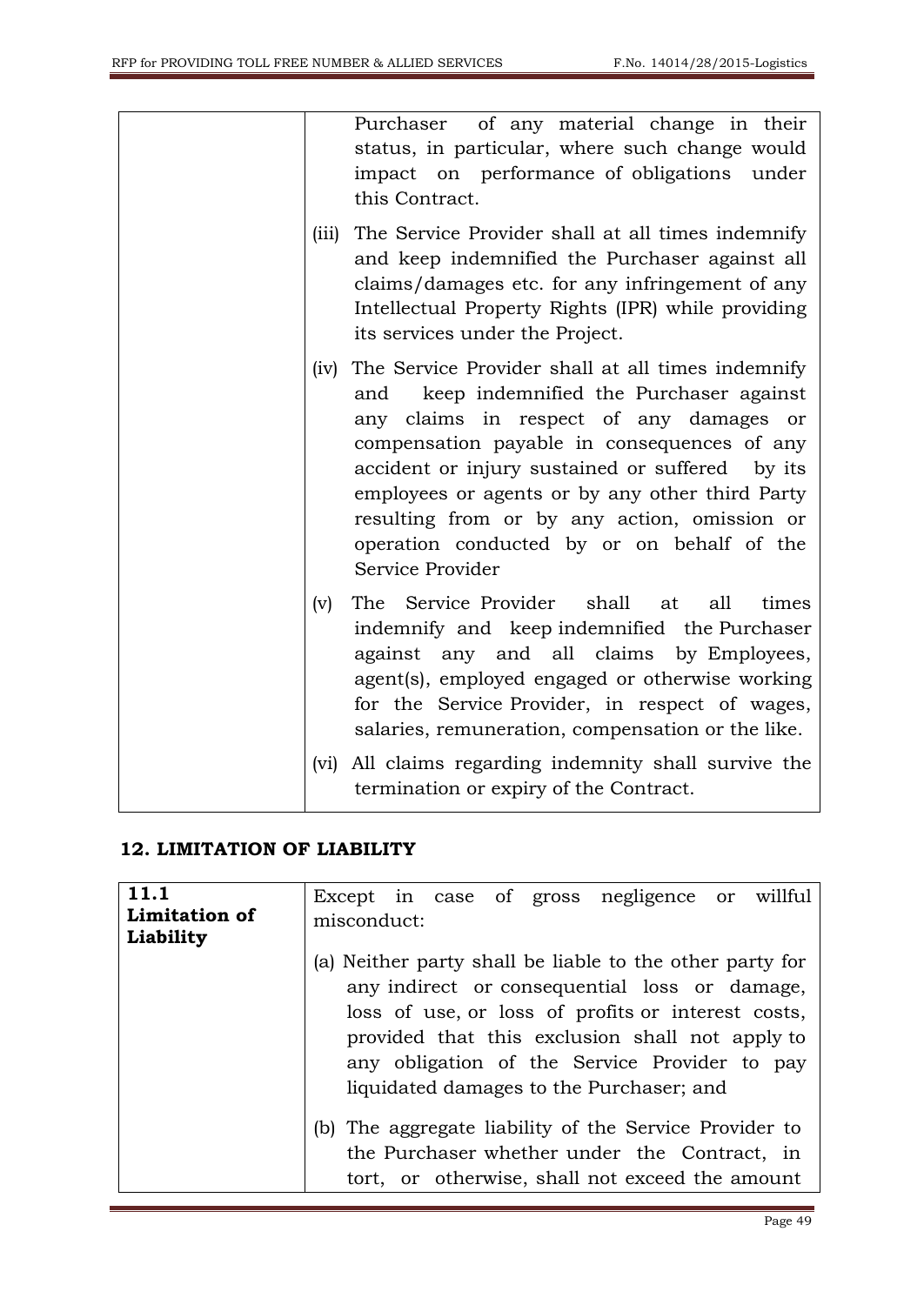| specified in the Contract Price provided that        |
|------------------------------------------------------|
| this limitation shall not apply to the cost of       |
| repairing or replacing defective equipment, or       |
| to any obligation of the Service Provider to         |
| indemnify the Purchaser with respect to of third     |
| party rights infringement.                           |
| (c) The Purchaser shall not be liable to the Service |
| Provider in case of any loss or profits or           |
| additional costs incurred etc. subsequent to         |
| termination of contract as per section 2.2 b         |
| of GC of this contract.                              |

#### **13. MISCELLANEOUS PROVISIONS**

| 13.1<br><b>Miscellaneous</b><br><b>Provisions</b> | (i)<br>(ii) | Any failure or delay on part of any Party to<br>exercise right or power under this Contract shall<br>not operate as waiver thereof.<br>Service Provider shall notify<br>The<br>the<br>of any material change in their<br>Purchaser<br>status, in particular, where such change would<br>impact on performance of obligations under<br>this Contract.                                                                 |
|---------------------------------------------------|-------------|----------------------------------------------------------------------------------------------------------------------------------------------------------------------------------------------------------------------------------------------------------------------------------------------------------------------------------------------------------------------------------------------------------------------|
|                                                   | (iii)       | The Service Provider shall at all times indemnify<br>and keep indemnified the Purchaser against all<br>claims/damages etc. for any infringement of any<br>Intellectual Property Rights (IPR) while providing<br>its services under the Project.                                                                                                                                                                      |
|                                                   | (iv)        | The Service Provider shall at all times indemnify<br>keep indemnified the Purchaser against<br>and<br>any claims in respect of any damages or<br>compensation payable in consequences of any<br>accident or injury sustained or suffered by its<br>employees or agents or by any other third Party<br>resulting from or by any action, omission or<br>operation conducted by or on behalf of the<br>Service Provider |
|                                                   | (v)         | The Service Provider shall at all<br>times<br>indemnify and keep indemnified the Purchaser<br>against any and all claims by Employees,<br>agent(s), employed engaged or otherwise working<br>for the Service Provider, in respect of wages,                                                                                                                                                                          |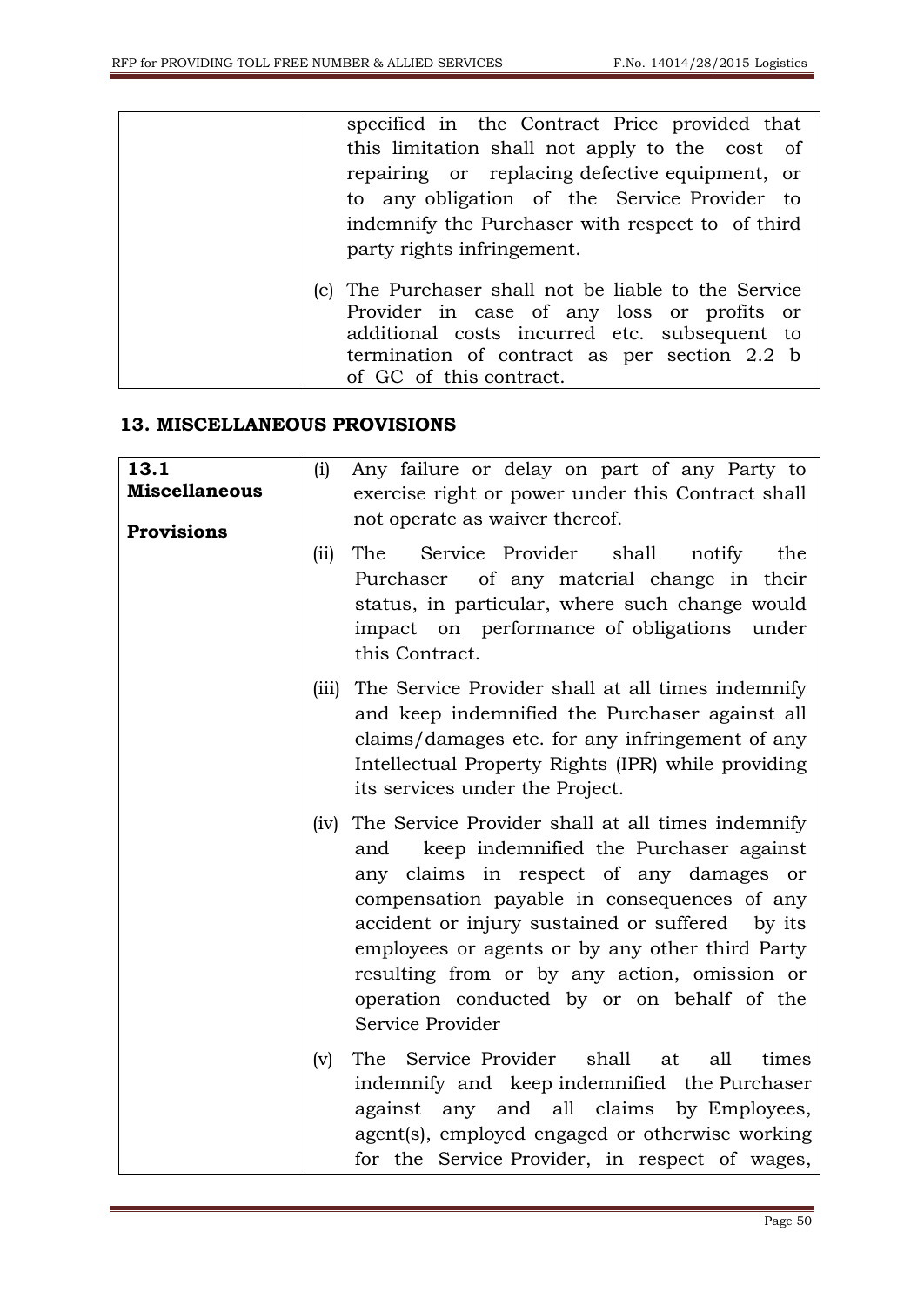| salaries, remuneration, compensation or the like.                                                                                                                                              |
|------------------------------------------------------------------------------------------------------------------------------------------------------------------------------------------------|
| (vi) All claims regarding indemnity shall survive the<br>termination or expiry of the Contract.                                                                                                |
| (vii) All materials provided to the Purchaser by bidder<br>are subject to Country and <state> public<br/>disclosure laws such as RTI etc.</state>                                              |
| (viii) The Service Provider shall not make or permit to<br>be made a public announcement or media release<br>about any aspect of the Contract without a<br>written consent from the Purchaser. |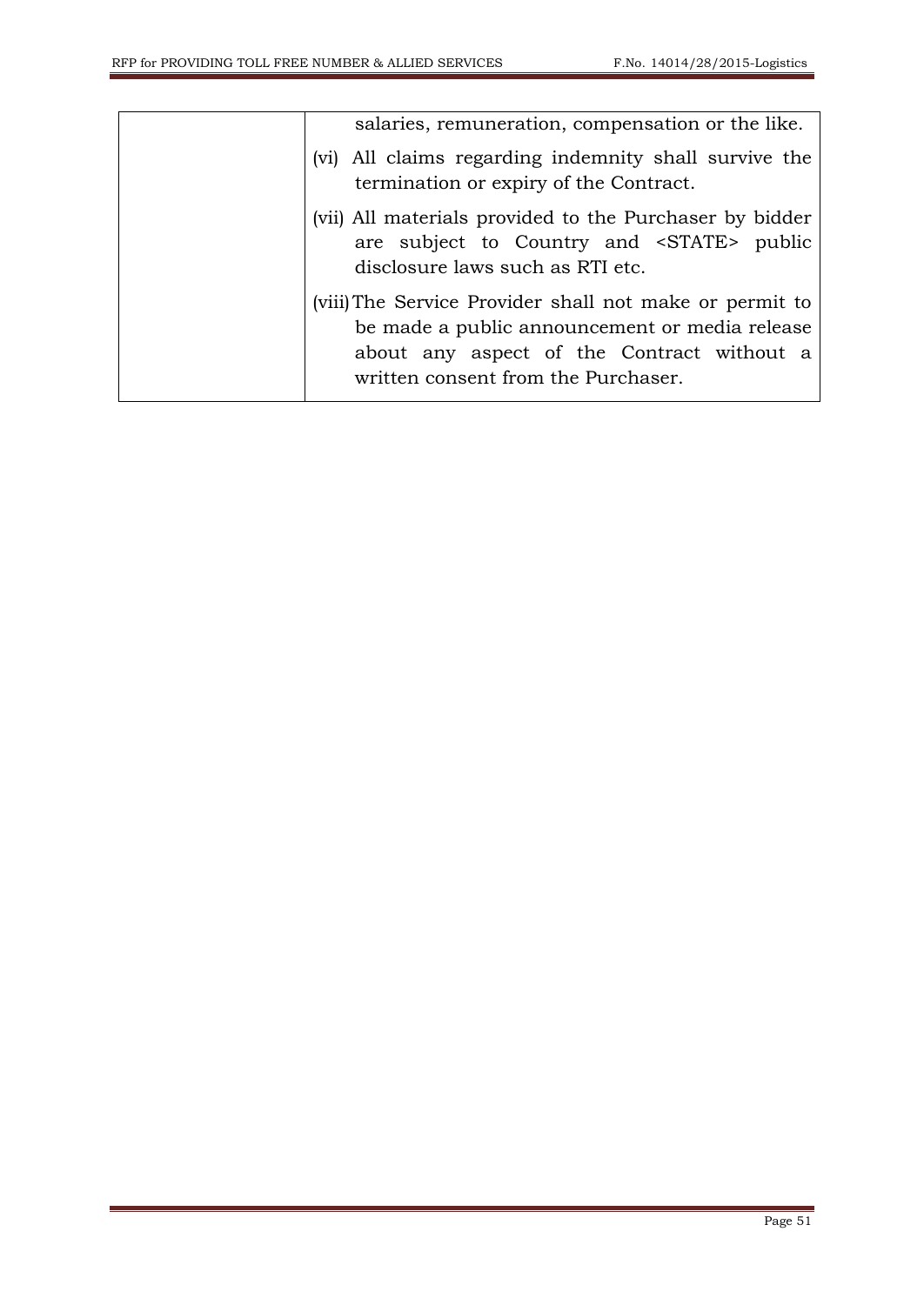#### **PART-II: SPECIAL CONDITIONS OF CONTRACT**

<span id="page-51-0"></span>The following Special Conditions of Contract (SC) shall supplement the General Conditions of Contract (GC). Whenever there is a conflict, the provisions herein shall prevail over those in the GC.

| <b>Number</b><br>of GC<br><b>Clause</b> | Amendments of, and Supplements to, Clauses in the General<br><b>Conditions of Contract</b> |
|-----------------------------------------|--------------------------------------------------------------------------------------------|
| 1.1                                     | The addresses are:                                                                         |
|                                         | Purchaser: <designation></designation>                                                     |
|                                         | Attention: <address></address>                                                             |
|                                         |                                                                                            |
|                                         | E-mail:                                                                                    |
|                                         | Service Provider:                                                                          |
|                                         | Attention: Facsimile: E-mail:                                                              |
| 1.2                                     | The Authorized Representatives are:                                                        |
|                                         |                                                                                            |
|                                         | For the Service Provider:                                                                  |
|                                         |                                                                                            |
|                                         |                                                                                            |
| 2.1                                     | The effective date of the Contract:                                                        |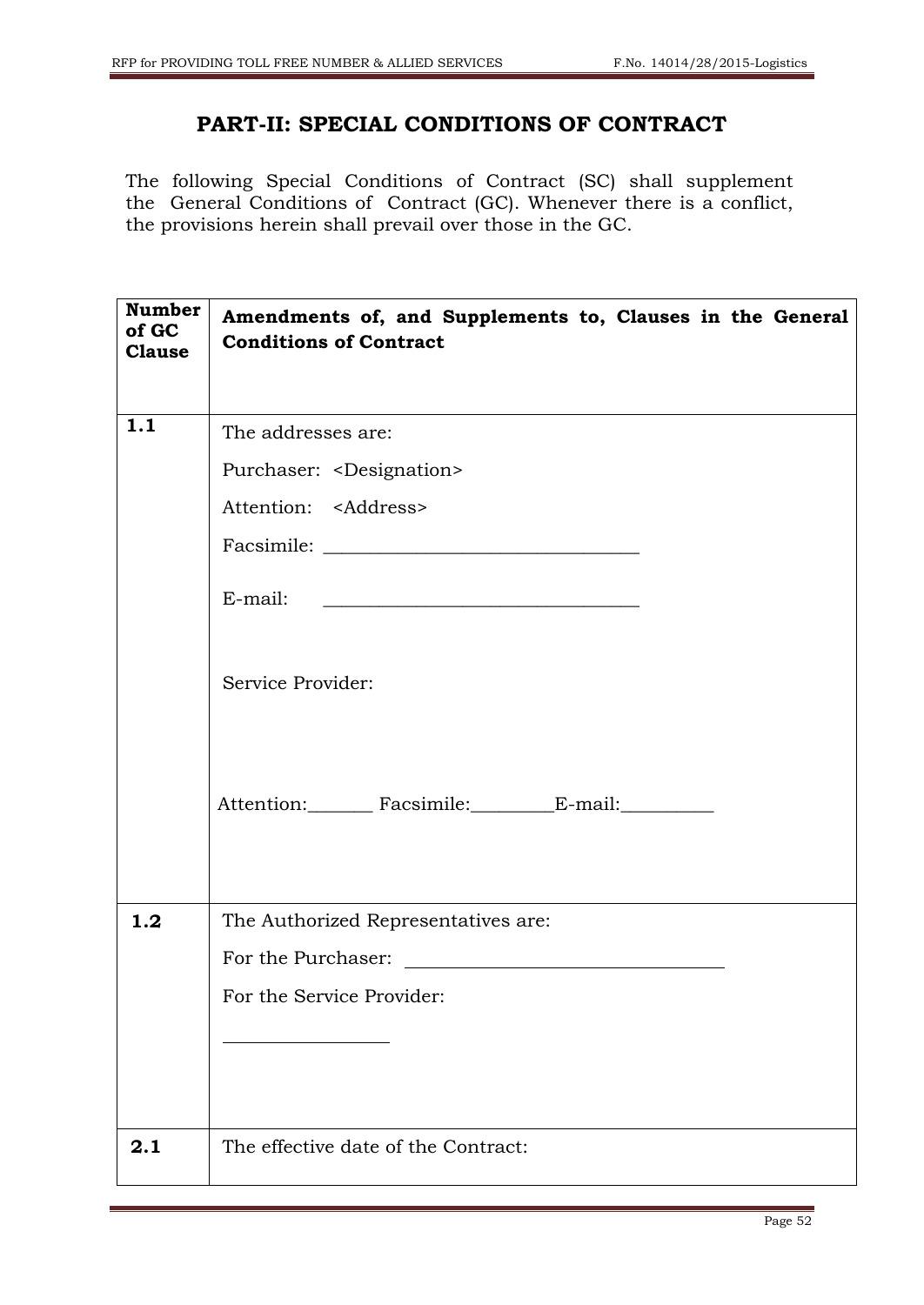| 2.2 | The date for the commencement of Services: Within 28 days incase<br>of in-bound services and 56 days incase of out bound services of signing the<br>contract between the Purchaser and the Service Provider.                                                                                                                                   |  |  |  |  |
|-----|------------------------------------------------------------------------------------------------------------------------------------------------------------------------------------------------------------------------------------------------------------------------------------------------------------------------------------------------|--|--|--|--|
| 2.3 | The time period shall be: 2 years (24 months).                                                                                                                                                                                                                                                                                                 |  |  |  |  |
| 3.0 | The risks and the coverage shall be as follows:                                                                                                                                                                                                                                                                                                |  |  |  |  |
|     | Third Party liability insurance, with a minimum coverage of the<br>(a)<br>value of the contract                                                                                                                                                                                                                                                |  |  |  |  |
|     | Professional liability insurance, with a minimum coverage of<br>(b)<br>the value of the contract                                                                                                                                                                                                                                               |  |  |  |  |
|     | Purchaser's liability and workers' compensation insurance in<br>(c)<br>respect of the Personnel of the Service Provider and in<br>accordance with the relevant provisions of the Applicable Law,<br>as well as, with respect to such Personnel, any such life,<br>health, accident, travel or other insurance as<br>may be<br>appropriate; and |  |  |  |  |
|     | Insurance against loss of or damage to (i) equipment purchased<br>(d)<br>in whole or in part with funds provided under this Contract, (ii)<br>the Service Provider's property used in the performance of the<br>Services, and (iii) any outputs prepared by the Service Provider<br>in the performance of the Services.                        |  |  |  |  |
| 4.1 | The amount is in Indian Rupees (INR)                                                                                                                                                                                                                                                                                                           |  |  |  |  |
| 4.2 | General terms and conditions of Payment Schedule                                                                                                                                                                                                                                                                                               |  |  |  |  |
|     | 1)<br>All eligible payments shall be made by the Purchaser in favour<br>of the Service Provider                                                                                                                                                                                                                                                |  |  |  |  |
|     | 2)<br>The release of payments will be Performance (output) based,<br>where the payments are made for measured deliverables and<br>outputs.                                                                                                                                                                                                     |  |  |  |  |
|     | 3)<br>Service Provider shall obtain sign-off for each milestone<br>completed from the Purchaser and raise invoice against the<br>same.                                                                                                                                                                                                         |  |  |  |  |
|     | Eligible Payments against invoice submitted (accompanied with<br>4)                                                                                                                                                                                                                                                                            |  |  |  |  |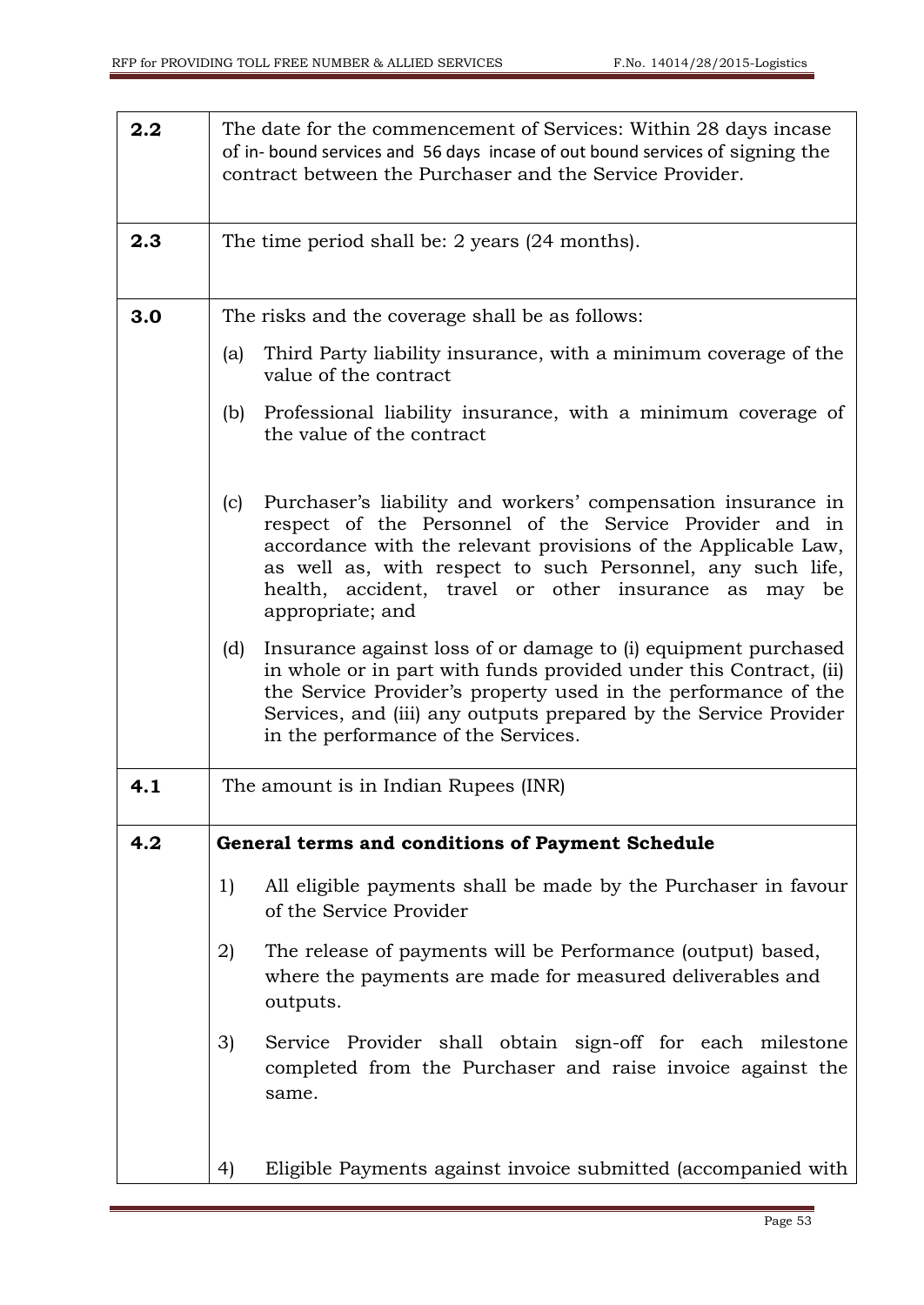all requisite documents) shall be released within 45 days of submission of invoice.

|                    | 5)<br>6)                                                        | Power to withhold: Notwithstanding anything contained in the<br>payment schedule, if in the opinion of the Purchaser, any work<br>done or supply made or service rendered by Service Provider is<br>deficient in any manner in comparison to the prescribed<br>standards, Purchaser shall be at liberty to withhold a<br>reasonable portion of the payments due to the Service Provider,<br>till such work/ supply/ service is made conforming to the<br>prescribed standards. These powers to withhold payments<br>shall be without prejudice to any other power right of the<br>purchaser under this contract.<br>All payments under this Contract shall be made to the account<br>of the Service Provider with (Bank $\&$ A/c No.): |  |
|--------------------|-----------------------------------------------------------------|----------------------------------------------------------------------------------------------------------------------------------------------------------------------------------------------------------------------------------------------------------------------------------------------------------------------------------------------------------------------------------------------------------------------------------------------------------------------------------------------------------------------------------------------------------------------------------------------------------------------------------------------------------------------------------------------------------------------------------------|--|
| 5.1(a)             |                                                                 | The Purchaser and/or any Department of Govt. of India.                                                                                                                                                                                                                                                                                                                                                                                                                                                                                                                                                                                                                                                                                 |  |
| 5.1 <sub>(b)</sub> | The Arbitration proceedings shall take place in Delhi in India. |                                                                                                                                                                                                                                                                                                                                                                                                                                                                                                                                                                                                                                                                                                                                        |  |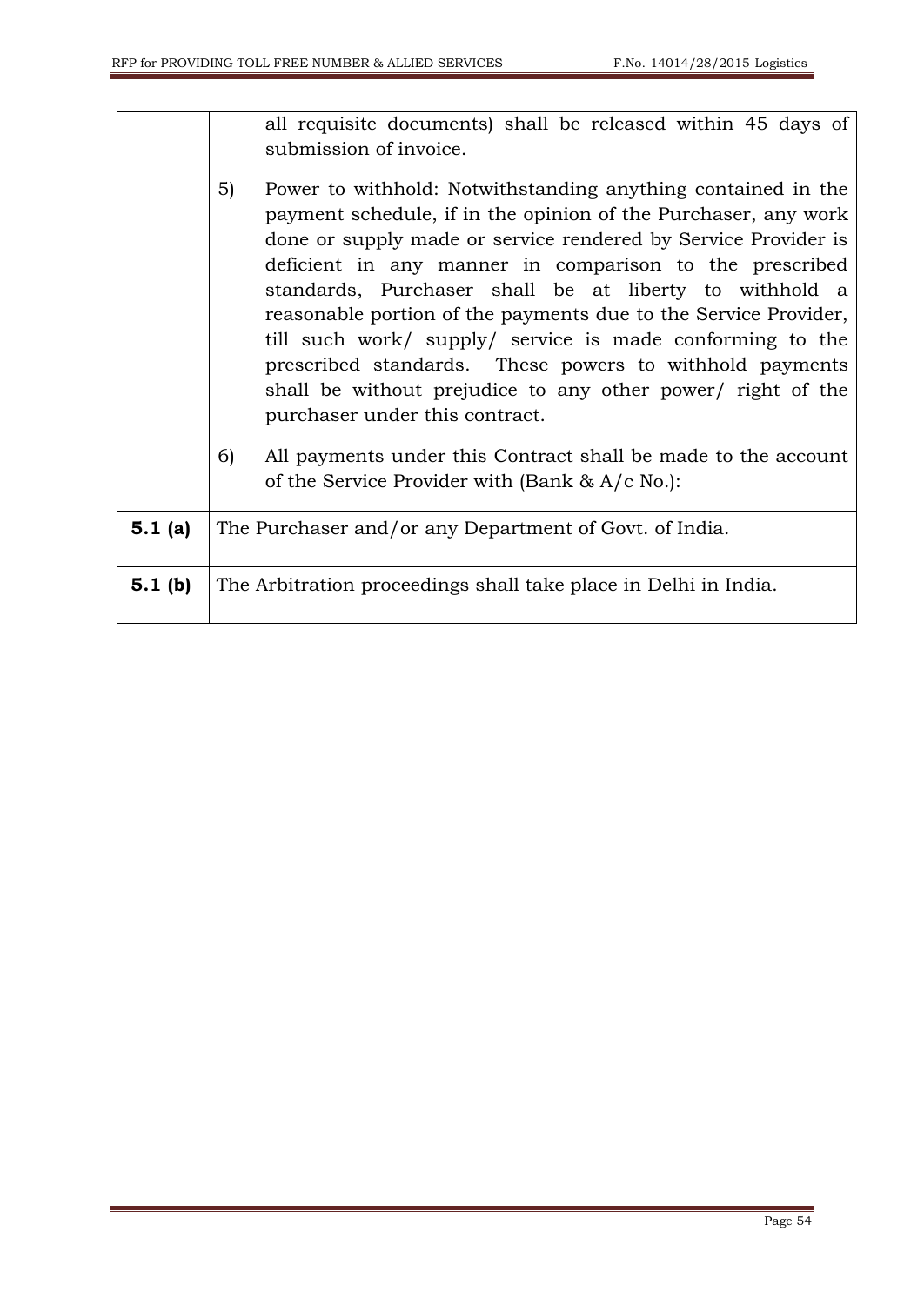## <span id="page-54-0"></span>**SECTION-V: ANNEXURES AND APPENDICES**

#### **ANNEXURES:**

- I. Financial Bid Covering Letter
- II. Financial Bid Form
- III. Standard Contract Form
- IV. Form of Bank Guarantee Bond
- V. Proforma for submitting written queries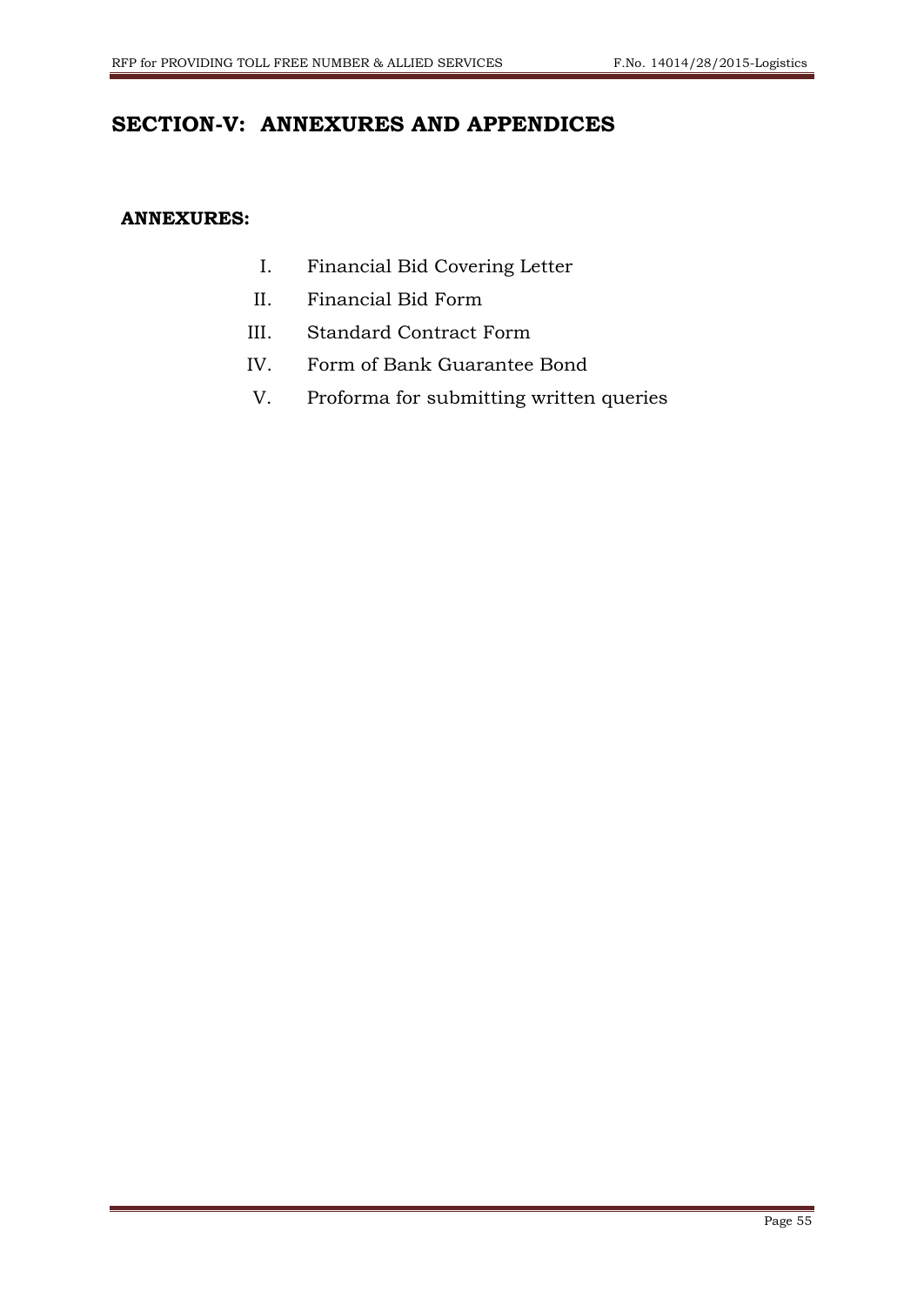## <span id="page-55-0"></span>**ANNEXURE I: FINANCIAL BID COVERING LETTER**

*(To be submitted on the Letter head of the applicant)*

To,

(Address)

**Ref:** Request for Proposal (RFP) Notification No. \_\_\_\_\_\_\_\_\_ dated \_\_\_\_\_\_\_\_\_\_\_\_\_

Dear Sir,

- 1. Having examined the RFP document, we, the undersigned, herewith submit our response to your RFP Notified vide F. No. The dated the state of the MDAI Project, in full and the dated the state of the state of the state of the s conformity with the said RFP document.
- 2. We, the undersigned, offer to provide services to UIDAI for carrying out the services for the Project UIDAI in accordance with your RFP.
- 3. We have read the provisions of the RFP document and confirm that these are acceptable to us. Hence, we are hereby submitting our Financial Bid.
- 4. We agree to abide by this RFP, consisting of this letter, financial bid and all requisite supporting documents, for a period of 90 days from the closing date fixed for submission of bid as stipulated in the RFP document.
- 5. We would like to declare that we are not involved in any litigation with any Government in India and we are not under a declaration of ineligibility for corrupt or fraudulent practices.
- 6. We hereby declare that we have not been blacklisted by any Central/ State/ UT Government.
- 7. We hereby declare that we have not been charged with any fraudulent activities by any Central/ State/ UT Government.
- 8. We hereby certify that we have taken steps to ensure that no person acting for us or on our behalf will engage in bribery.
- 9. We undertake that, in competing for (and, if the award is made to us,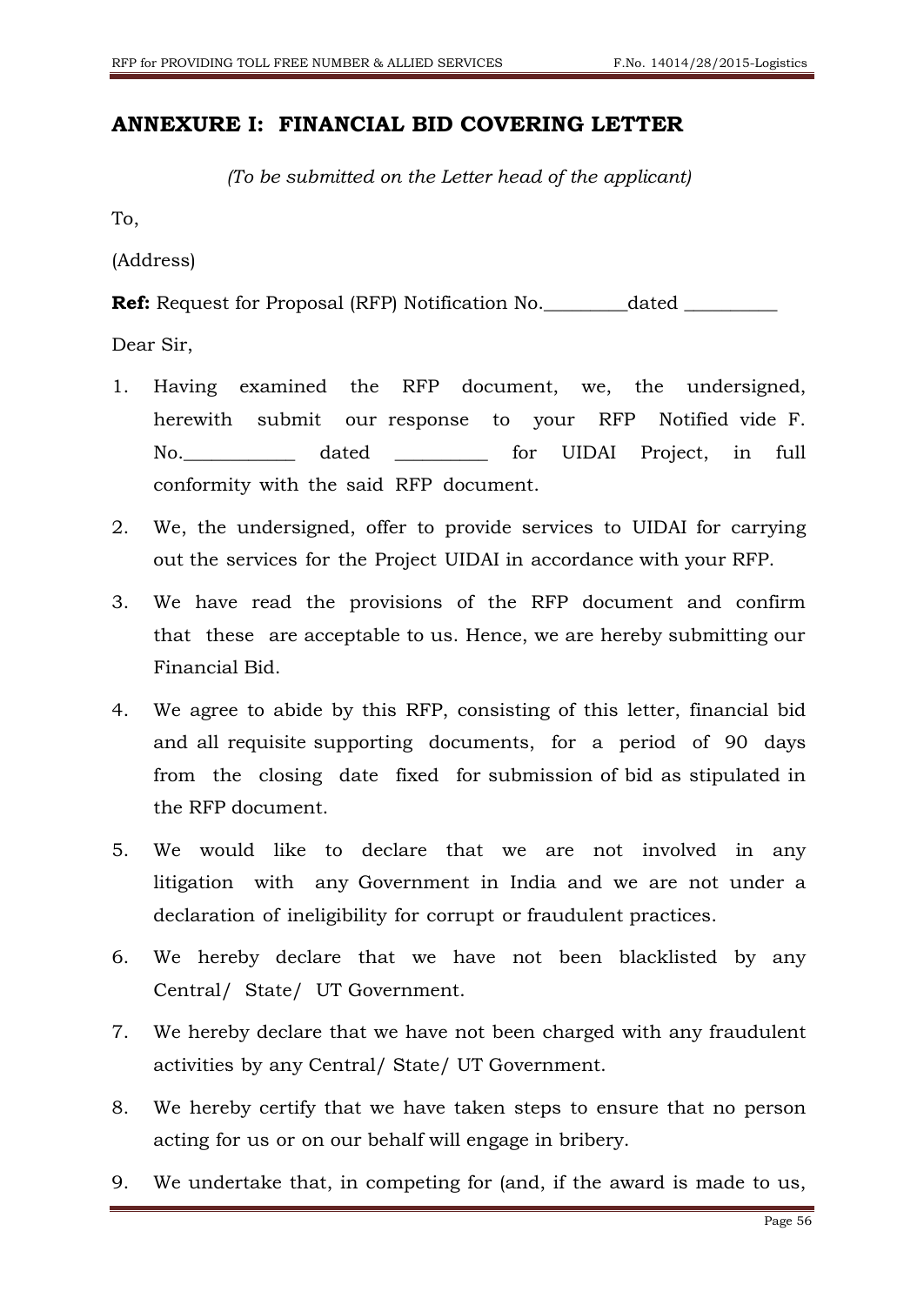in executing) the above contract, we will strictly observe the laws against fraud and corruption in force in India namely "Prevention of Corruption Act, 1988".

- 10. We understand that the UIDAI is not bound to accept any bid received in response to this RFP.
- 11. In case we are engaged by the UIDAI for executing the services, we shall provide any assistance/cooperation required by UIDAI/ auditing agencies appointed by it/ UIDAI officials for performing their auditing and inspection functions. We understand that our non-cooperation for the same shall be grounds for termination of service.
- 12. In case we are engaged as an Service Provider, we agree to abide by all the terms & conditions of the Contract that will be issued by UIDAI.
- 13. The financial bid includes the cost of setting up and operating the services, cost of providing additional services and performing all functions as per the "scope of work and SLAs" defined in section III of the RFP.
- 14. We already have the technical and financial capability in India for carrying out the services as detailed in the "scope of work and SLAs".

| No.            | Information                                                                                                          | Details |
|----------------|----------------------------------------------------------------------------------------------------------------------|---------|
| $\mathbf{1}$ . | Name of the Contact Person                                                                                           |         |
| 2.I            | Address of the Contact Person                                                                                        |         |
| 3.1            | Name, designation and contact<br>address of the person to whom all<br>references shall be made regarding<br>this RFP |         |
|                | 4. Telephone number of the Contact<br>Person                                                                         |         |
|                | 5. Mobile number of the Contact                                                                                      |         |
| 6.             | Fax number of the Contact Person                                                                                     |         |
| 7.             | Email ID of the Contact Person                                                                                       |         |
| 8.             | Corporate website URL                                                                                                |         |

15. Our correspondence details with regard to this RFP are: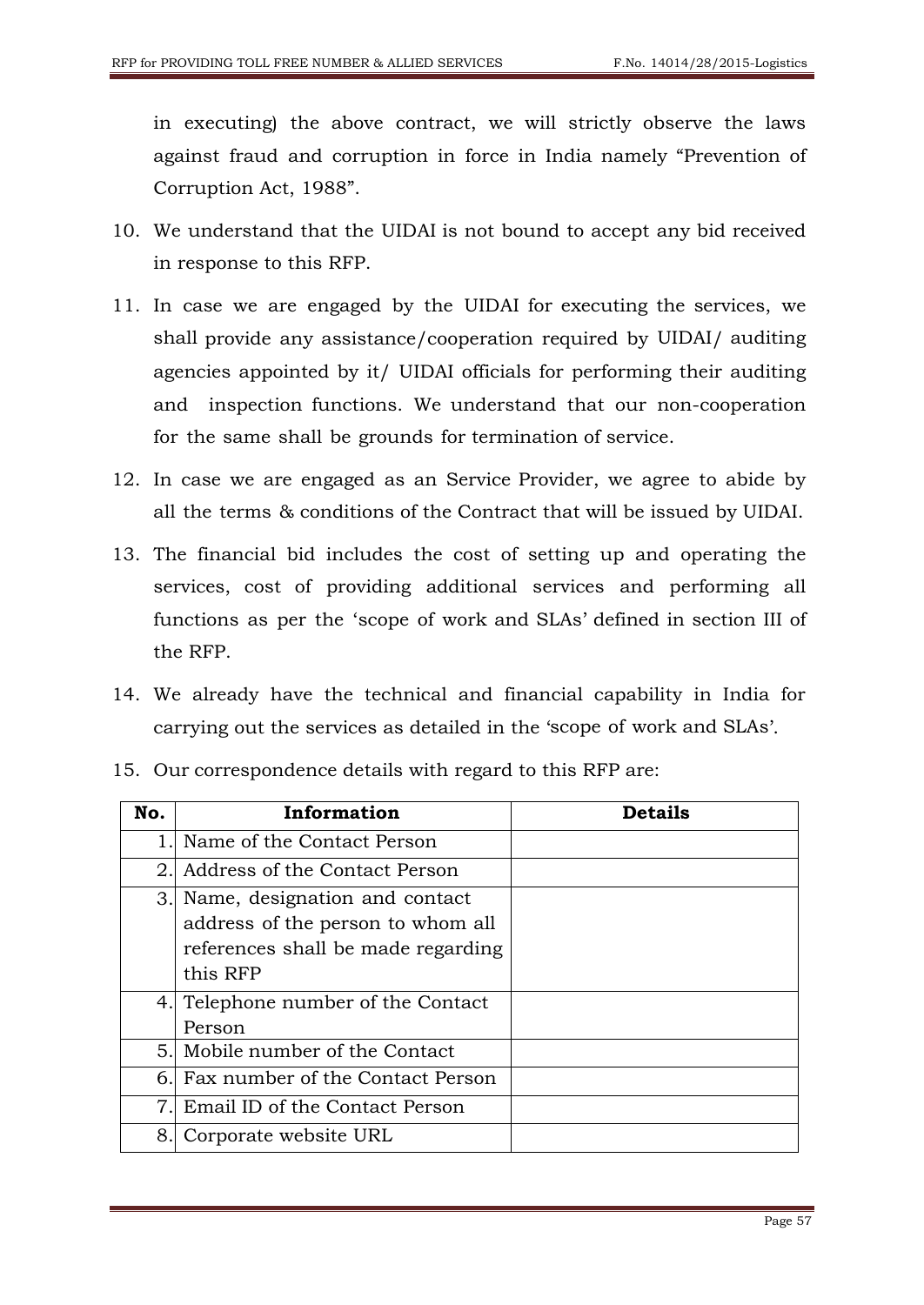16. We also understand that in case of deficiencies in our services as per the requirement of RFP, UIDAI reserves the right to take action as per the provisions of the RFP.

We remain,

Yours sincerely,

| Authorized Signature [In full as well as initials]: |  |  |  |
|-----------------------------------------------------|--|--|--|
|                                                     |  |  |  |

Name and Title of Signatory: \_\_\_\_\_\_\_\_\_\_\_\_\_\_\_\_\_\_\_\_\_\_\_\_\_\_\_\_\_\_\_\_\_\_\_\_\_\_\_\_

Name of Firm: \_\_\_\_\_\_\_\_\_\_\_\_\_\_\_\_\_\_\_\_\_\_\_\_\_\_\_\_\_\_\_\_\_\_\_\_\_\_\_\_\_\_\_\_\_\_\_\_\_\_\_\_\_\_

Address: \_\_\_\_\_\_\_\_\_\_\_\_\_\_\_\_\_\_\_\_\_\_\_\_\_\_\_\_\_\_\_\_\_\_\_\_\_\_\_\_\_\_\_\_\_\_\_\_\_\_\_\_\_\_\_\_\_\_\_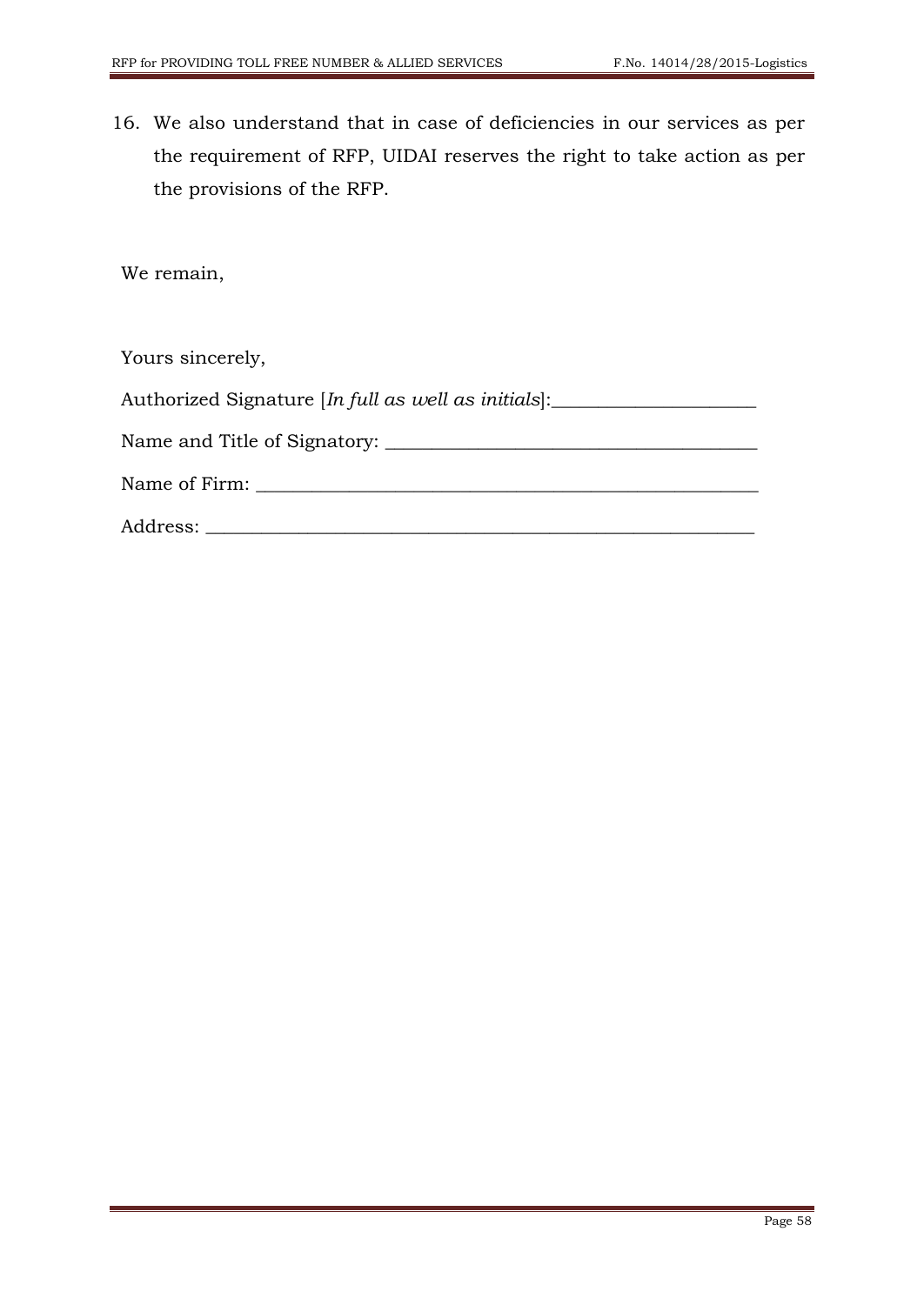#### <span id="page-58-0"></span>**ANNEXURE II: FINANCIAL BID FORM**

**Reference:** *RFP document F. No. \_\_\_\_\_\_\_\_\_\_\_\_\_\_\_\_\_\_\_\_ Dated \_\_\_\_\_\_\_\_\_\_\_\_\_\_\_*

1. Financial Bid indicating the **total Cost Per Connect Minute for Toll Free Number and all allied services related to toll free number and short code 1947** that will be charged to UIDAI (exclusive of all statutory taxes and duties etc.) for the services required by the UIDAI is given in Table-1 below. The cost is inclusive of all the activities related to, but not limited to the requirements and services given in Section-III "Scope of Work and SLAs" of RFP.

Table

| <b>Pricing Component</b>                                              | Cost in INR<br>Two decimal places<br>only)<br>(in words)                       | Cost in INR<br>(Up to Two decimal<br>places only)(in numbers)                    |
|-----------------------------------------------------------------------|--------------------------------------------------------------------------------|----------------------------------------------------------------------------------|
| Cost per Connect<br>Minute                                            | Base price<br>(Rupees__________<br>+ Taxes (specify)<br>Rupees________________ | Base price<br>(Rupees__________<br>+ Taxes (specify)<br>Rupees__________________ |
|                                                                       | Total Cost<br>Per connect minute                                               | <b>Total Cost</b><br>Per connect minute                                          |
| One time cost of three<br>locations of CCFs last<br>mile connectivity | (Rupees____________                                                            | (Rupees_______                                                                   |
| along with PRI's for<br>out bound calling                             | + Taxes (specify) Total                                                        | + Taxes (specify) Total                                                          |

"Connect Minutes" means aggregated connect minutes obtained after aggregating duration of individual calls (inbound/outbound) in seconds divided by 60.

*"Total call volume in connect minute for 2 years X price quoted per connect minute + price quoted for last mile connectivity's through OFC along with PRI's to the three locations of CCF for outbound calling."*

| Authorized Signature :_      |
|------------------------------|
| Name and Title of Signatory: |
| Name of Firm:                |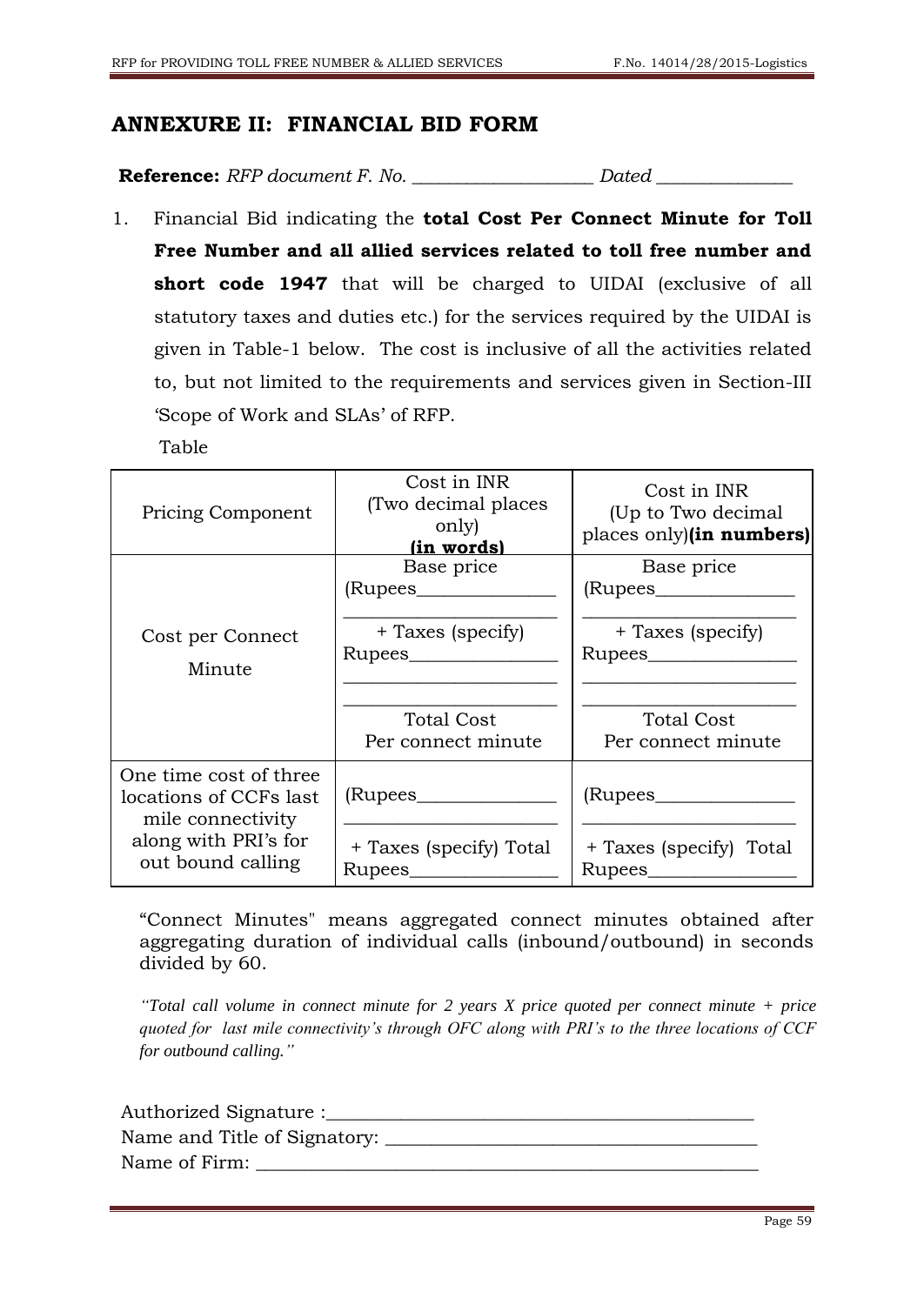## <span id="page-59-0"></span>**ANNEXURE –III: STANDARD CONTRACT FORM**

THIS AGREEMENT is made on this \_\_\_\_\_\_\_day of \_\_\_\_\_\_\_, 2016 between Assistant Director General

of Unique Identification Authority of India (UIDAI)

(hereinafter called the "Purchaser") which expression shall unless repugnant to the context thereof include his successors, heirs, assigns, of the one part,

and

\_\_\_\_\_\_\_\_\_\_\_\_\_\_\_\_\_\_\_\_\_\_\_\_\_\_\_ (name of authorized signatory) of \_\_\_\_\_\_\_\_\_\_\_\_\_\_\_\_\_\_\_\_\_\_\_\_\_\_\_\_\_\_\_\_\_\_\_\_\_\_\_\_\_\_\_(name of the firm/company) (hereinafter called the "Service Provider") which expression shall unless repugnant to the context thereof include his successors, heirs, assigns, of the other part.

WHEREAS the Purchaser had invited bids for certain Services, viz., "RFP for Providing Toll Free Number and Allied Services" vide their bid document number F.No.\_\_\_\_\_\_\_\_\_\_\_\_\_\_\_\_\_\_\_\_\_\_ dated \_\_\_\_\_\_\_\_\_\_\_\_\_\_.

AND WHEREAS various applications were received pursuant to the said bid.

AND WHEREAS the Purchaser has accepted a Bid by the Service Provider for the supply of those Services in the sum of Rs.\_\_\_\_\_\_\_\_ for the entire period of contract and call rate Rs.\_\_\_\_\_\_\_\_\_\_\_ per Connect Minute exclusive of all statutory taxes (hereinafter "the Contract Price").

And in pursuance of having accepted the said bid the parties have agreed to enter into this agreement. We understand that all the conditions of the RFP will be binding on us.

NOW THIS AGREEMENT WITNESSETH AS FOLLOWS:

1. In this Agreement words and expressions shall have the same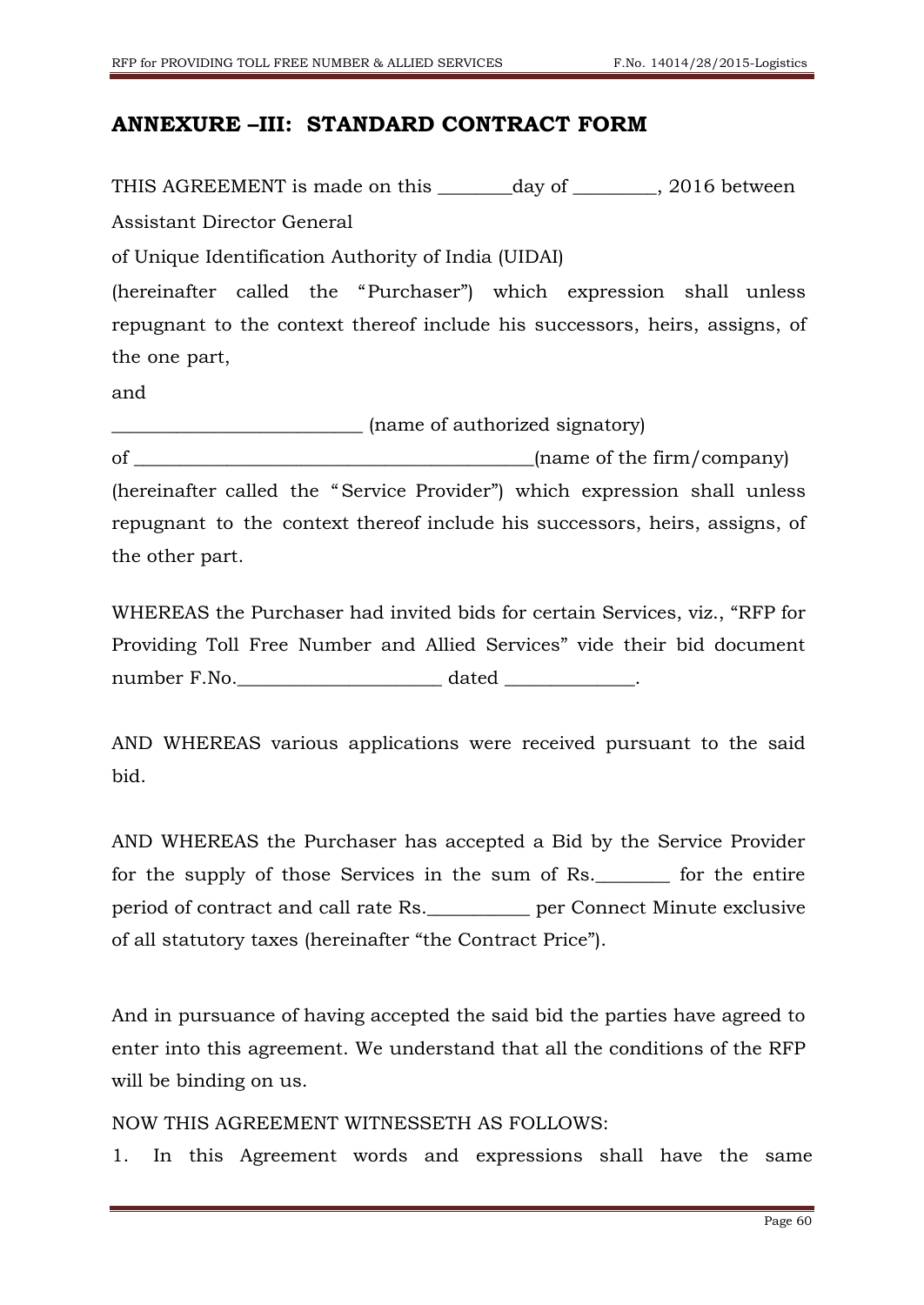meanings as are respectively assigned to them in the Contract referred to.

- 2. The following documents (collectively referred to as "Contract Documents") shall be deemed to form and be read and construed as part of this Agreement, viz.:
	- a) Section-III Scope of Work and SLAs
	- b) Section –IV Conditions of Contract;
	- c) Performance Bank Guarantee Bond
- 3. The mutual rights and obligations of the Purchaser and the Service Provider shall be as set forth in the Contract, in particular:
	- a) the Service Provider shall carry out the Services in accordance with the provisions of the Contract; and
	- b) the Purchaser shall make payments to the Service Provider in accordance with the provisions of the Contract.

IN WITNESS WHEREOF, the Parties hereto have caused this Contract to be signed in their respective names as of the day and year first above written.

For and on behalf of *[name of Purchaser]*

*[Authorized Representative]*

For and on behalf of *[name of Service Provider]*

*[Authorized Represent*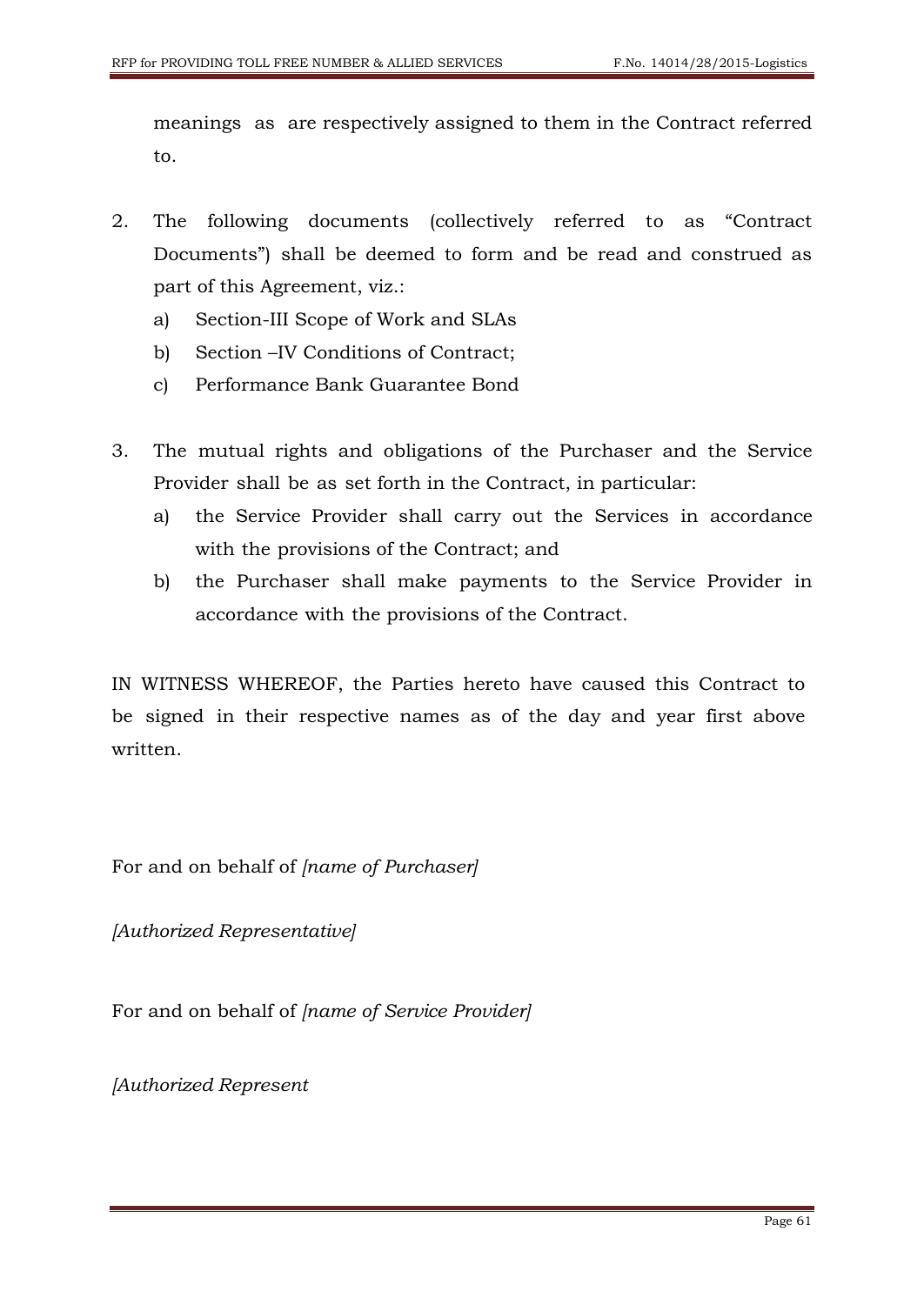## <span id="page-61-0"></span>**ANNEXURE-IV: BANK GUARANTEE FOR EMD**

#### **(To be Stamped in accordance with Stamp Act)**

#### **The non-judicial stamp paper should be in the name of issuing Bank**

#### **Bank Guarantee**

| Ref |  |  |  |  |  |  |  |  |  |  |  |  |
|-----|--|--|--|--|--|--|--|--|--|--|--|--|
|     |  |  |  |  |  |  |  |  |  |  |  |  |

**Date…………………**

To

Unique Identification Authority of India Ministry of Communications & IT, Department of Electronics & Information Technology (DeitY), <sup>9th</sup> Floor, Tower I, Jeevan Bharati Building, Connaught Circus, New Delhi-110001

Dear Sirs,

- 1. In accordance with Invitation to Bid under your Specification No………………………. M/s………………….. having its Registered/Head Office at……………………… (hereinafter called the "Bidder") wish to participate in the said Bid or……………………….. and you, as a special favour have agreed to accept an irrevocable and unconditional Bank Guarantee for an amount of………………… valid upto ……………… on behalf of Bidder in lieu of the Bid deposit required to be made by the Bidder, as a condition precedent for participation in the said Bid.
- 2. We, the …………………. Bank at ……………… (local address) having our Head office at ……………………….. guarantee and undertake to pay immediately on demand by Ministry of Communications & IT, Department of Electronics & Information Technology (DeitY), Unique Identification Authority of India on behalf of the President of India, the amount of …………………………………………………….. (in words & figures) without any reservation, protest, demur and recourse. Any such demand made by said 'Owner' shall be conclusive and binding on us irrespective of any dispute or difference raised by the Bidder.
- 3. This guarantee will not be discharged due to the change in the constitution of the Bank or the Supplier(s)/Service Provider(s).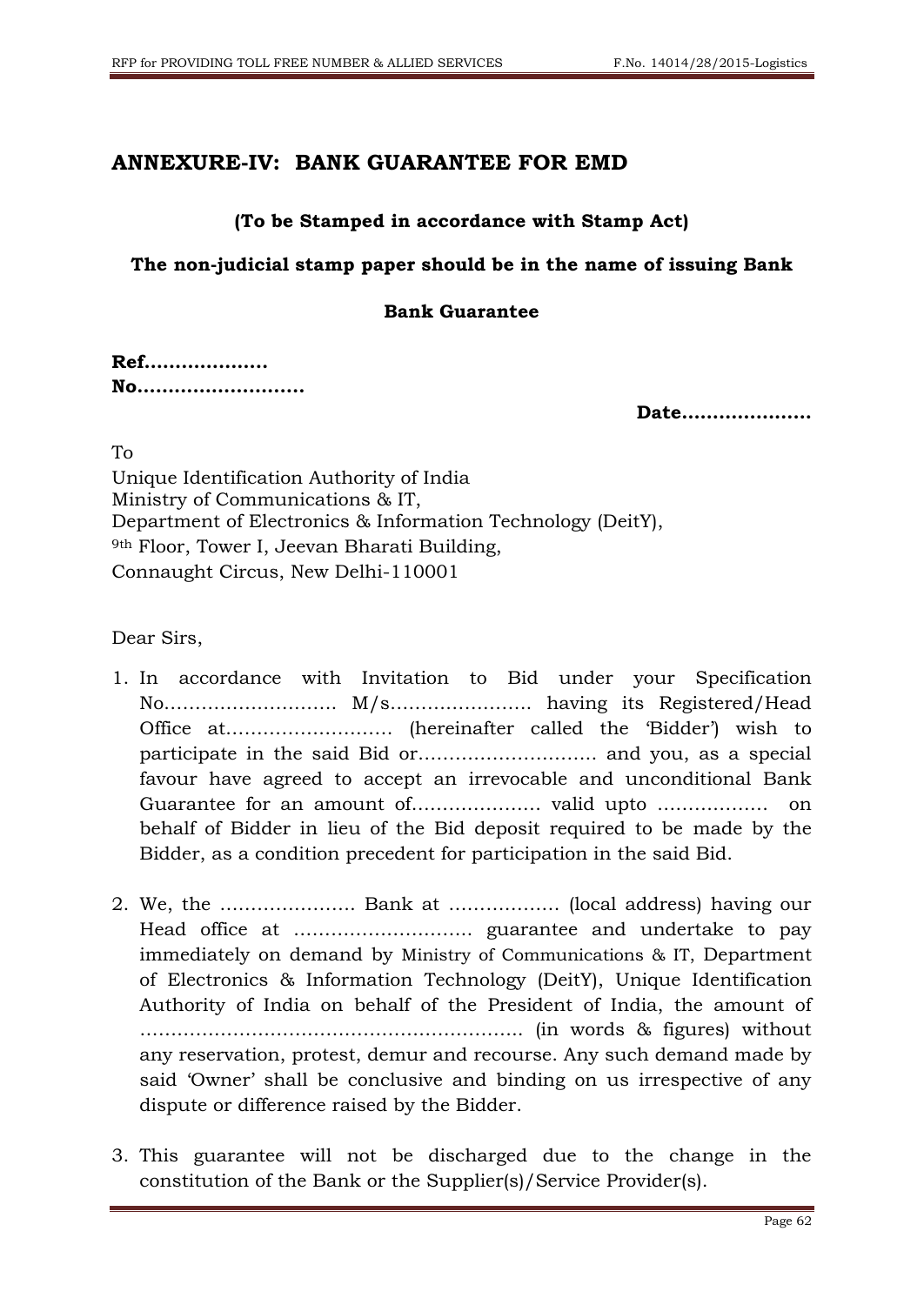- 4. Notwithstanding anything contained hereinabove:
	- (1) Our liability under this guarantee is restricted to Rs. ……………. (in words & figures).
	- (2) This Bank Guarantee will be valid upto ………………….; and
	- (3) We are liable to pay the guarantee amount or any part thereof under this Bank Guarantee only upon service of a written claim or demand by you on or before …………..

In witness whereof the Bank, through its authorized officer, has set its hand and stamp on this…………….day of…………..20……….at…………

#### **WITNESS**

………………….………. ………………..………………….……… (Signature) (Signature)

………………………….. ………………....……………………….. (Name) (Name)

………………………….. ……………….………………………….. (Official Address) (Designation with Bank Stamp)

Attorney as per Power of Attorney No……………. Dated………………………………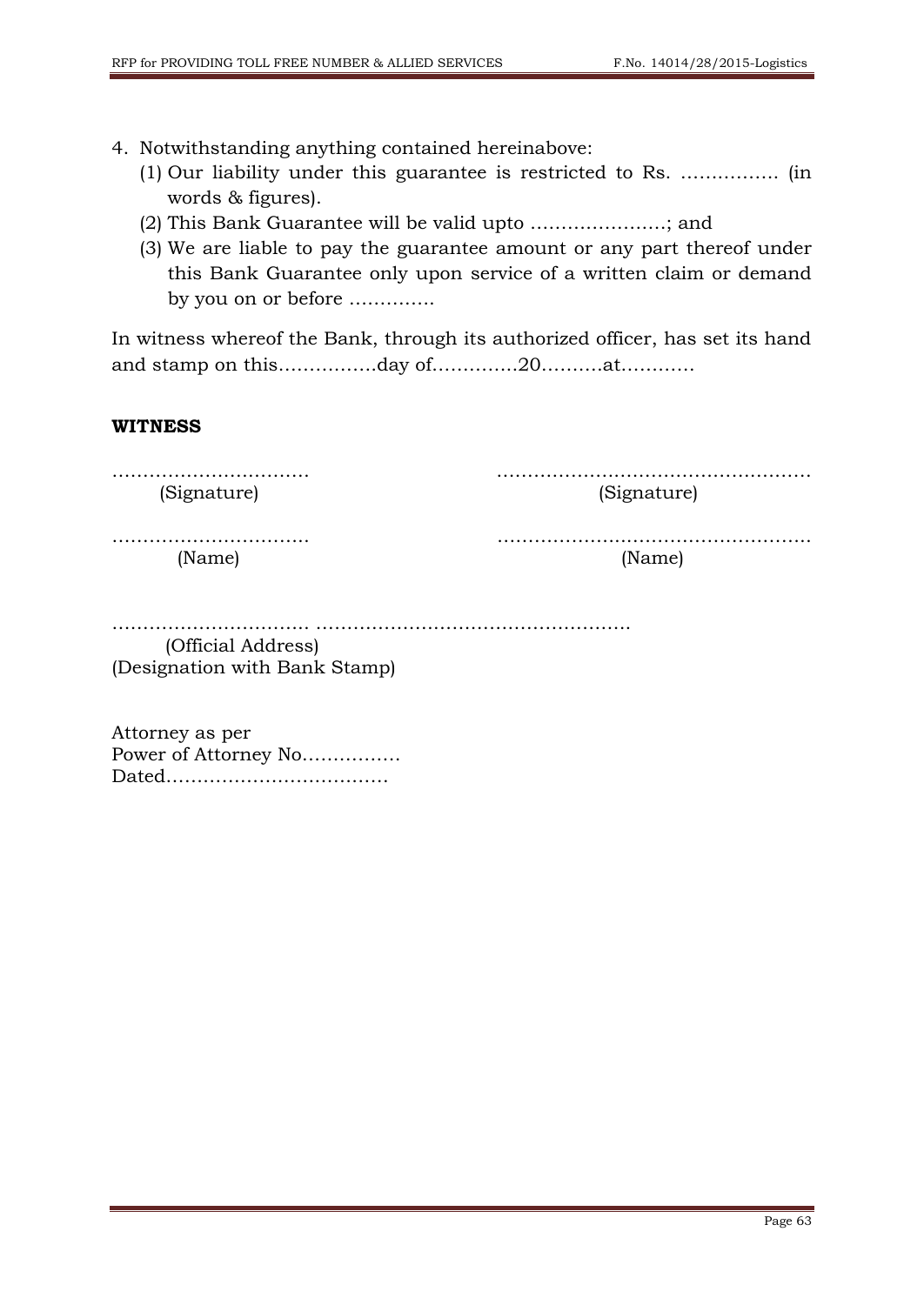#### <span id="page-63-0"></span>**ANNEXURE-V: PERFORMANCE BANK GUARANTEE**

#### **(To be stamped in accordance with Stamp Act)**

#### **The non-judicial stamp paper should be in the name of issuing Bank**

#### **Bank Guarantee**

**Ref……………….. No…………………......**

**Date……………………**

To

Unique Identification Authority of India Ministry of Communications & IT, Department of Electronics & Information Technology (DeitY), <sup>9th</sup> Floor, Tower I, Jeevan Bharati Building, Connaught Circus, New Delhi-110001

Dear Sirs,

- 1. In consideration of the Unique identification Authority of India, Ministry of Communication & IT, Department of Electronics & Information Technology (DeitY),, Government of India, on behalf of the President of India, (hereinafter referred to as the 'Owner' which expression shall unless repugnant to the context or meaning thereof include its successors, administrators and assigns) having awarded to M/s…………………………………….. with its Registered/Head office at ……………………… (hereinafter referred to as the "Contractor" which expression shall unless repugnant to the context or meaning thereof, include its successors, administrators, executors and assigns), a Contract by issue of Notification of award No…………….. dated ……….. and the same having been acknowledged by the Contractor, resulting in a Contract, bearing No………….. dated…………valued at………for………… (scope of Contract) and the Contractor having agreed to provide a Contract Performance Guarantee for the faithful performance of the entire Contract not exceeding Rs. ……………….. (in words & figures).
- 2. We………………………………………………………………………………………… ………(Name & Address of Bank Branch) having its Head office at ………………………………………………. (hereinafter referred to as the 'Bank', which expression shall, unless repugnant to the context or meaning thereof, include its successors, administrators, executors and assigns) do hereby guarantee and undertake to pay the amounts due and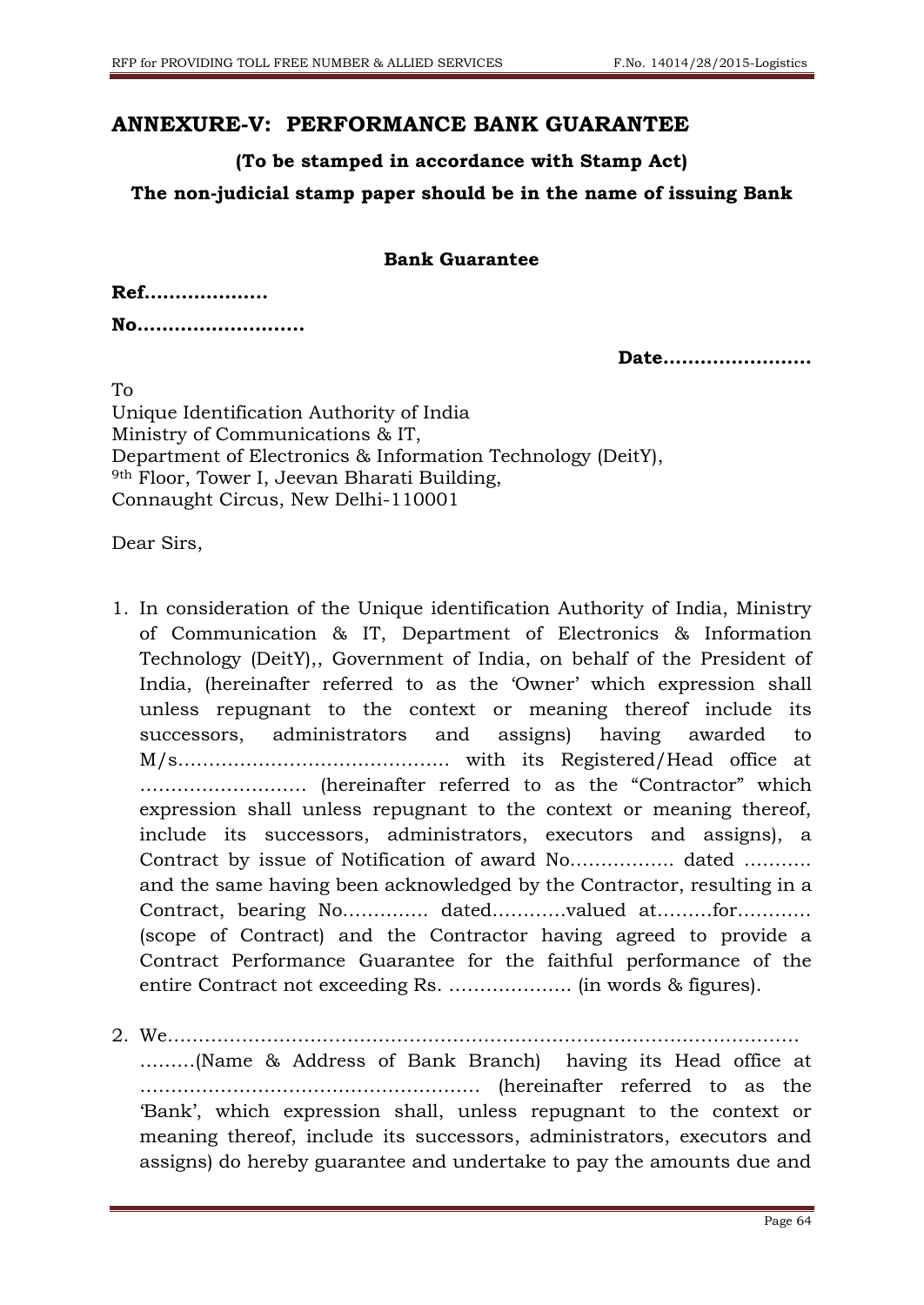payable under this guarantee without any demur, reservation, context, recourse or protest and/or without any reference to the Contractor merely on a demand from the Owner stating that the amount claimed is due by way of loss or damage caused to or would be caused to or suffered by the Owner by reason of breach by the said Contractor(s) of any of the terms or conditions contained in the said Agreement or by reason of the Contractor(s)" failure to perform the said Agreement. Any such demand made on the Bank shall be conclusive and binding not withstanding any difference between the Owner and the Contractor or any dispute pending before any Court, Tribunal, Arbitrator or any other authority. We agree that the guarantee herein contained shall be irrevocable and shall continue to be enforceable till the Owner discharges this guarantee.

- 3. The Owner shall have the fullest liberty without affecting in any way the liability of the Bank under this guarantee, from time to time to extent the time for performance of the Contract by the Contractor. The Owner shall have the fullest liberty, without affecting this guarantee, to postpone from time to time the exercise of any powers vested in them or of any right which they might have against the Contractor, and to exercise the same at any time in any manner, and either to enforce or to forbear to enforce any covenants, contained or implied, in the Contract between the Owner and the Contractor or any other course or remedy or security available to the Owner. The Bank shall not be released of its obligations under these presents by any exercise by the Owner of its liberty with reference to the matters aforesaid or any of them or by reason of any other act of omission or commission on the part of the Owner or any other indulgences shown by the Owner or by any other matter or thing whatsoever which under law would, but for this provision have the effect of relieving the Bank.
- 4. The Bank also agrees that the Owner at its option shall be entitled to enforce this Guarantee against the Bank as a principal debtor, in the first instance without proceeding against the Contractor and not withstanding any security or other guarantee the Owner may have in relation to the Contractor's liabilities.
- 5. This guarantee will not be discharged due to the change in the constitution of the Bank or the Contractor(s)/Service Provider(s).
- 6. Notwithstanding anything contained hereinabove:
	- (1) Our liability under this guarantee is restricted to Rs. ……………. (in words & figures).
	- (2) This Bank Guarantee will be valid upto ………………….; and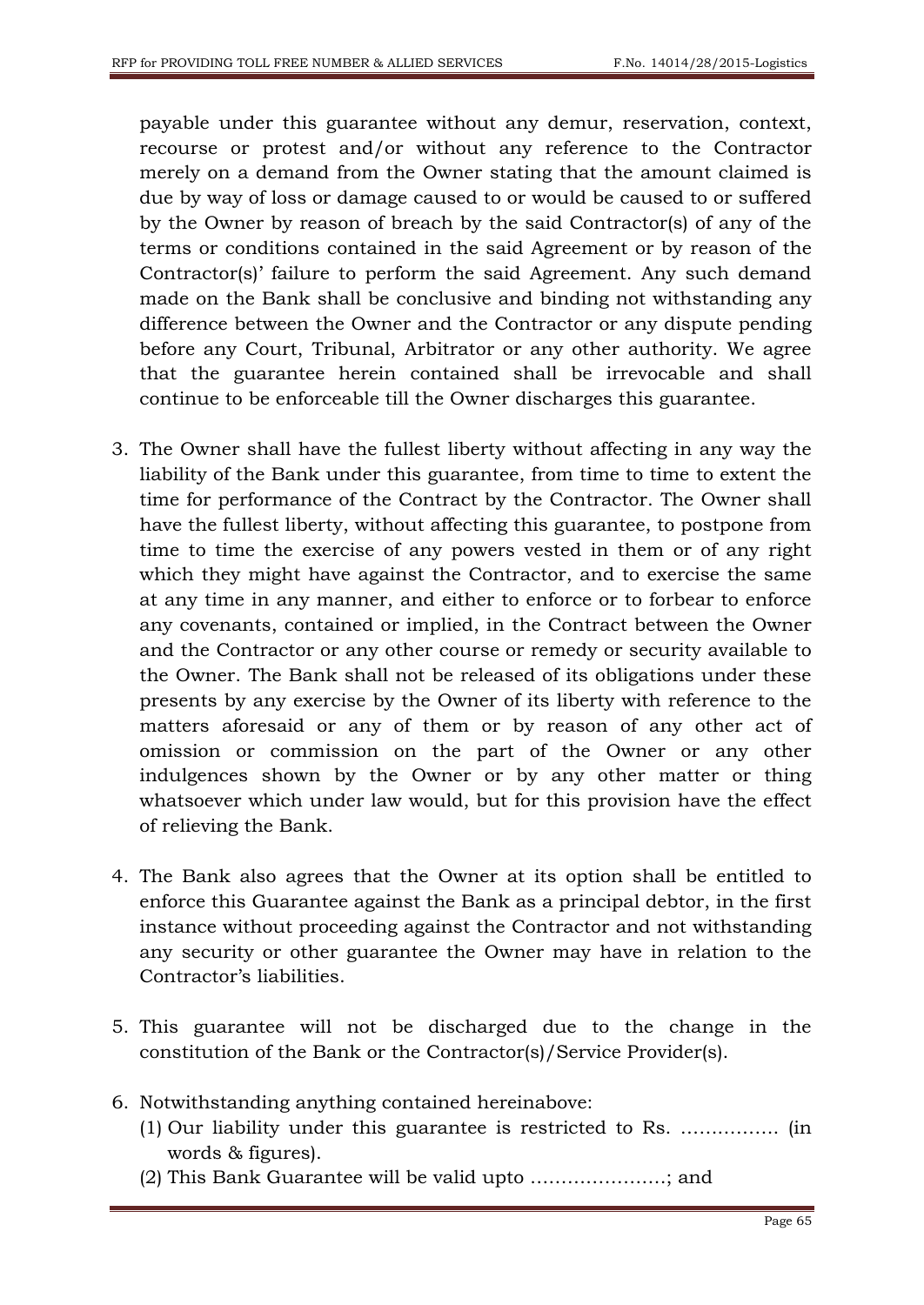(3) We are liable to pay the guarantee amount or any part thereof under this Bank Guarantee only upon service of a written claim or demand by you on or before …………..

In witness whereof the Bank, through its authorised officer, has set its hand and stamp on this…………….day of…………..20……….at…………

#### **WITNESS**

(Signature) (Signature)

………………….………. ………………..………………….………

………………………….. ………………....……………………….. (Name) (Name)

……………………………………………………………………………………… (Official Address)

(Designation with Bank Stamp)

Attorney as per Power of Attorney No……………. Dated………………………………